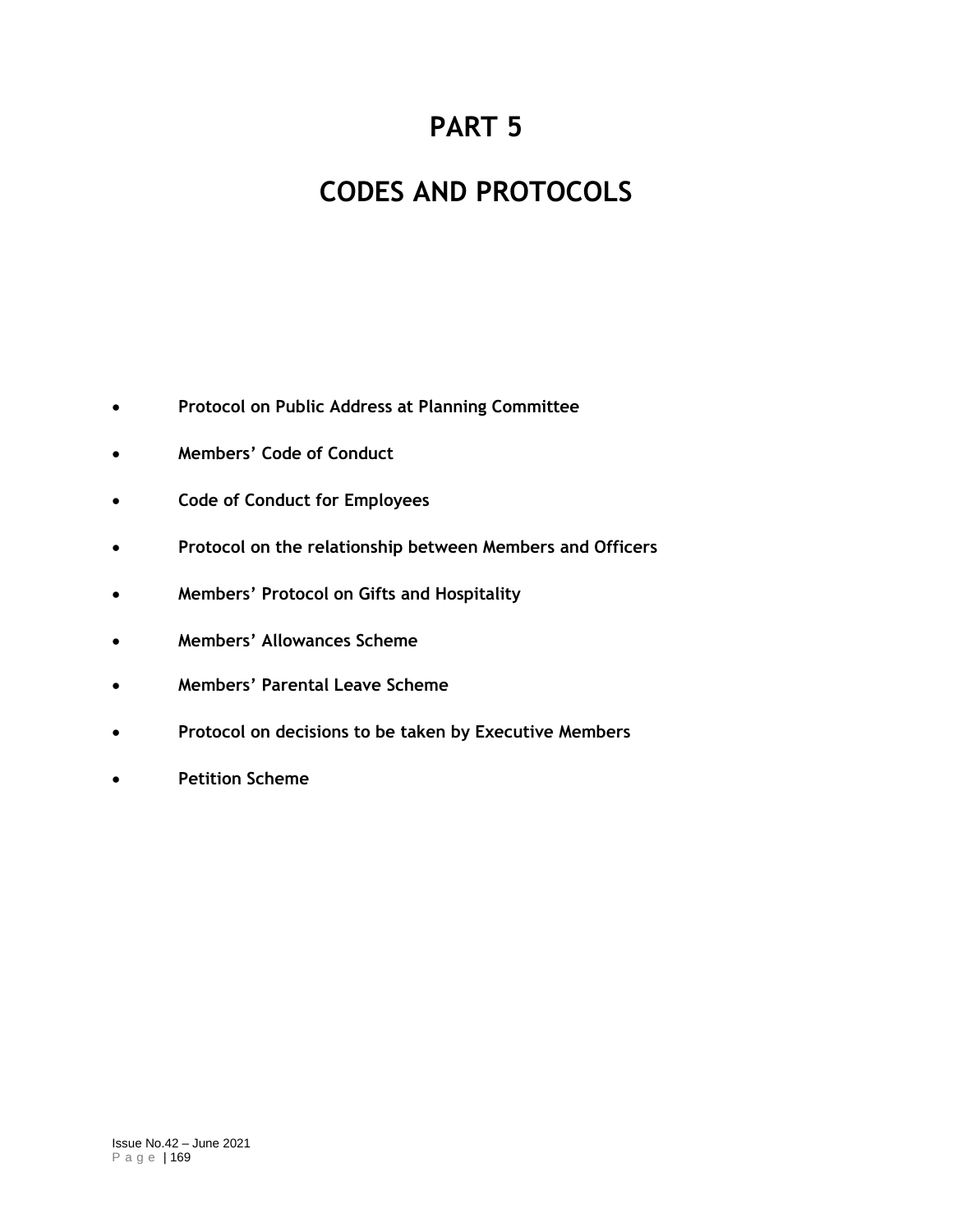#### **PROTOCOL ON PUBLIC ADDRESS AT PLANNING COMMITTEE**

This Protocol is designed to allow the public to express their views, either in support of, or objecting to particular planning applications being considered by the Planning Committee. There will be a period for members of the public to address the Committee for up to a maximum of 40 minutes in total. This will include 20 minutes for objectors and 20 minutes for supporters in relation to each application. There is a limit of five people from each side, each speaking for four minutes.

This Protocol does not give an open invitation to raise matters not on the Committee agenda. However, the Constitution of the County Council includes the right to submit written questions to the Committee and ask oral questions (at the discretion of the Chair) about matters that are covered by the Terms of Reference of the Committee but the period allotted for this purpose is a maximum of 30 minutes. The Protocol does not impinge on that right.

In order to assist the administration of the meeting, people wishing to address the Planning Committee will need to contact the Senior Democratic Services Officer on 01452 324206 or email andrea.griffiths@gloucestershire.gov.uk at least 24 hours before the relevant meeting. Details of how to do so are set out below:

#### **1. Notification of the wish to speak**

- 1.1 The County Council advertises planning applications received by a variety of methods, such as newspaper advertisements, site notices and letters to individuals. Anyone who responds to the Authority about an application will be notified of their right to address the Committee. District Councils and Parish/Town Councils/Meetings will be notified that only the relevant District or Parish local Councillor (or their pre-stated representative) is invited to speak on an application being considered by the Committee.
- 1.2 The local Councillor of the relevant District and/or Parish/Town Council/Meeting will be allowed a separate five minutes to address the Committee. The local Councillor will not be invited merely to allow the other Authority an additional forum in which to comment. The Councillor must be that Councillor representing the ward within which the application is situated or their pre-stated representative.
- 1.3 Anyone wishing to address the Committee must have registered with the relevant Democratic Services Officer (01452 324206 or email andrea.griffiths@gloucestershire.gov.uk) at least 24 hours before commencement of the Committee. Any person wishing to address the Committee must leave their name, address and telephone number to allow others wishing to speak to contact them (this is to ensure not everyone is wishing to make the same points). You must tell the Democratic Services Officer which application you wish to speak about.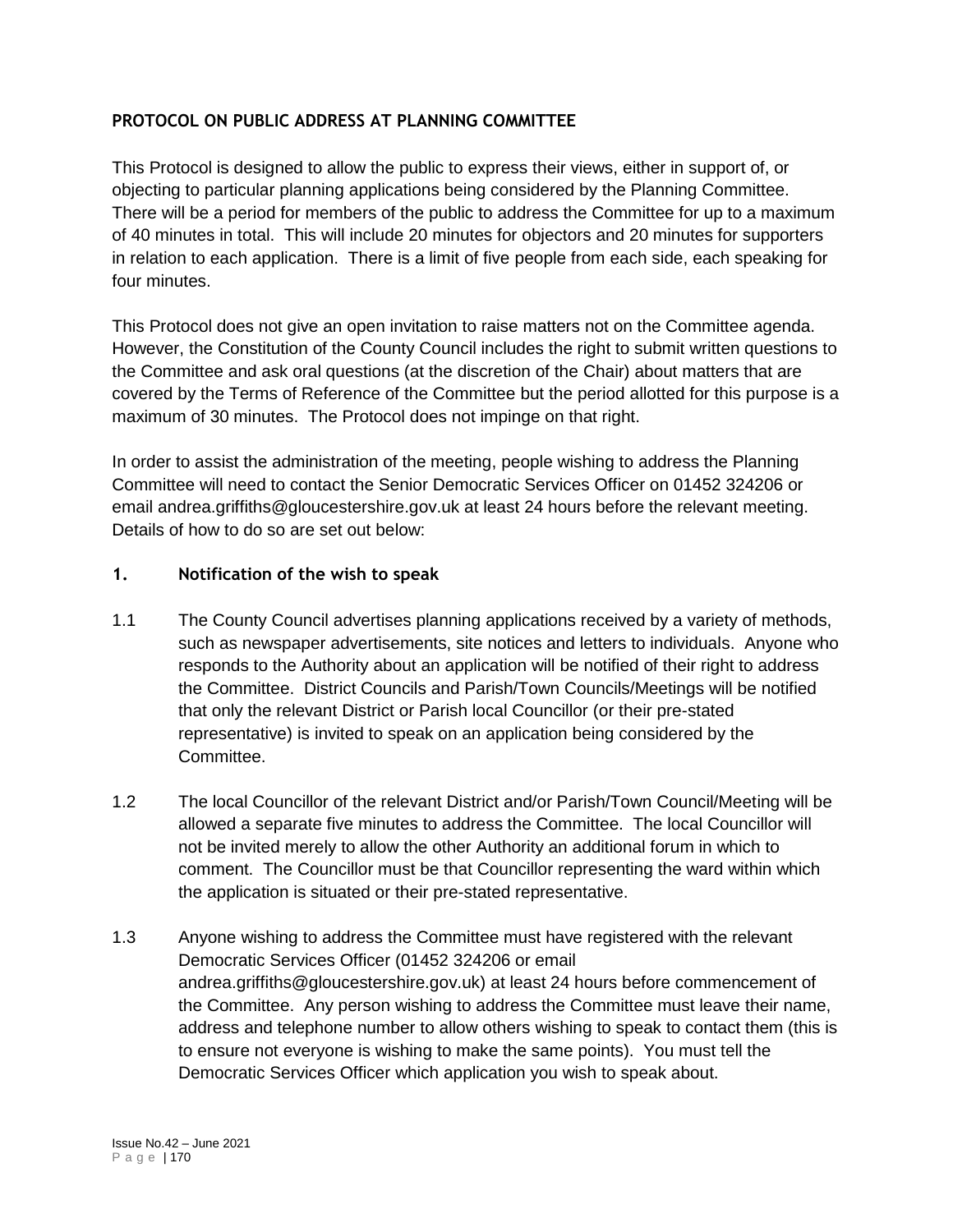1.4 The Democratic Services Officer will list the date and time each notification was received, including details of all persons who have asked to address the Committee and indicate which speakers fall within the allotted time period. The list will be available at the meeting.

#### **2. Speaking Limits**

2.1 People who have registered to speak ("Permitted speakers" see below) will be able, if they wish, to nominate another person to speak on their behalf or to combine their individual four minute slots to enable one person to speak for a longer period. Any individual will only be allowed to address the Committee for four minutes within the full 20 minutes allocated to objectors or supporters unless they are co-operating with another(s) permitted speaker. Where a number of individuals have co-operated and appointed a spokesperson and, where those individuals are also on the list of approved speakers, they may combine time.

For example:

The following 5 people have asked to address the Committee in respect of the same application:

| Slot 1 | 0-4 minutes<br>$\rightarrow$ | A N Other        |
|--------|------------------------------|------------------|
| Slot 2 | 4-8 minutes<br>$\rightarrow$ | <b>B N Other</b> |
| Slot 3 | $8-12$ minutes $>$           | C N Other        |
| Slot 4 | 12-16 minutes $>$            | D N Other        |
| Slot 5 | $16-20$ minutes $>$          | E N Other        |
|        |                              |                  |

**BAR …………………………………………….**

F N Other

The **"Permitted speakers"** are those in Slots 1-5. The names of any other people who indicate they wish to address the Committee will be held in case any of the "Permitted speakers" are unable to attend the meeting.

**F N Other** is unable to speak but they might contact another of the speakers and have some of their views incorporated by that person **BUT** the other speaker will not get extra time.

However, if **B N Other, C N Other and D N Other** decided that B N Other can speak for all three, this time would then become 12 minutes (3 x 4 minutes) and the list would then be:

Slot 1 0-4 minutes > A N Other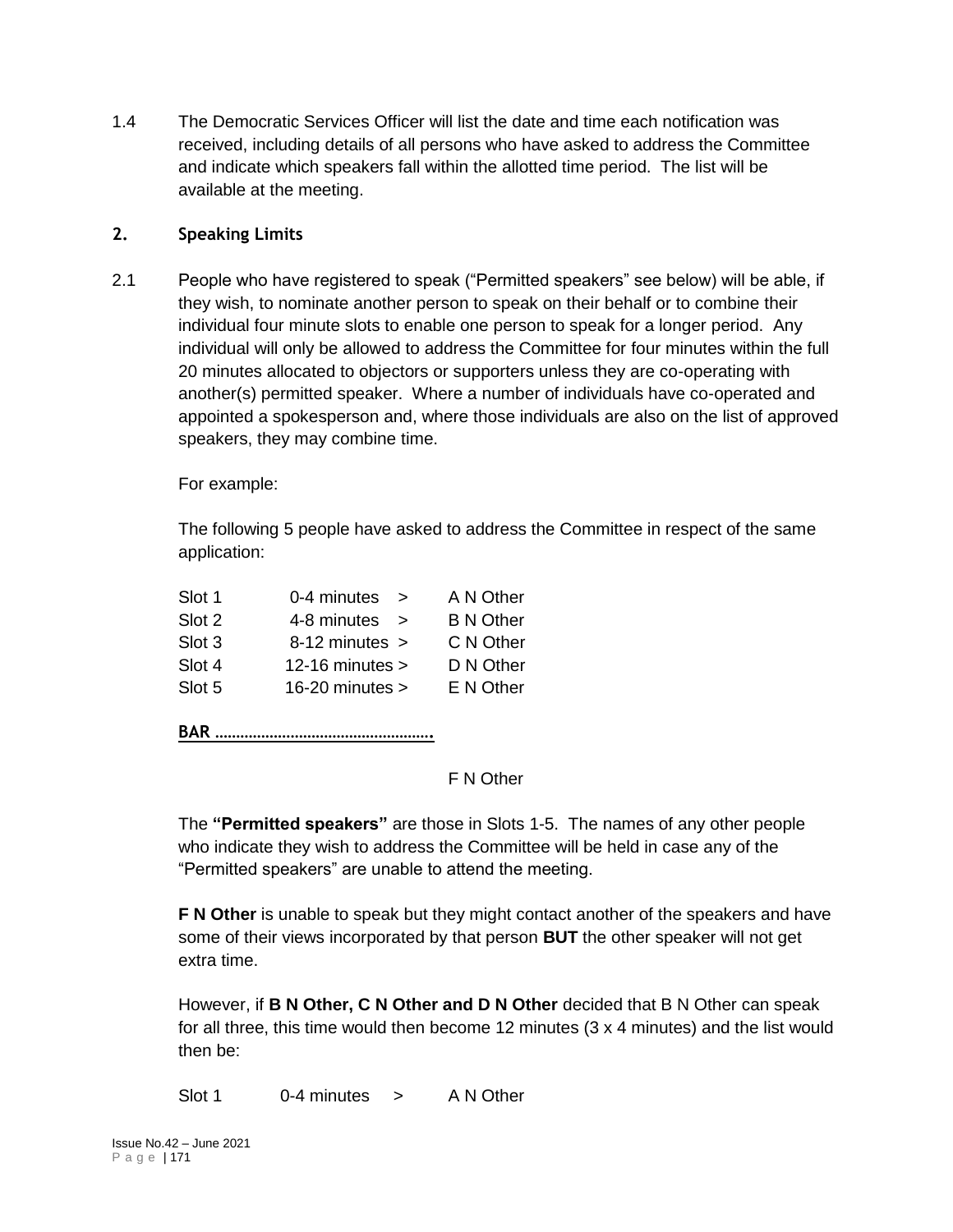| Slot 2 | $4-16$ minutes $>$ | <b>B N Other</b> |
|--------|--------------------|------------------|
| Slot 5 | 16-20 minutes $>$  | E N Other        |

- 2.2 "Permitted speakers" may not introduce or refer to new written material, plans or photographs or audio/video recordings, which have not been in the public arena and supplied to the Authority at least three working days before the meeting. **The Chair has discretion to suspend any public speaking which introduces material evidence or is repetitious of previous speeches after giving warning to the individual concerned of the potential consequences.**
- 2.3 "Permitted speakers" may not record the meeting with any audio or video equipment. The only true record is that recorded as minutes by the Democratic Services Officer and ratified by County Councillors.
- 2.4 "Permitted speakers" may not ask direct questions of County Councillors or Officers. [Standing Orders already allow the submission of written and oral questions to the Committee. This Protocol does not affect your right to submit written questions before the meeting and ask oral questions at the start of the meeting by that route].
- 2.5 No person other than the County Councillors forming the Committee has the right to vote or enter into the debate.
- 2.6 No person should approach a Member of the Committee whilst it is in session to discuss with or pass information to a County Councillor.
- 2.7 There will be an aggregate time limit of 20 minutes for all persons to speak in support of the proposal and an aggregate time limit of 20 minutes for all persons speaking against the proposal [total time 40 minutes plus that allowed for any local District or Parish Councillor and the Applicant or their Agent].
- 2.8 For the purposes of this Protocol and assessing times within it, the basis of the Protocol is to allow up to 10 speakers four minutes each on a first come basis. The limiting factor of 40 minutes on public speakers is to ensure that the Committee is not unduly delayed. Therefore, 10 people addressing the Committee for only two minutes each will satisfy the spirit of the Protocol and would not mean that a further 10 minutes remains to be allocated to others.
- 2.9 In exceptional circumstances and where a matter has proved controversial to a large number of members of the public and those people have requested to address the Committee, an extension of time allowed may only take place where such is agreed by the Chair stating the additional period that is available and the reason for the deviation from this protocol recorded in the minutes of the Planning Committee.

#### **3. Speaking in Sequence**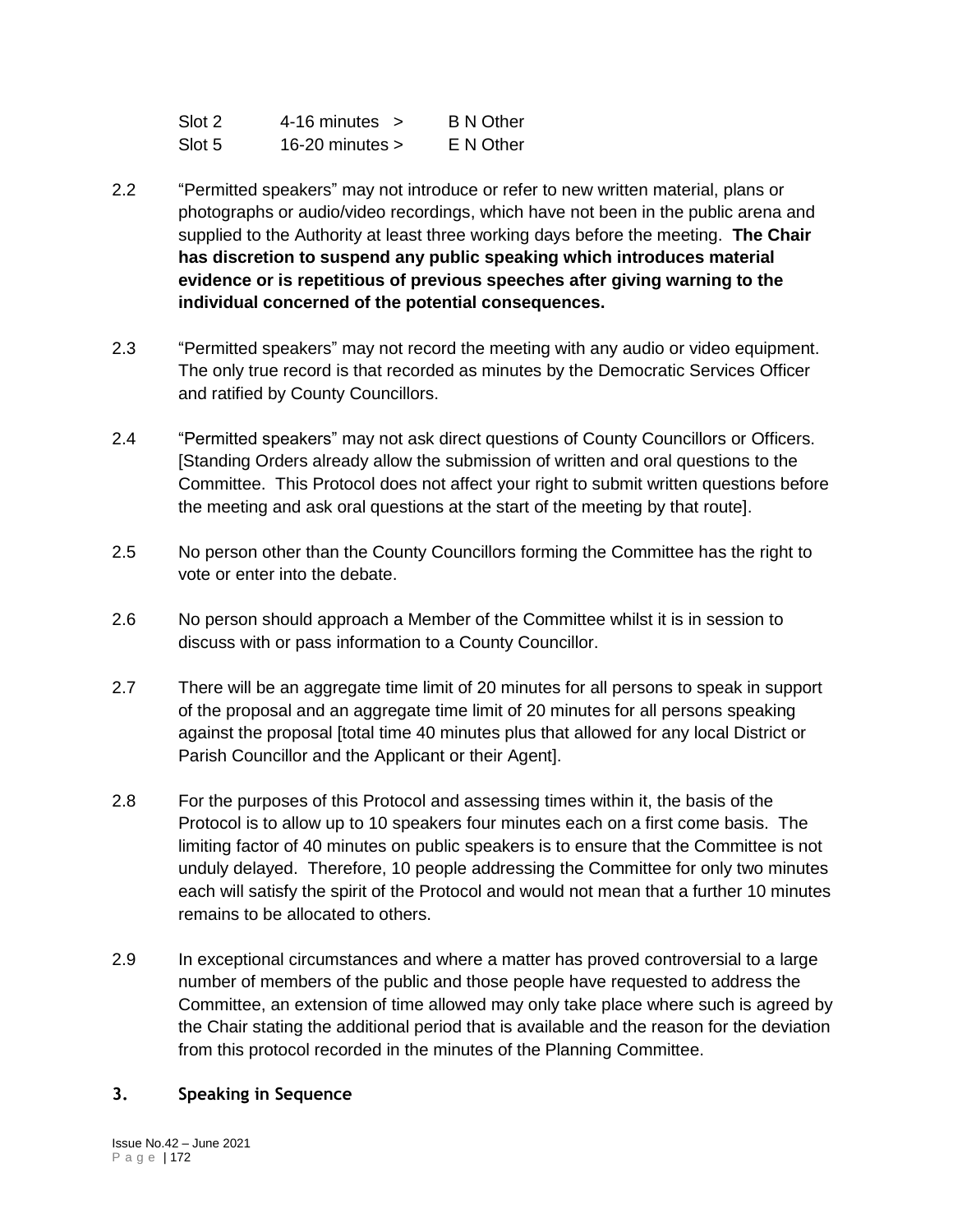Items will normally be addressed as follows:

- (I) The Planning Officer will describe the application, exceptional factors, any report from Sites Inspection meeting and the recommendation of the Planning Unit Manager;
- (ii) Objecting ["Permitted Speakers"] will address Committee for up to 20 minutes;
- (iii) Supporting ["Permitted Speakers"] will address the Committee for up to 20 minutes;
- (iv) The Applicant or their Agent will (if they wish) address the Committee for up to five minutes;
- (v) County Councillors will then ask questions of the Planning Officer who will respond and may also clarify any matters arising from the public address;

### **THERE IS NO FURTHER INVOLVEMENT OF "PERMITTED SPEAKERS" AFTER THIS POINT IN THE PROCEEDINGS**

- (vi) Town/Parish Council representatives (if any) will address the Committee for five minutes;
- (vii) Relevant District Councillors will (if they wish to) address the Committee for five minutes;
- (viii) The Local County Councillors will (if they wish to) address the Committee; **AND**
- (ix) Members of the Committee will then debate and determine the application.

#### **4. Requirements for "Permitted Speakers"**

- 4.1 Permitted Speakers should try to arrive at the Council Chamber 15 minutes before the start of the meeting and they should make themselves known to the Democratic Services Officer. Where it is seen that there is substantial interest in one application, the Chair will often suggest to Committee, that item is taken early.
- 4.2 A list of "Permitted Speakers" will be displayed within the Chamber.
- 4.3 If a "Permitted Speaker" has nominated another person to speak for them that person should make the circumstances known to the Democratic Services Officer.
- 4.4 If a number of "Permitted Speakers" have elected a spokesperson to speak for them they should inform the Democratic Services Officer of this and whether they intend to use the full, aggregated time.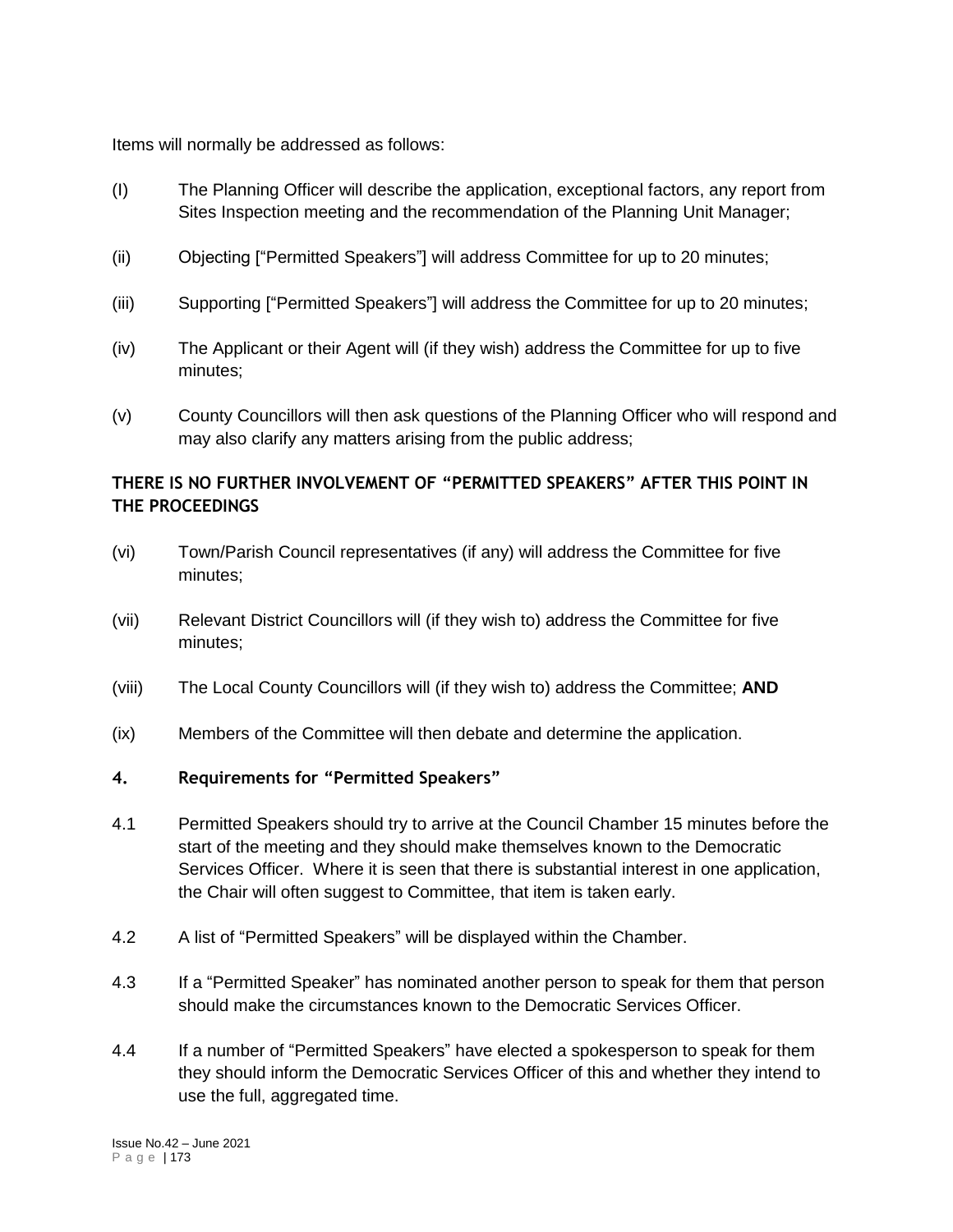4.5 Having addressed the Committee, "Permitted Speakers" should take no further part in the proceedings; they should not attempt to contact/pass information to individual County Councillors or do anything, which could be construed as disruptive to the Committee or disruptive to other persons addressing or attending the Committee.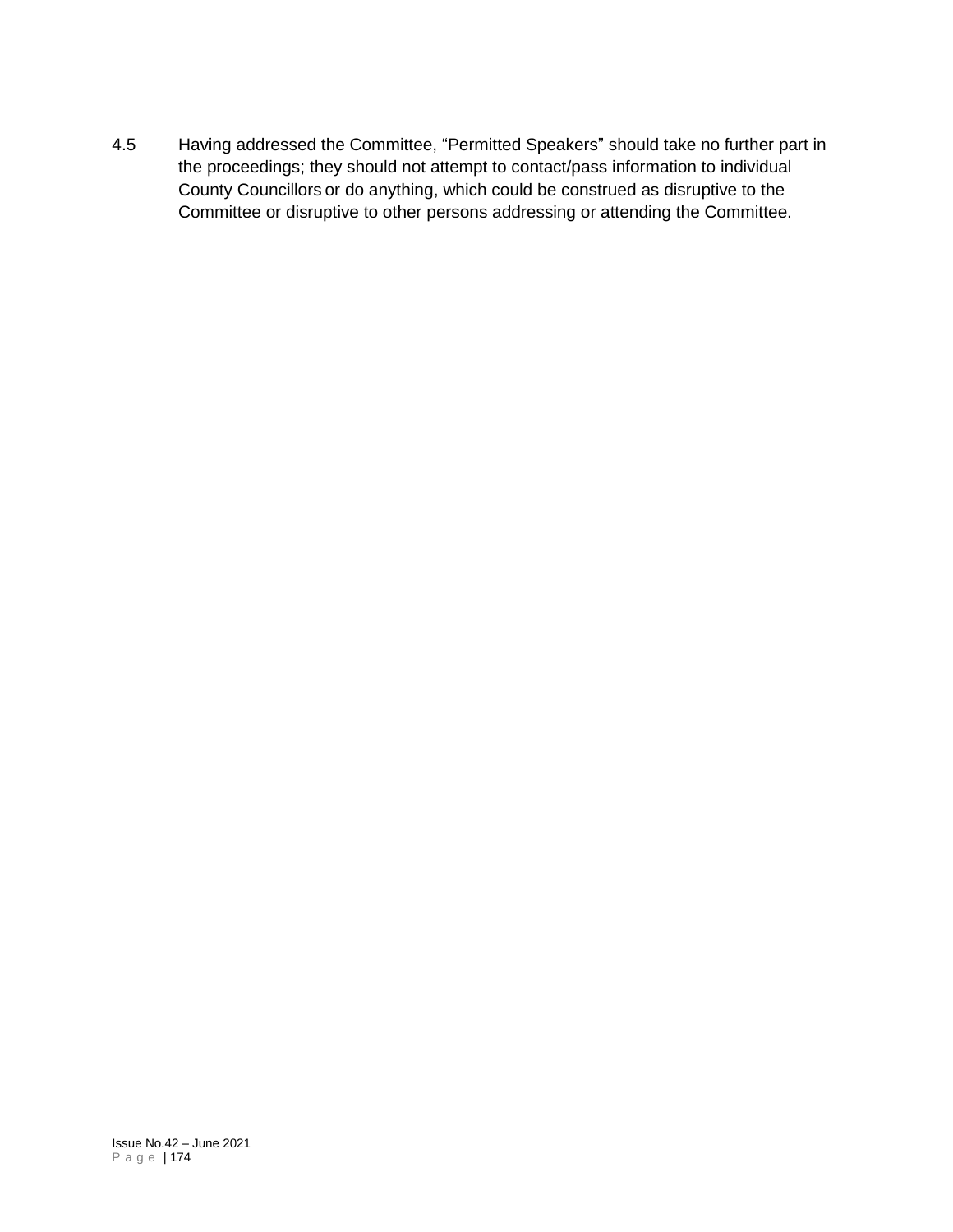## **Members' Code of Conduct**

# **Code of Conduct for Members and Co-opted Members Of Gloucestershire County Council**

When acting in your capacity as a Member or Co-opted Member of Gloucestershire County Council, you must show regard to the following seven principles of public life:

# Selflessness; Integrity; Objectivity; Accountability; Openness; Honesty; Leadership.

In practice this will mean:

- 1. **Promoting and supporting high standards of conduct** by embodying the principles of public life and leading by example.
- 2. **Acting solely in the public interest** by never using your position to give any advantage, or cause disadvantage to a person; or gain any financial or other material benefits for yourself, your family, friends or associates.
- 3. **Not compromising yourself and the County Council** by taking care to avoid financial or other obligations that individuals or organisations might use to try and influence how you perform your official duties.
- 4. **Making decisions based on merit** when considering public appointments, awarding contracts or putting individuals forwards for rewards and benefits.
- 5. **Fully co-operating with the County Council's scrutiny functions** to be publicly accountable for your actions and protect the reputation of the Council as a whole.
- 6. **Giving reasons for the decisions and actions you and the County Council take** in an open and honest way.
- 7. **Making sure that County Council resources are used appropriately** by not using them for political purposes yourself, or allowing people you have authorised to use equipment to do so. This will mean having regard for the County Council's various acceptable usage policies and any applicable Local Authority Code of Publicity made under the Local Government Act 1986.
- 8. **Taking all necessary steps to resolve personal conflicts of interest** by declaring and registering your pecuniary and non-pecuniary interests using methods the County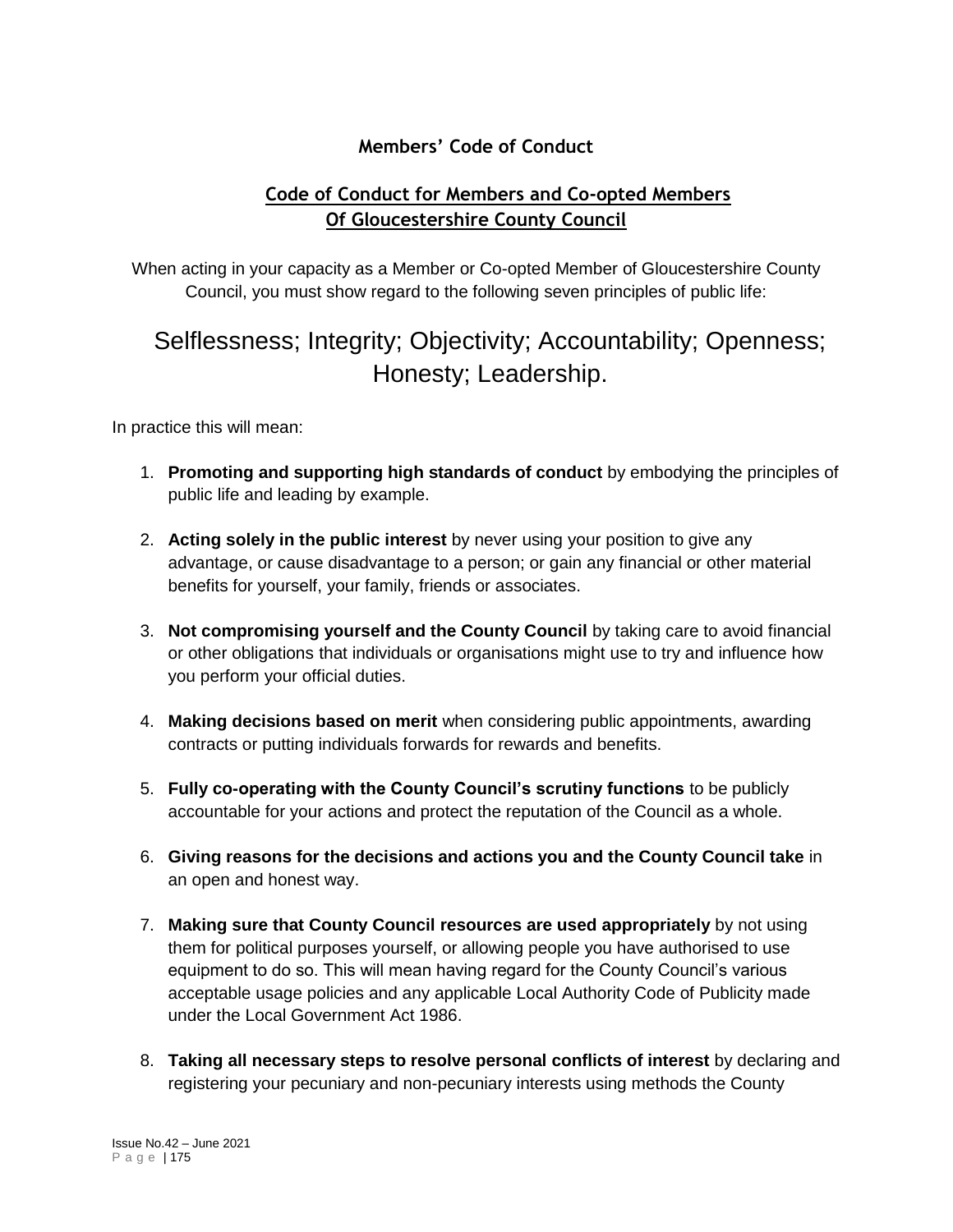Council has provided, as well as removing yourself from positions of influence when an interest is apparent.

## **Registering Disclosable Pecuniary Interests (DPIs)**

Members and Co-opted Members must register the DPIs of their husband or wife, civil partner or any person that they are living with as husband or wife or civil partner, as if they are their own interests, when they know about them.

As defined in regulations made by the Secretary of State, pecuniary interests are set out in the statutory instrument which can be accessed via the following link: [http://www.legislation.gov.uk/uksi/2012/1464/pdfs/uksi\\_20121464\\_en.pdf](http://www.legislation.gov.uk/uksi/2012/1464/pdfs/uksi_20121464_en.pdf)

- 1. You must register your DPIs with the Monitoring Officer within 28 days of being elected or appointed to office.
- 2. You must register your DPIs within 28 days of the Authority's Code of Conduct being adopted.
- 3. You must notify the Monitoring Officer of any changes in your DPIs within 28 days of becoming aware of them.
- 4. You must declare any un-registered DPIs at any meeting of the authority at which you are present, where a relevant matter is being considered.
- 5. You must register any DPIs declared at a meeting, within 28 days of the disclosing it.

You should register any suspected 'sensitive' interests with the Monitoring Officer, who will decide if they are 'sensitive' and if they should go on the public Register of Interests. 'Sensitive' interests are those which you suspect could lead to yourself or a connected person being subject to violence or intimidation.

You should be aware that not disclosing DPIs without a reasonable excuse is a criminal offence and could lead to investigation by the Police and your referral to the Director of Public Prosecutions.

# **Registering Gifts and Hospitality**

The County Council also requires you to register any gifts and hospitality worth £25 or more *you* have received with the Monitoring Officer.

- 1. You must register any gifts and hospitality with the Monitoring Officer within 28 days of being elected or appointed to office.
- 2. You must register any gifts and hospitality within 28 days of the Authority's Code of Conduct being adopted.
- 3. You must register any gifts and hospitality with the Monitoring Officer within 28 days of receiving them.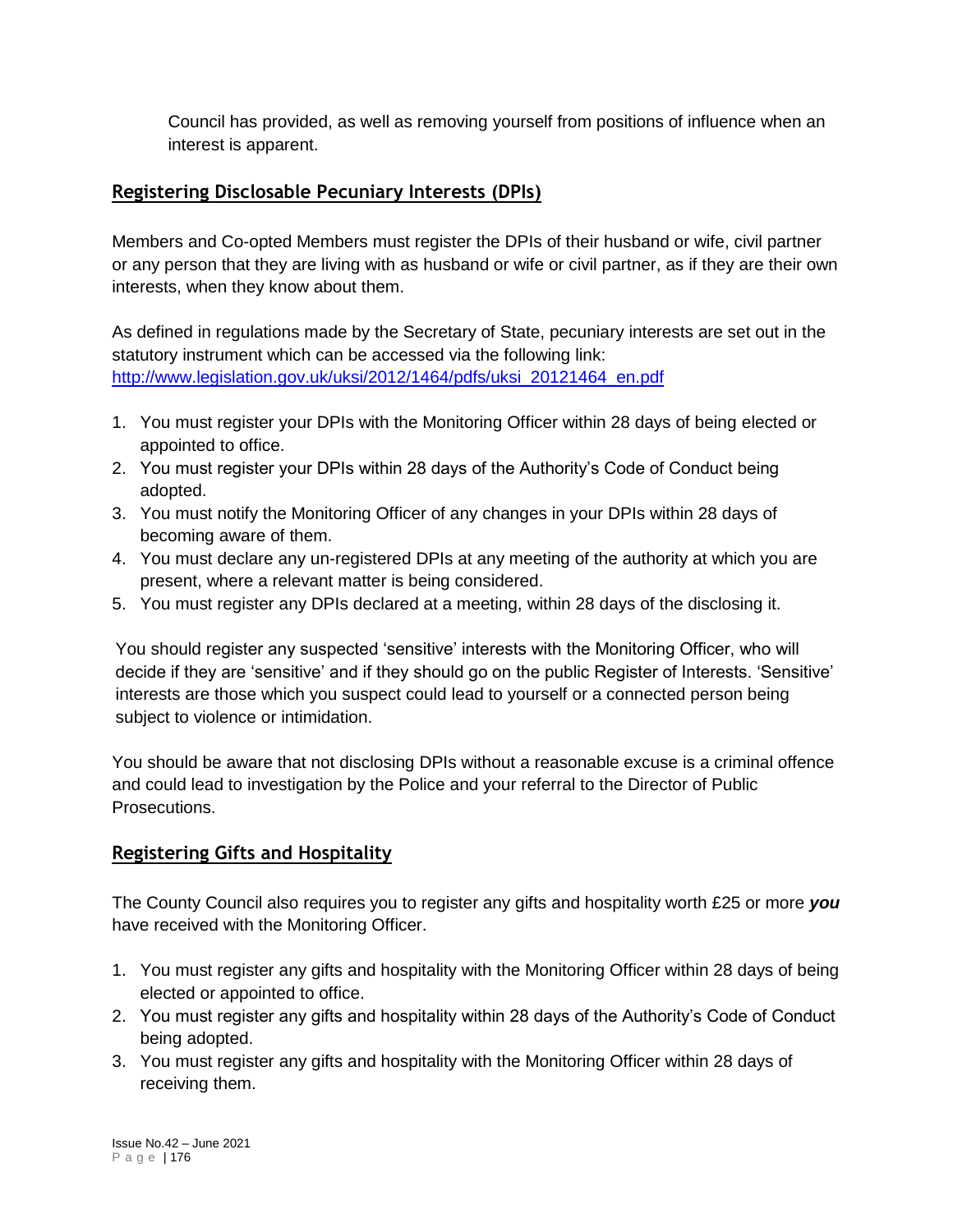- 4. You must declare any gifts and hospitality at any meeting of the authority at which you are present, where a relevant matter is being considered.
- 5. You must register any gifts and hospitality declared at a meeting, within 28 days of disclosing it.

# **The Effect of DPIs on Participation**

- 1. Unless a dispensation has been granted, you may not participate in any discussion of, vote on, or discharge any function related to any matter in which you have a pecuniary interest.
- 2. Unless a dispensation has been granted, you must withdraw from the room or chamber when a meeting discusses and votes on any matter in which you have a DPI.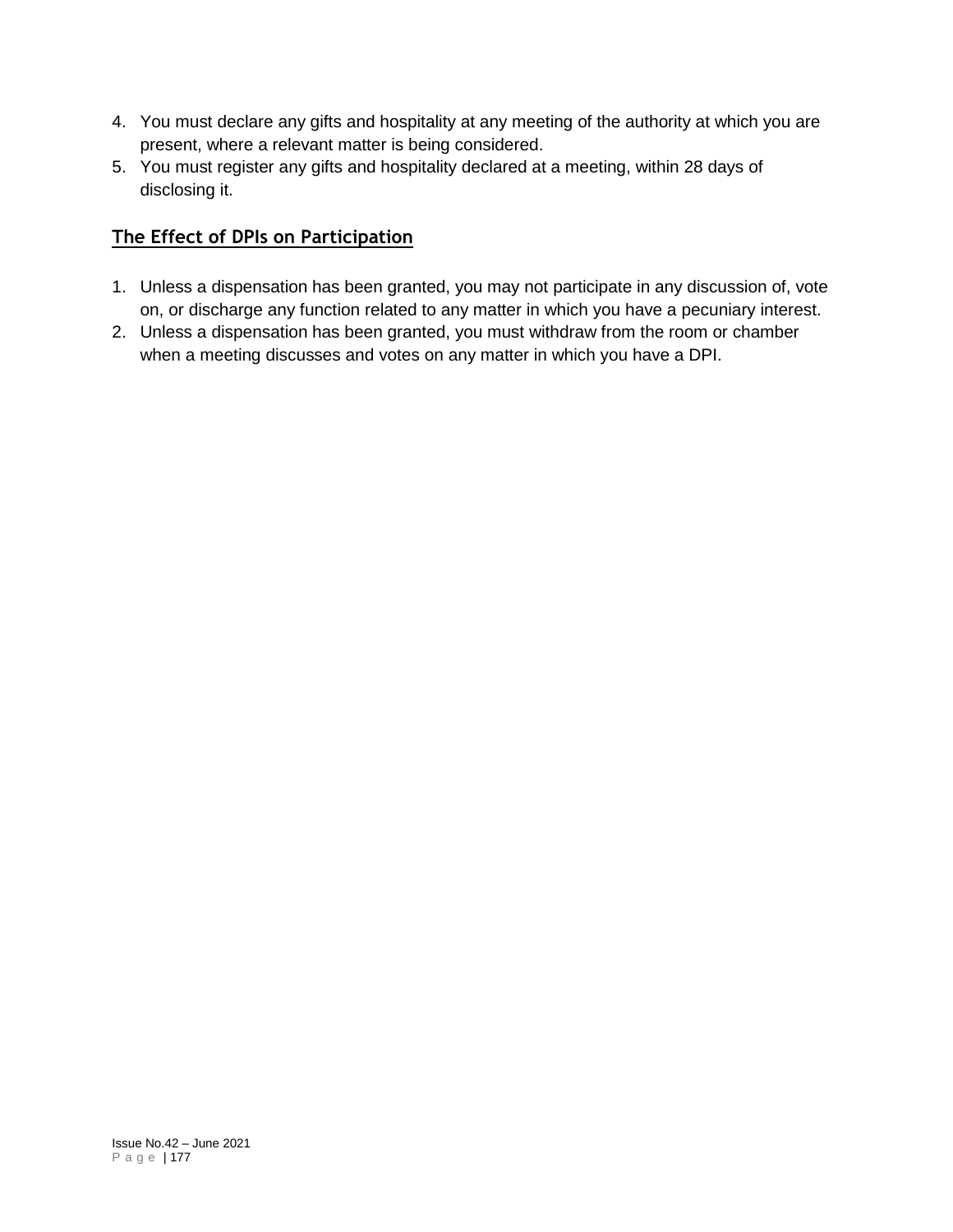# **CODE OF CONDUCT**

# **INCLUDES CONFIDENTIAL REPORTING PROCEDURE (WHISTLE-BLOWING) FOR EMPLOYEES OTHER THAN FOR STAFF IN EDUCATIONAL ESTABLISHMENTS (FOR WHOM A SEPARATE CODE EXISTS)**

- 1. This Code also applies to all people working within or on behalf of the County Council regardless of the contractual basis of the engagement, including: -
	- Direct employment by the council under a contract of employment
	- Secondments (both to and from the County Council);
	- Temporary assignments (both to and from the County Council), including Agency Workers, employees engaged through the council's Temporary Staff Service, Work Placements, Apprentices and Trainees;
	- Office holders
	- Employees acting on behalf of the council as members of companies or voluntary organisations.

References to "employee" and "staff" throughout this Code are taken to include all of the above categories and any similar working arrangements.

The Code also extends to additional and dual employment that has been secured as a result of working for local government.

Inevitably some of the issues covered by the Code will affect senior, managerial and professional employees more than others – but the basic principles apply to everyone.

# **INTRODUCTION**

2. The purpose of this Code is to give all employees guidance on how the County Council and the public in general expect them to behave. If the Code is followed then staff should not find themselves in a situation where their conduct could create an impression of conflict of interest or corruption in the minds of the public. If staff are unsure of the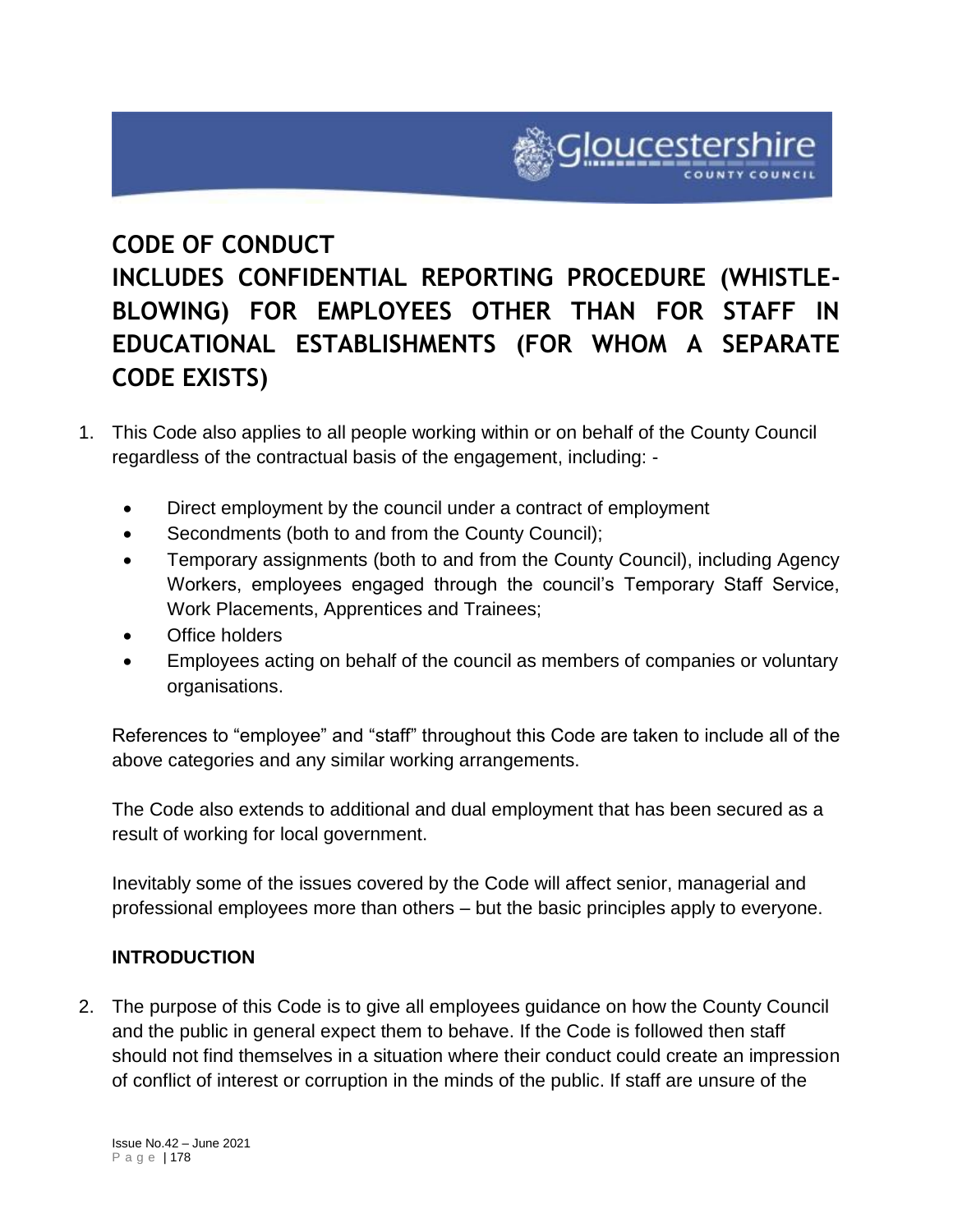standards expected of them guidance should be sought from their Director or, in the case of Directors, the Chief Executive.

- 3. The areas covered by this Code are as follows:
	- Standards;
	- Personal Appearance;
	- Use of the Council's Facilities and Equipment;
	- Fraud and Corruption;
	- Gifts, Hospitality and Sponsorship;
	- Register of Gifts and Hospitality;
	- Disclosure and Use of Information;
	- Political Neutrality;
	- Relationships;
	- Appointments and Other Employment Matters;
	- Undertaking Additional Outside Work;
	- Arrest or Conviction on Civil or Criminal Charges;
	- Membership of Clubs, Societies and other Organisations;
	- Equality Issues;
	- Health and Safety Issues:
	- Breaches of the Code of Conduct.
	- Confidential Reporting Procedure (Whistle-blowing);

# **STANDARDS**

- 4. Employees are expected to give the highest possible standard of service to the public and to provide advice to Councillors and fellow employees with impartiality. The highest standard of probity must apply and employees must report any suspected unlawfulness, maladministration, impropriety or breach of procedure of which they are aware to their Director. (See also paragraph 95 and Appendix 1 of this Code) or via informal authorised escalation procedures, such as the information security incident process.
- 5. The Council, for its part, considers it has a duty to protect employees against unjustified allegations of wrong doing.

## **PERSONAL APPEARANCE**

6. Although the Council has not adopted a formal dress code for the majority of its staff, it does expect employees to observe a standard of personal hygiene and appearance which is appropriate to the nature of the work undertaken. Staff are expected to wear

Issue No.42 – June 2021 P a g e | 179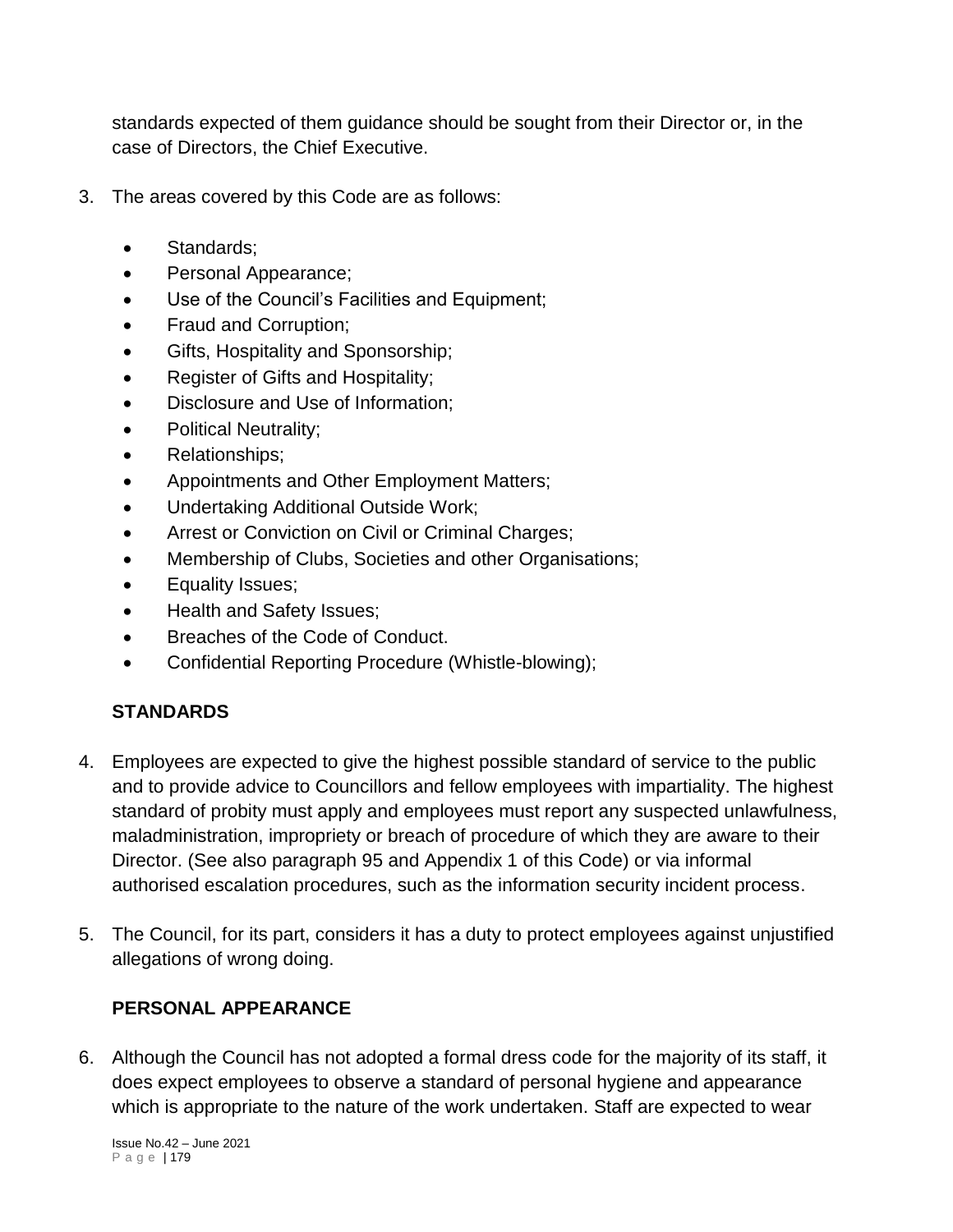their official Gloucestershire County Council identity badge on Council premises and when on official business out of the office.

# **USE OF THE COUNCIL'S FACILITIES AND EQUIPMENT**

- 7. Employees must exercise reasonable care and skill in their use of the Council's facilities and equipment. The Council is entitled to expect at least the same standard of care of its property as employees give to their own property. Any facilities, property or equipment provided by the Council should only be used in connection with official duties except where the Council has agreed to private use. There are arrangements for the use of some services for private purposes on the payment of approved charges e.g. private telephone calls and photocopies, etc. You should always ensure that there is either general or specific agreement to private use of any facility or equipment.
- 8. When an employee ceases working for the Council all paper and electronic records (and copies), equipment and any other property of the Council must be returned.

# **FRAUD AND CORRUPTION**

# **Culture of the Organisation**

- 9. Although the Council believes that Members, employees and organisations associated with the Council will act with honesty and integrity it recognises that occasionally this will not be the case. The Council's culture is one of honesty and zero tolerance in respect of fraud and corruption.
- 10. Employees must make themselves aware of and comply with the following key documents which set out various standards of behaviour and procedures which must be adopted in addition to those mentioned in this Code: -
	- Financial Regulations/Accounting Instructions;
	- Powers of Committees and Officers;
	- Information Management and Security policies, procedures and standards;
	- Standing Orders;
	- Commercial Services Procurement Guidance
	- [Anti-Fraud & Corruption Policy & Strategy](http://glostext.gloucestershire.gov.uk/documents/s35167/Anti%20Fraud%20Policy-%20Strategy%20-%202017%20-%202019%20v7-3.pdf)
	- Internet and Digital Communications Policy
	- Employee Handbook and
	- Social Media Policy.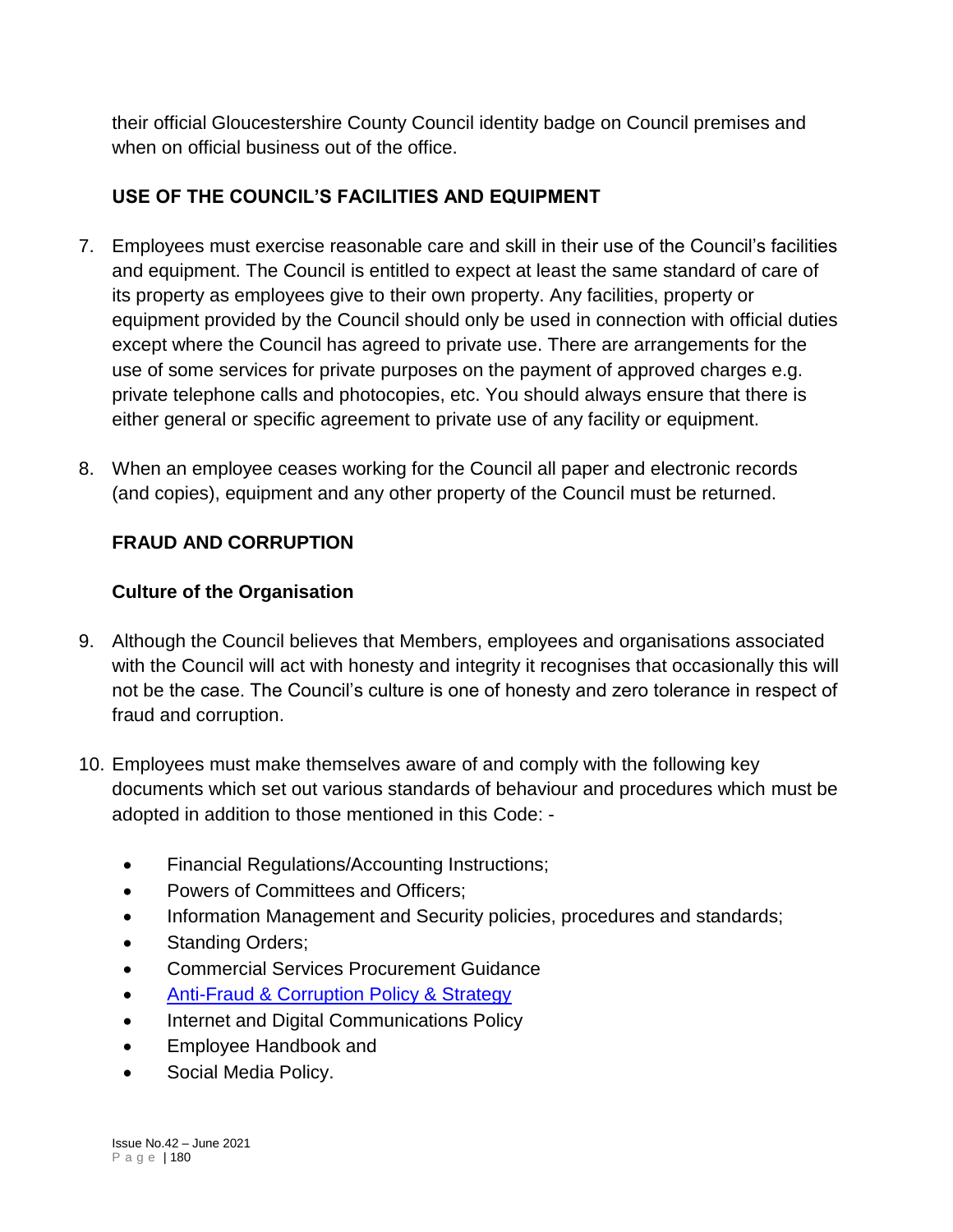- 11. Employees must use public funds entrusted to them in a responsible and lawful manner and ensure that value for money is achieved. They must comply at all times with the Council's Financial Regulations, Contract Standing Orders and associated Accounting Instructions.
- 12. It is a criminal offence for employees to give or receive any gift, loan, fee, reward or advantage for doing, or not doing anything, or showing favour or disfavour to any person, company or contractor, with a corrupt intention. If an allegation is made it is for the employee to demonstrate that any rewards received have not been corruptly obtained.
- 13. Although there may be no corruptive intention in the act of giving or receiving of gifts, it is important to avoid any grounds for suspicion of corruption. For example, where contracts are being negotiated employees should not negotiate with a potential contractor, supplier or purchaser (of land for example) on a one -to- one basis. All steps in the contract negotiations should be recorded and in accordance with the Council's Constitution and scheme of delegation. Standing Orders, Financial Regulations, the Procurement Guidance and the policies of the Council must always be followed; an adequate audit trail must be maintained.
- 14. The Council recognises that a key preventative measure in the fight against fraud and corruption is to take effective steps at the recruitment stage to establish the previous record of potential employees in terms of their propriety and integrity. Employees responsible for applying the Council's recruitment procedures should ensure that they are followed in respect of all appointments and that written references are obtained regarding known honesty and integrity. (See also paragraph 68-72).

## **Your Interests**

15. Any personal interests, financial or otherwise, must be registered (see paragraph 19) when they could reasonably be deemed to potentially conflict with any work undertaken by employees in the course of their duties. The Chief Executive and each Director will be responsible for ensuring that their personal interests are registered in accordance with this Code and that all of their employees are aware of the need to register personal interests. In certain circumstances even though a conflict of interest is not anticipated (e.g. acting as a School Governor, involvement with an organisation receiving grant aid from the Council, involvement with an organisation or pressure group which may seek to influence the Council's policies) employees should register their interests.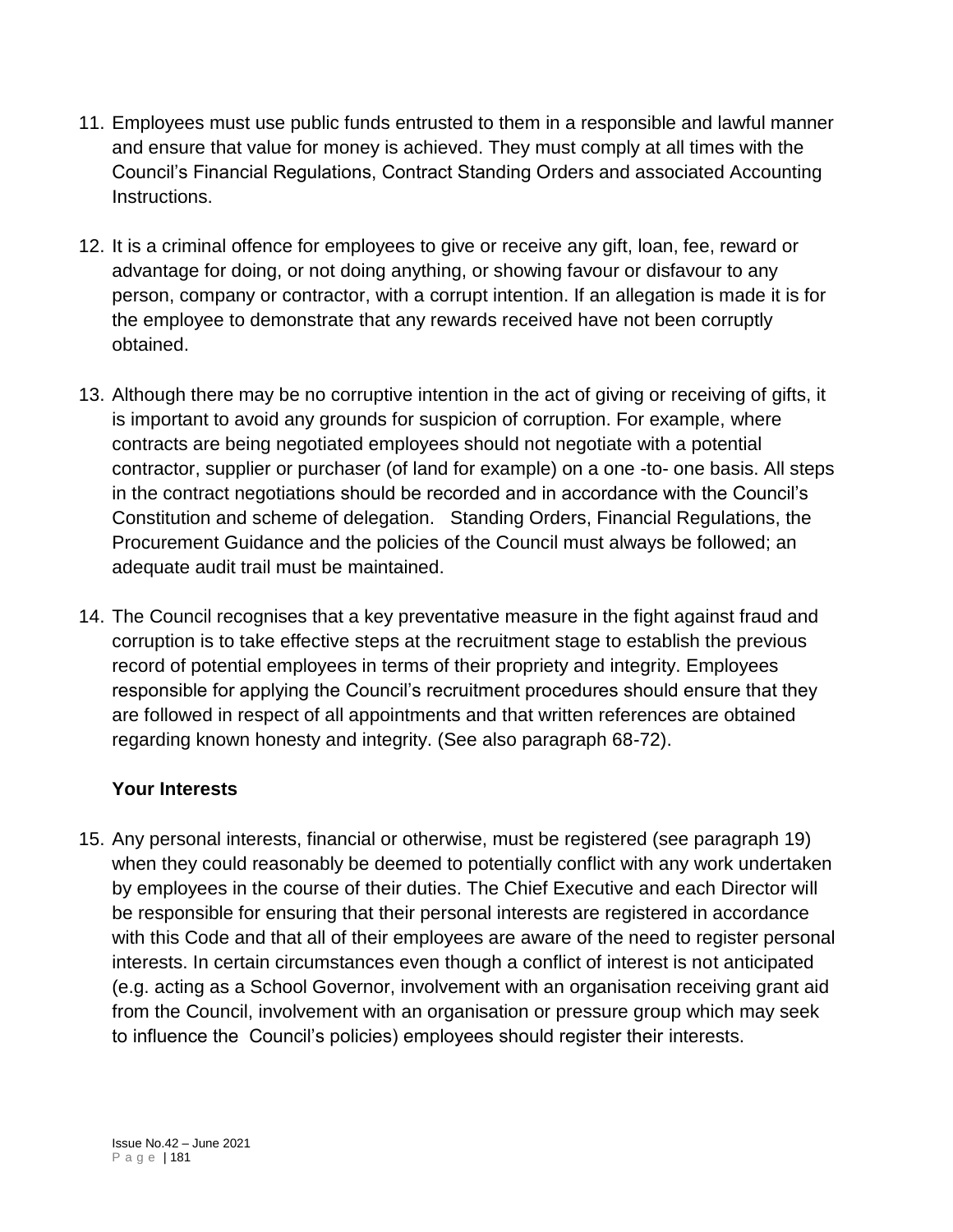- 16. Section 117 of the Local Government Act 1972 requires all employees to give written notice of any contract or proposed contract in which the Council is involved and in which the employee has a financial interest (either direct or indirect) as soon as the employee becomes aware of it. Failure to declare an interest is a criminal offence and may result in prosecution.
- 17. A direct financial interest arises where an employee or their partner, family member or close friend has a financial interest in a contract or proposed contract whether to their advantage or disadvantage, in which the Council is involved. An indirect financial interest may arise where an employee or their nominee or employee's partner holds securities or shares in a company which exceeds £5,000 or 1/100th of the nominal issued share capital of a company which has a direct financial interest, whichever is the lesser amount.
- 18. An 'other' interest may occur when an employee or their partner, family member or close friend has membership or association in a company, society, club or other body, trade union or voluntary body, or is employed by another person or company which has direct financial interests in any matter which is the subject of discussions/negotiations with the Council; or when dealing with the Council on a personal matter relating to them or their family.
- 19. Details of interests must be made in writing and sent to the Monitoring Officer who will record it in a register and acknowledge receipt of the declaration. Employees should ensure that they receive an acknowledgement back from the Monitoring Officer. The declaration must be made as soon as the employee is aware of the interest and/or the contract or proposed contract to which the interest relates. All contracts or proposed contracts are covered by this requirement, including contracts for the regular supply of goods and services. A standard form is [available](https://staffnet.gloucestershire.gov.uk/media/218286/register_of_staff_interests-september-2017.docx) via this link.
- 20. Employees with a financial or non-financial interest in any matter should not only declare that interest but also seek to distance themselves from involvement in that matter. Employees must be open and up front about their interest in all associated dealings. In particular, any such interest must be stated at meetings, whether Council meetings or other meetings, public or private. Notes taken at the time should be placed in the appropriate file concerning the interest(s) and how it has been handled.
- 21. Employees involved in the award or management of contracts shall declare in writing to their Director (or in the case of Directors, the Chief Executive) any association or friendship with any contractor and should take no part in a tender process involving the contractor without written approval. Any employees engaged in the consideration or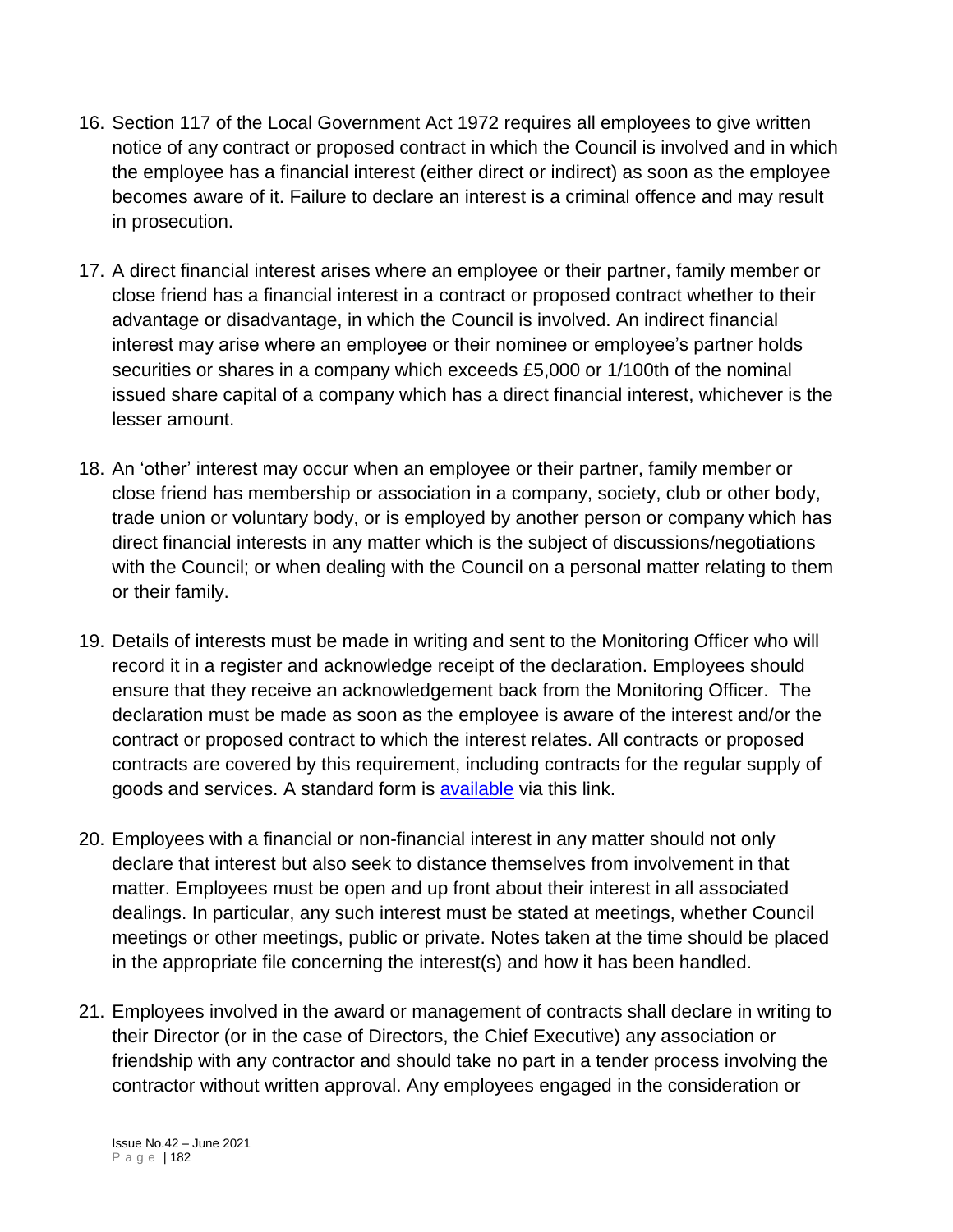determination of any application for any contract, permission, grant, approval or consent must declare to the Director (or in the case of Director, the Chief Executive) any association with any person or body who is an applicant in the field of work in which that employee is engaged.

22. A Director (or in the case of Directors, the Chief Executive) to whom any such interest, association or friendship is declared shall consider whether to take steps to ensure the employee concerned is not placed in a position where private interests and official duties may conflict.

# **Rules Governing Purchasing by Employees**

- 23. Employees must follow Financial Regulations, Standing Orders, the Council's procurement and contract management guidance and Accounting Instructions whenever any goods or services are purchased.
- 24. Employees may not order, in the name of the Council, equipment or goods, whether with a discount or not, from official Council suppliers for their own personal use even if the cost is reimbursed in full to the Council.
- 25. Employees undertaking procurement or contract management activities should ensure they have the necessary skills and knowledge to do so or should seek appropriate advice and support from the Commercial Service.

# **Separation of Roles during Tendering**

- 26. Employees involved in the tendering process and dealing with contractors should understand the separation of client and contractor roles within the Council. Senior employees who have both client and contractor responsibilities must be aware of the need for accountability and openness.
- 27. Employees who are privy to confidential information in respect of tenders or costs for either internal or external contractors must not disclose that information to any unauthorised person or organisation or use it for any unauthorised purposes.
- 28. Employees should ensure that no special favour is shown to current or recent former employees or their partners, close relatives or associates in awarding contracts to businesses run by them or employing them in a senior or relevant managerial capacity.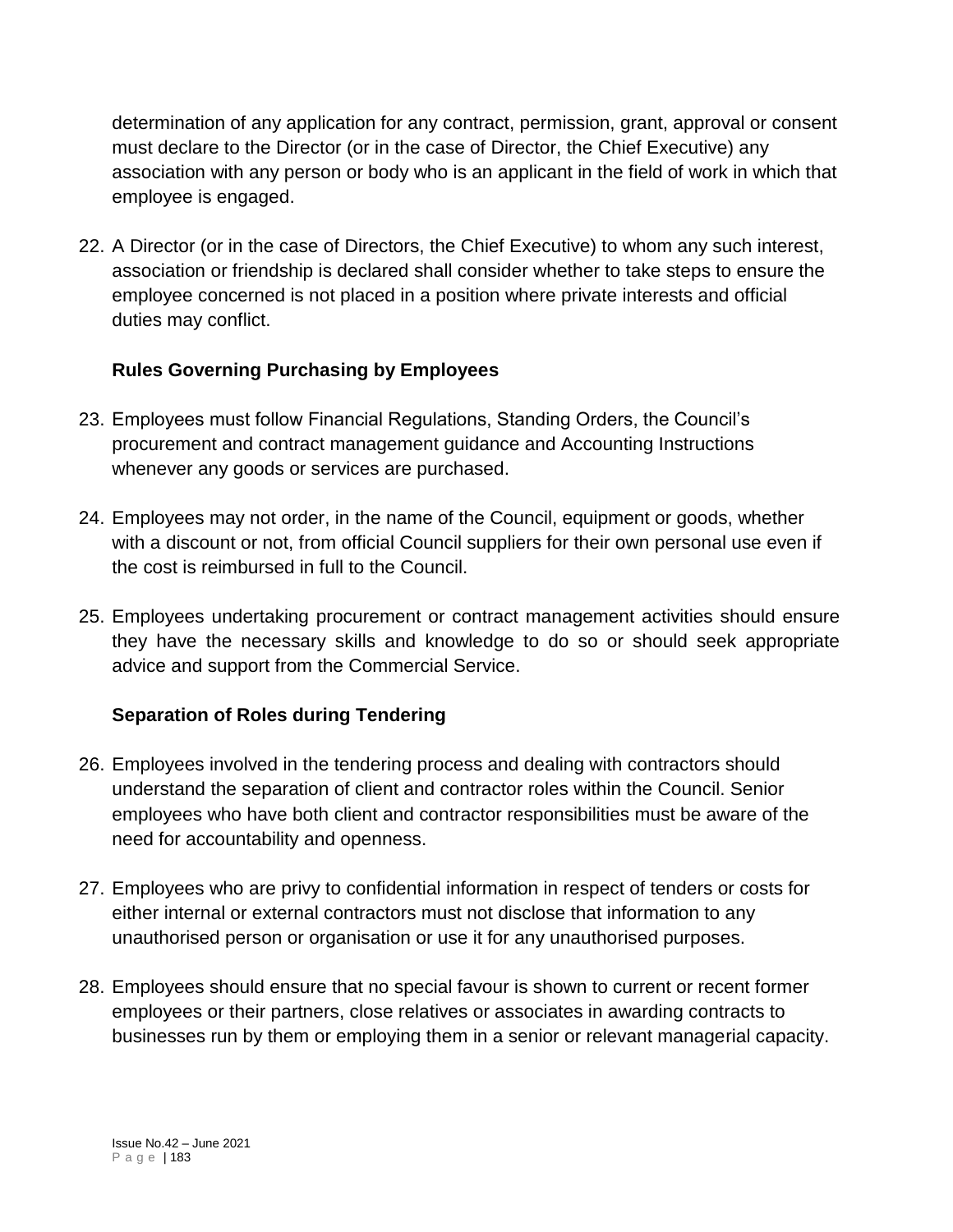29. Employees must not use their position and knowledge of the Council to gain access to and provide information which puts a particular contractor or anyone else in a better position than any other contractor tendering to undertake work or to provide services or supplies.

# **Reporting a Concern**

30. "Whistleblowing" by employees of the Council is fully supported and encouraged. Where concerns arise these should be brought to the attention of management at all times. In Appendix 1 of this Code a procedure is described for employees who wish to report serious concerns relating to any suspicions or allegations of fraud and corruption or any mal-practice or maladministration.

## **Investigation**

- 31. Allegations and concerns relating to fraud or corruption will normally be investigated by the Assistant Director of Internal Audit and a report issued to the Chief Executive, the Monitoring Officer and the Executive Director of Corporate Resources (s.151 Officer).
- 32. The Executive Director of Corporate Resources in consultation with the Monitoring Officer, will then decide whether there are sufficient grounds for the matter to be reported to the Police. The Chief Executive is also to be informed of any (potential) referrals. The Council will normally wish the Police to be made aware of, and investigate independently, offences where financial impropriety appears to have been discovered.
- 33. The Council's Disciplinary and Dismissal Procedure will be used where the outcome of an audit investigation indicates improper behaviour or other misconduct by an employee.

## **GIFTS, PRIZES HOSPITALITY AND SPONSORSHIP**

- 34. Staff should not accept gifts or hospitality over a minimal value (£25). Any offers of gifts, prizes hospitality or sponsorship should be recorded in the Council's Gifts & Hospitality Register held by each Director or, in the case of Directors the Chief Executive. The register must include all offers of gifts, etc whether accepted or declined. Permission should be sought from the Directors before any gift, hospitality or sponsorship is accepted (see paragraph 52 below). When in doubt the employee should always refuse such gifts. A standard form is available via this [link.](https://staffnet.gloucestershire.gov.uk/media/218287/register-of-gifts-and-hospitality-may-2019.doc)
- 35. An employee should not personally receive a gift, prize, hospitality or sponsorship that: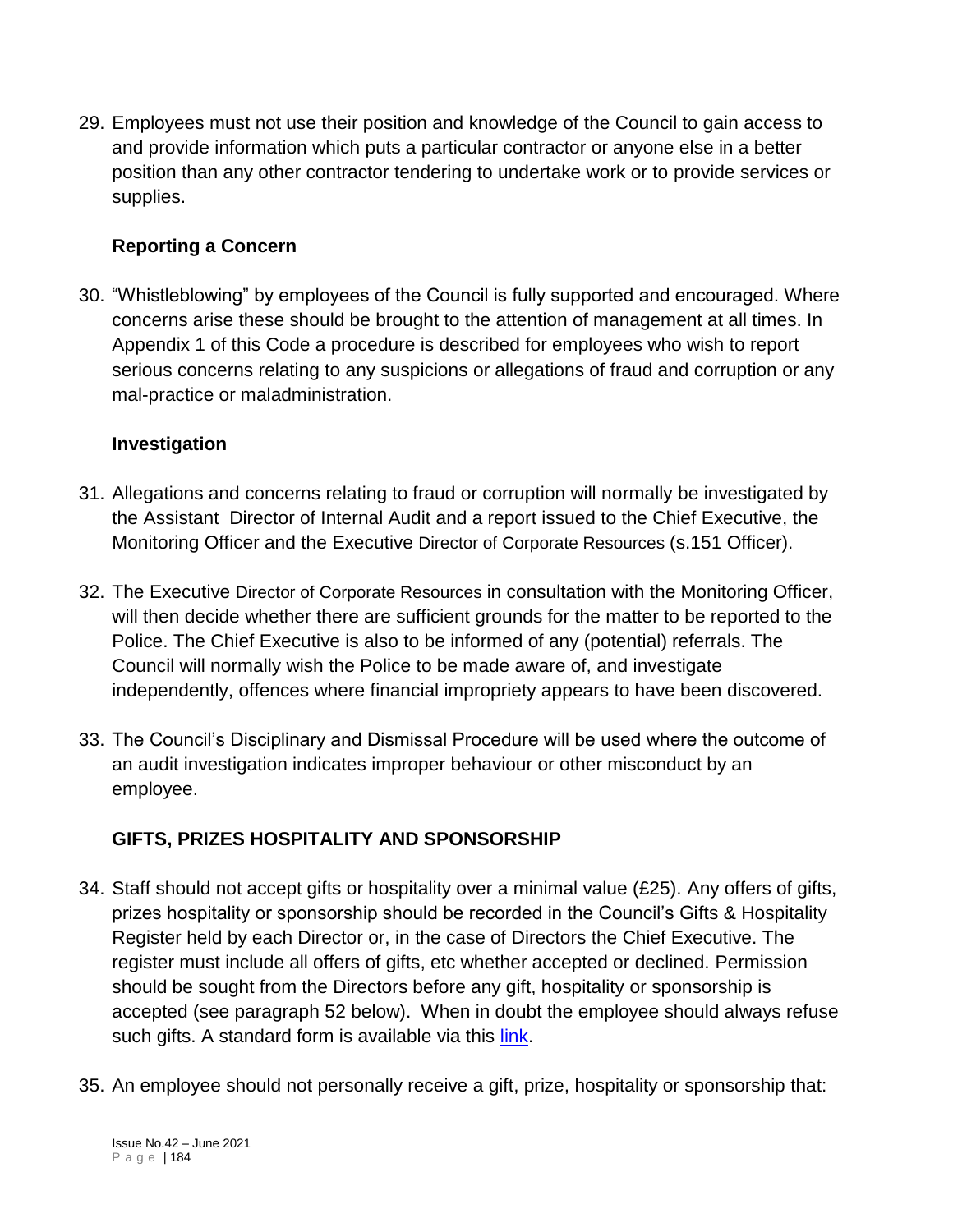- could compromise their judgment
- could appear to be a conflict of interest
- could damage relationship with others; or
- could indicate any favoritism or prejudice in relation to any particular person or group of people
- bring the council into disrepute
- 36. When hospitality, prizes or gifts have to be declined, the person making the offer should be informed of the procedures and standards operating within the Council, in relation to gifts, prizes, hospitality and sponsorship.

# **Gifts (including bequests)**

- 37. Gifts offered by persons who are providing, or seeking to provide, goods or services to the Council, or who are seeking decisions from the Council, should be refused and returned, as should gifts (other than those of a trivial nature e.g. calendars, diaries, desk sets) offered by those receiving services from the Council.
- 38. In all cases relating to the receipt of gifts it is wise to err on the side of caution: an obviously expensive gift must be tactfully declined or, if appropriate, donated to the Council for official use, and the relevant Director or the Chief Executive should be advised of the action taken. If a gift is simply delivered it must be returned to the donor or, if appropriate, be donated to the Council for official use, and the relevant Director or the Chief Executive must be advised of the action taken. All such gifts must be registered in accordance with paragraph 52 of this Code.
- 39. On occasions an employee may become a beneficiary of a will of a service user; this may be the way a service user wishes to express gratitude for the service they have received.
- 40. Those teams/services which provide personal services to service users have written policies concerning the receipt of bequests by employees. Such policies have been drawn up to protect the interests of both service users and members of staff. Staff should ensure that they have read and comply with such policies.

# **Hospitality**

41. Employees may only accept offers of hospitality if there is a genuine need to exchange information or represent the Council in the community. Offers to attend purely social or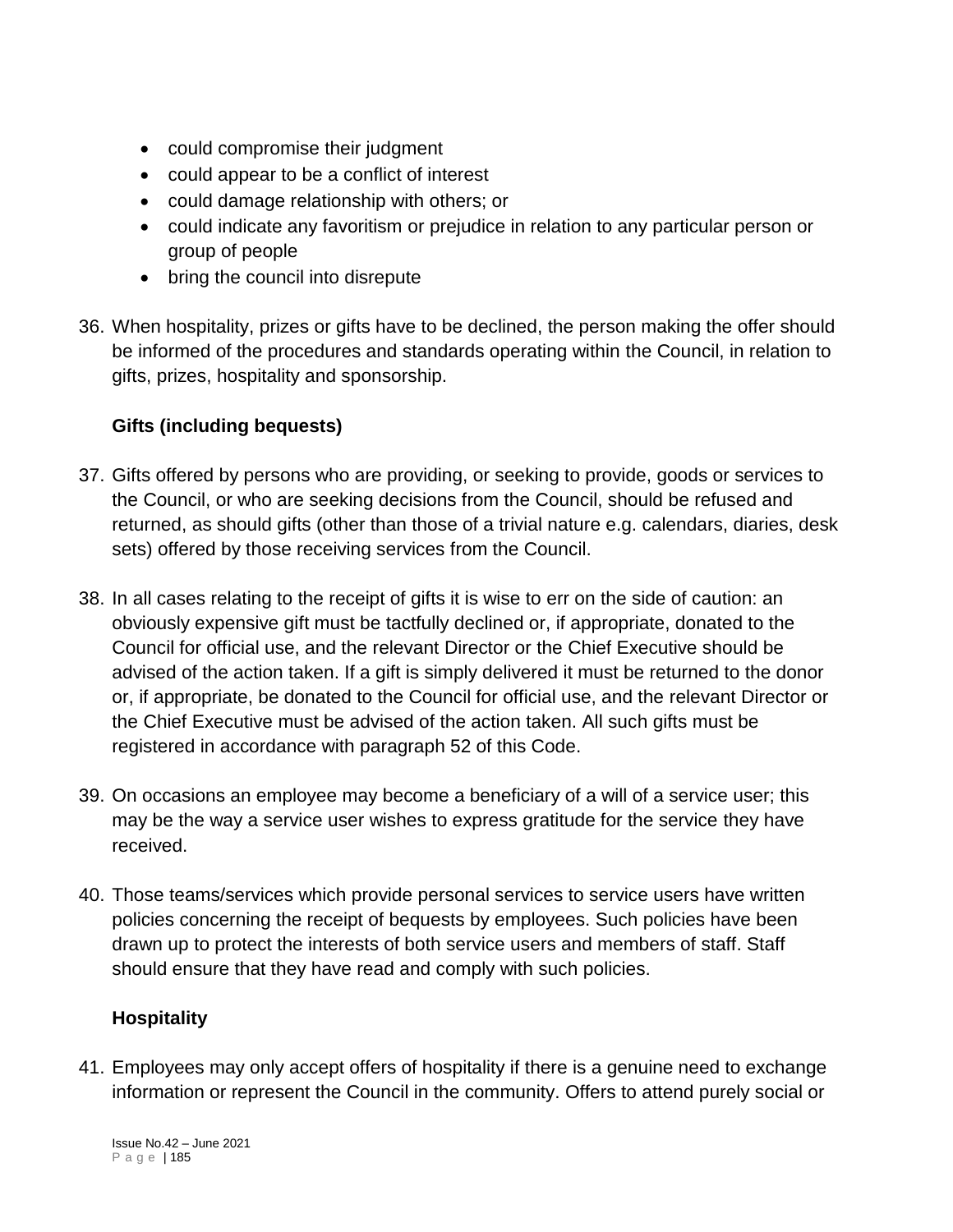sporting functions should be accepted only when these are part of the life of the community within Gloucestershire and where the Council should be seen to be represented. All such hospitality must be properly authorised and recorded by Directors or, in the case of Directors the Chief Executive. Exceptions to this rule must be properly authorised and recorded by Directors or the Chief Executive.

- 42. Acceptance of hospitality through attendance at relevant conferences and courses is acceptable where the hospitality is corporate rather than personal, or where the Directors (or Chief Executive in the case of Directors) gives consent in advance and where it is clear that any purchasing decisions are not compromised.
- 43. An offer of hospitality to individual employees calls for special caution particularly if the host is undertaking, or applying to do business with the County Council or hoping to obtain a decision from it. It is very important to avoid any suggestion of improper influence.
- 44. A working lunch of modest standards to allow the parties to discuss business would normally be acceptable; this is a case where the hospitality is secondary to a specific working arrangement. On the other hand, it would not be acceptable conduct for an employee to accept such things as: -
	- a holiday
	- tickets for concerts, theatre or sporting events
	- the use of a company flat or hotel suite
	- expensive meals or entertainment
- 45. Hospitality must not be accepted unless the acceptance can be readily acknowledged in public or is similar to that which the Council would provide in the same circumstances.
- 46. There are occasions when an offer of hospitality of any kind must be declined e.g. when the person offering the hospitality has a current issue with the Council such as a tender under consideration or is involved in a contract dispute.
- 47. Offers of hospitality accepted or rejected must be registered by employees to their Directors or, in the case of Directors to the Chief Executive. The details to be registered must be in accordance with that shown in paragraph 52 of this Code.

# **Sponsorship**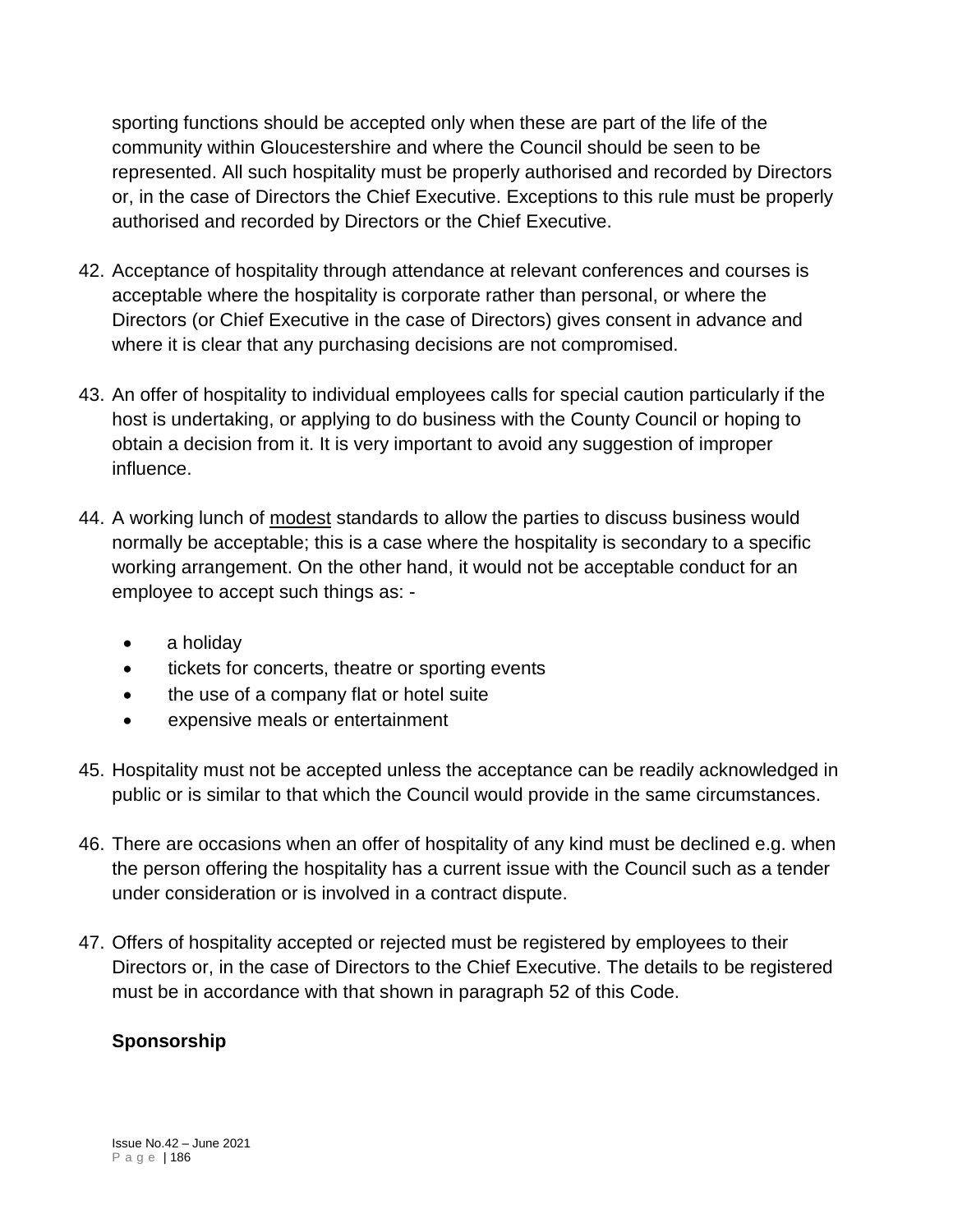- 48. Where outside organisations, contractors or potential contractors wish or seek to sponsor a Council activity, the basic conventions concerning acceptance of gifts or hospitality apply (see paras 34-47 above).
- 49. Where the Council acts as a sponsor for an event or service, neither an employee or any partner or relative must benefit from such sponsorship without there being full disclosure to an appropriate manager of any such interest. Similarly, where the Council through sponsorship, grant aid, financial or other means, gives support in the community, employees should ensure that impartial advice is given and that there is no conflict of interest involved.

## **Bribery Act 2010**

- 50. The Bribery Act 2010 provides a modern legal framework to combat bribery in the UK and internationally. Staff need to be aware of their obligations under this Act, which sets out the criminality of accepting and giving of bribes. This applies to both individual staff and the Council corporately.
- 51. The Bribery Act 2010 creates the following offences:
	- Active bribery: promising or giving a financial or other advantage;
	- Passive bribery: agreeing to receive or accepting a financial or other advantage;
	- Bribery of foreign public officials; and
	- The failure of commercial organisations to prevent bribery by an associated person (corporate offence).

The penalty under the Bribery Act 2010 is an unlimited fine and/or imprisonment up to a maximum of 10 years.

Full details of the Act can be found at: *<http://www.legislation.gov.uk/ukpga/2010/23/contents>*

# **REGISTER OF GIFTS AND HOSPITALITY**

- 52. A register will be maintained by every Director detailing all offers of gifts or hospitality offered to employees in their department. The following information will be recorded, based on information reported by employees:-
	- the person or body making the offer;
	- the member of staff to whom the offer was made;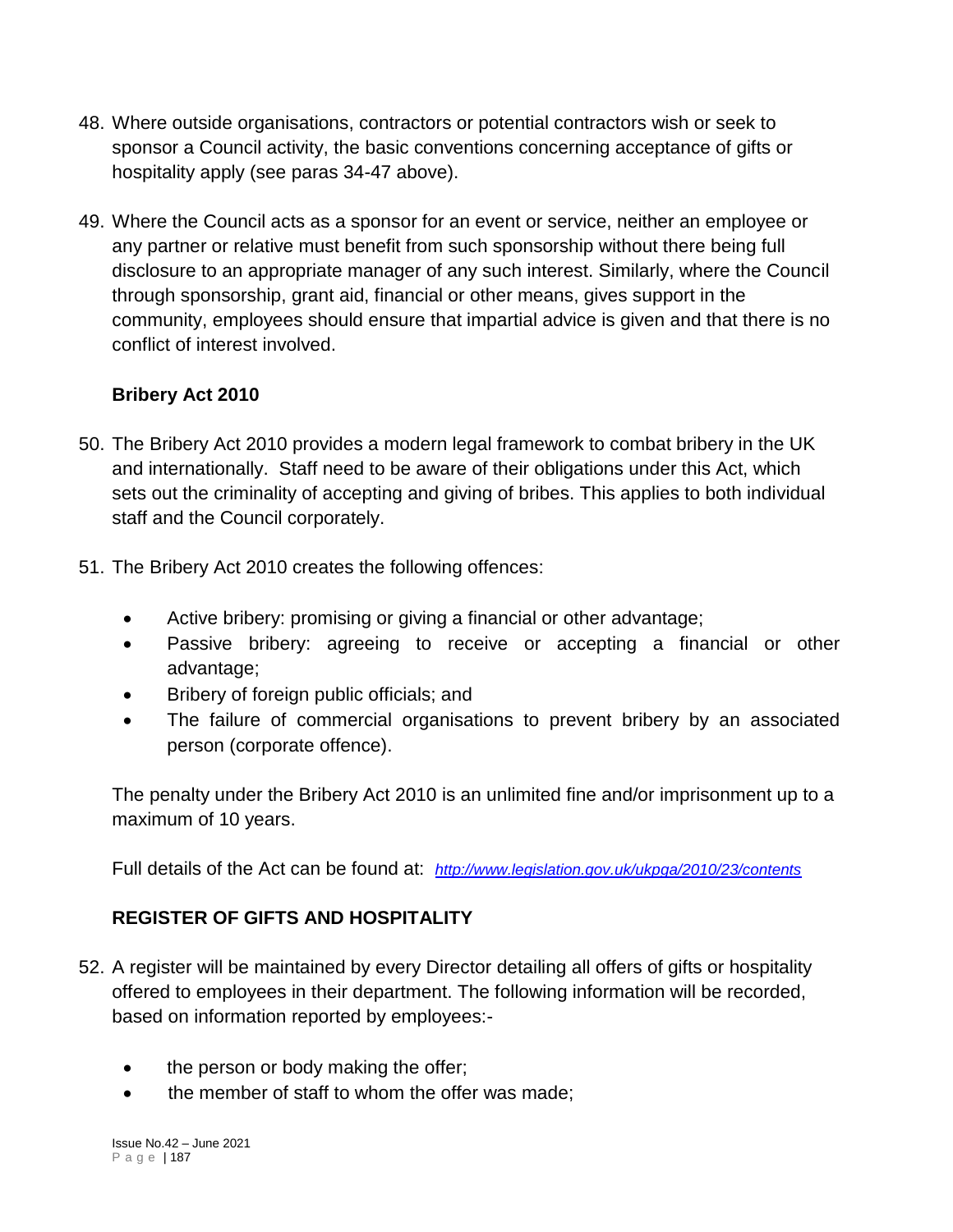- the gift or hospitality offered;
- the circumstances in which the offer was made;
- the action taken by the member of staff concerned: and
- the action taken (if any) by the Directors (or in the case of Directors, the Chief Executive).

A standard form is available via this [link.](https://staffnet.gloucestershire.gov.uk/media/218286/register_of_staff_interests-september-2017.docx)

A similar register will be maintained by the Chief Executive in relation to Directors.

Where a suspected breach has been reported a formal investigation will be undertaken and recorded.

## **DISCLOSURE AND USE OF INFORMATION**

- 53. The Council believes that, subject to the content of paragraphs 54 to 60 below, information should normally be disclosed unless it is in the public interest not to do so. Staff must comply with Data Protection, Freedom of Information and Environmental Information legislation and the associated council policies, procedures and authorisation process. In terms of information for elected members ("County Councillors"), the legal requirements are set out in the Rules on Access to information, set out in the Constitution. If in doubt, seek advice from your manager.
- 54. Many employees obtain information which has not been made public and/or is confidential. Employees may also have access to personal information about other employees or clients. This information must only be disclosed to a third party where there is a legal responsibility to provide it, or where the employee or client provides a written authority for the information to be provided.
- 55. The restrictions in paragraph 54 to 60 apply equally to information which an employee may obtain from their employment about a contractor, debtor or creditor of the Council.
- 56. No employee, unless specifically authorised by their Director to do so, may communicate to the public or press any information about the discussions or decisions of the County Council or any of its committees or bodies following the exclusion of the public and press, with the exception of information which is required to be published by law. All media interaction must be managed through the Communication Team.
- 57. As a general rule employees must not enter into any public correspondence or debate on a matter related to their official duties, or in respect of which they hold official information, unless this is done with the consent of their Chief Officer. Further guidance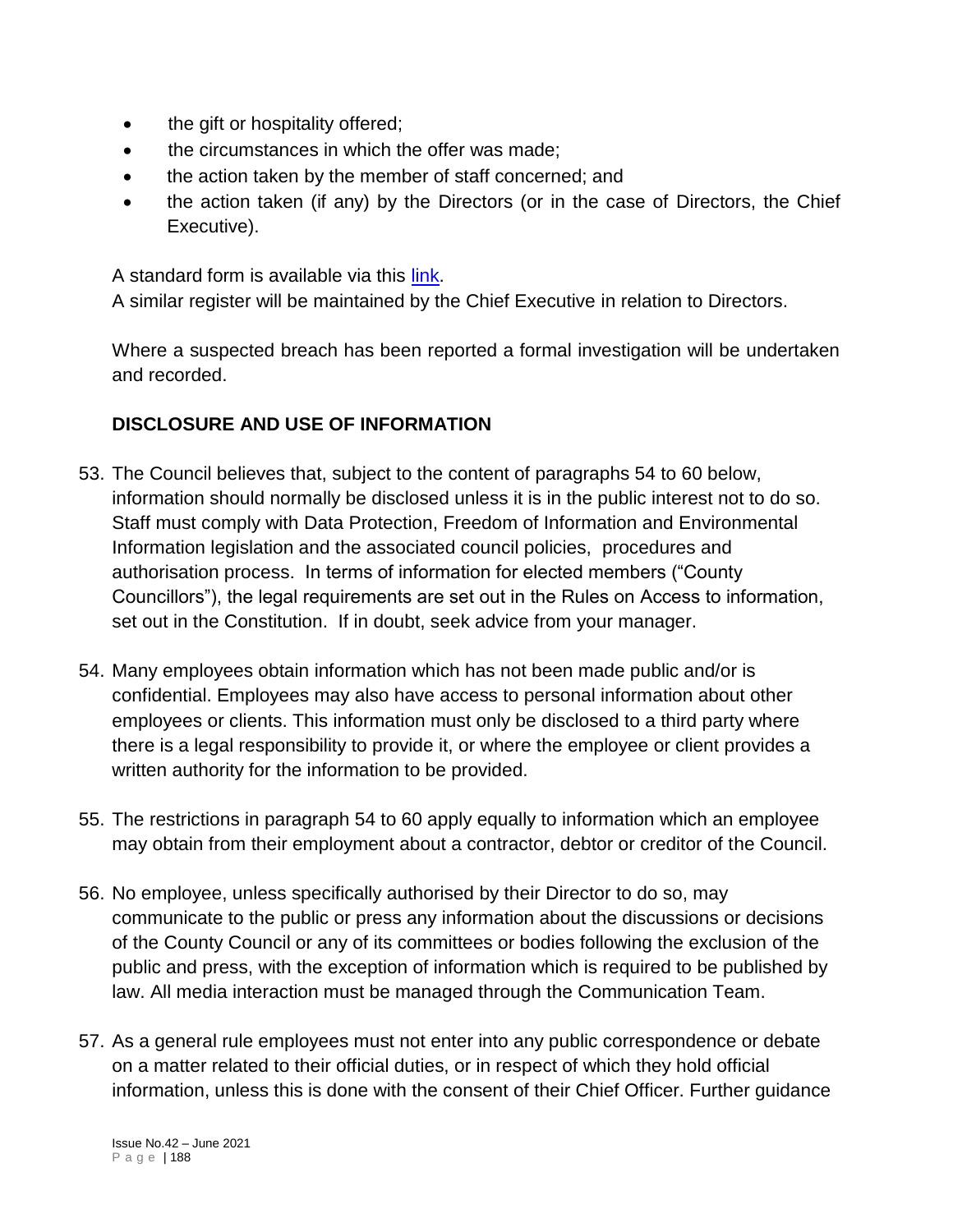on related matters is contained in the Social Media Policy and Expression of Employee Views documents (both of which are in the Employment Handbook on Staffnet) to which employees should also refer.

Similar considerations exist covering the position of employees invited to participate in press interviews, radio or television programmes, etc., where the subject relates directly or indirectly to their work for the Council. Employees invited to take part in such programmes should discuss the position with their Director and the Communication Team before replying to the invitation.

- 58. Employees must adhere to the Council's published rules and requirements relating to personal and/or sensitive information, as covered by current Data Protection legislation. In particular, information must not be disclosed to unauthorised people or organisations.
- 59. Employees must not use any information obtained in the course of their employment for personal gain or benefit, nor should they pass it on to others who might use it in such a way.
- 60. Employees must make themselves aware of and comply with published Information Management and Security policies, procedures and standards relating to the protection of information and secure use of ICT systems which are published on Staffnet or the Council's website. A serious breach of the rules is likely to lead to disciplinary action.

# **POLITCAL NEUTRALITY**

- 61. A protocol on the relationship between officers and members of Gloucestershire County Council gives more information. (Appendix 2)
- 62. Employees must serve all Councillors and not just those of a single or controlling group, and must ensure that the individual rights of all Councillors are respected.
- 63. Employees of the County Council are not eligible to stand for office as an elected member of the County Council. Employees, whether or not politically restricted under the terms of the Local Government and Housing Act 1989, must follow every policy of the Council and must not allow their own personal or political opinions to interfere with their work.

## **Politically Sensitive Posts**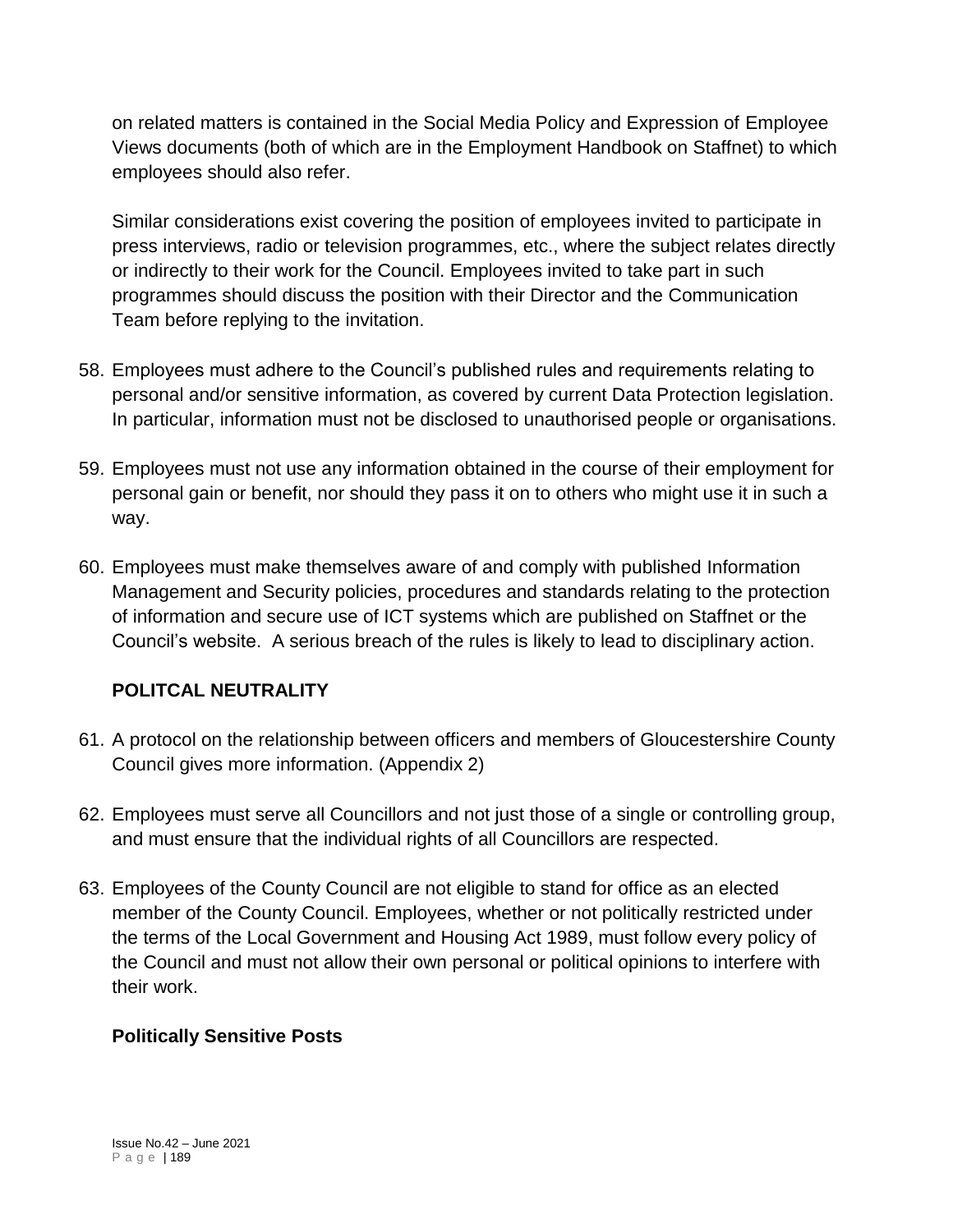- 64. The Local Government and Housing Act 1989 has the effect of imposing restrictions on public political activity by certain staff of local authorities in politically sensitive posts. Political assistants employed pursuant to Section 9, Local Government and Housing Act 1989 are not wholly bound by these restrictions.
- 65. The effect of the inclusion of a post in a list of sensitive posts is that the postholder will be prevented from becoming a member of a local authority (except a Town or Parish Council), or a member of the House of Commons or the European Parliament. In addition, regulations prevent them from:-
	- holding office in a political party
	- canvassing at elections
	- speaking or writing publicly on matters on party political lines

# **RELATIONSHIPS**

## **Councillors**

66. Mutual respect between employees and Councillors is essential to good local government. However, close personal familiarity can possibly damage working relationships and cause embarrassment. Please refer to the Member/Officer protocol for further advice (Appendix 2).

## **Contractors**

- 67. All relationships of a business or private nature with external contractors, or potential contractors, must be made known to the employee's immediate line manager. Orders and contracts must be awarded on merit, through fair competition, and no special favour should be shown to businesses run by, for example, friends, partners or relatives. No part of the local community should be discriminated against.
- 68. Employees who engage or supervise contractors or have any other official relationship with contractors and have previously had, or currently have, a relationship in a private or domestic capacity with such contractors, must declare that relationship to their Director, or in the case of Directors, to the Chief Executive.
- 69. No employee shall purchase for private purposes goods or services from a firm which has dealings with the Council where the firm is offering preferential terms to the individual employee (directly or indirectly) because of a contractual, business or other relationship with the Council. This rule equally applies to the ordering of extra supplies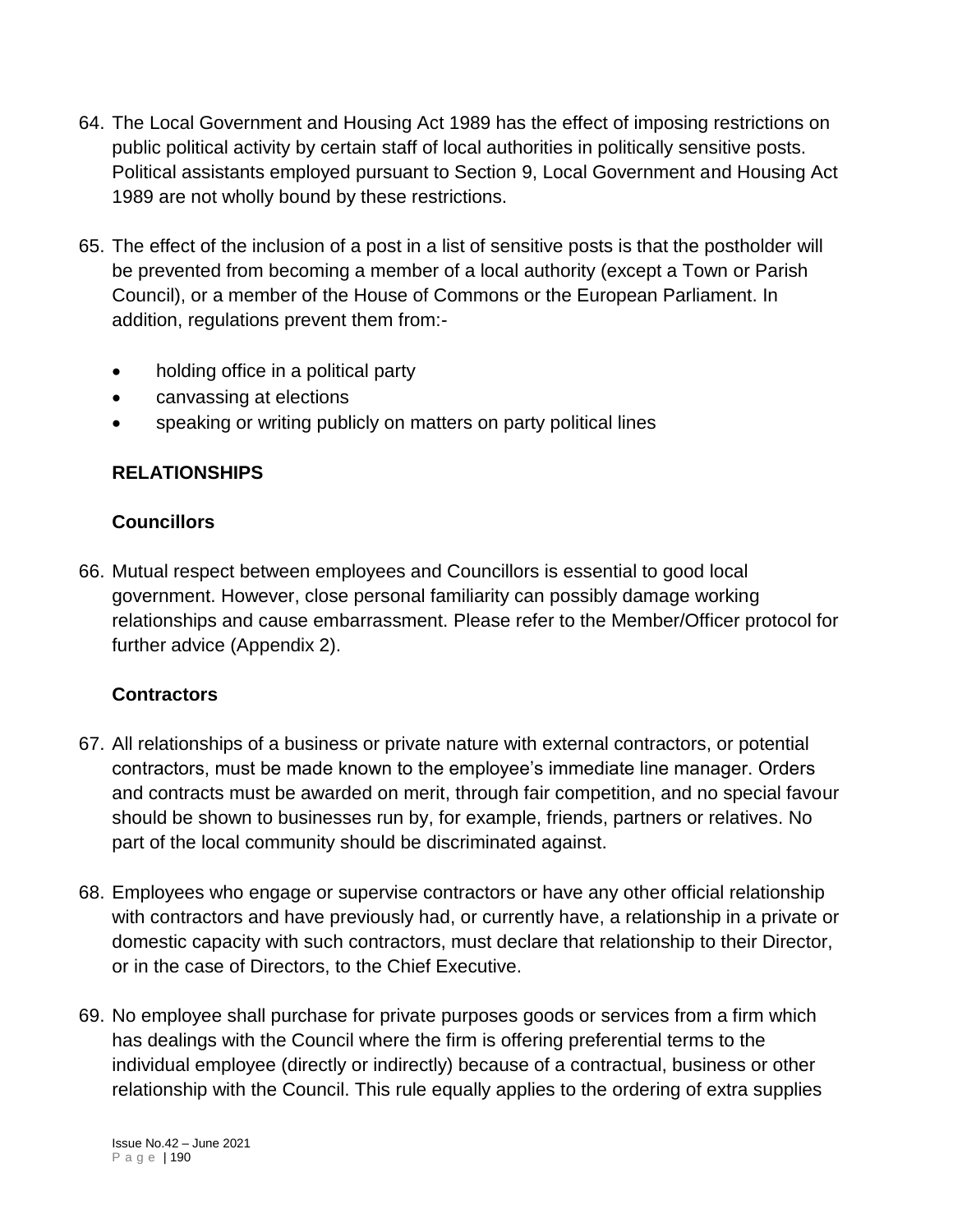against a contract where the intention is to use the goods privately and pay for them at the Council's contract price, particularly if the employee is aware that the price is not available to the ordinary customer. It would also apply to the use of services of a contractor with whom employees have official contacts as part of their employment with the Council. It also precludes employees from using, for private purposes, any special trading cards which the Council may hold for council business. It does not, however, preclude employees benefiting from general discounts offered by suppliers to all Council employees or made available by the Council or trade unions on behalf of staff generally.

# **APPOINTMENTS AND OTHER EMPLOYMENT MATTERS**

- 70. It is contrary to the Council's HR policies for an employee to make an appointment/engagement which is based on anything other than the ability of the individual to undertake the duties of the post. Employees must not be involved in an appointment/engagement where they are related to an applicant, or have any personal or business relationship outside work with them.
- 71. Employees must not be involved in decisions relating to discipline, promotion or pay adjustments for any other employee who is a relative, partner or close personal friend.
- 72. Employees of the Council shall inform their Director or, in the case of Directors the Chief Executive, of any relationship known to them to exist between themselves and a candidate for an appointment/engagement in which they are directly involved. If a candidate deliberately omits to disclose a relationship they will be disqualified. If the omission is discovered after appointment or engagement they shall be liable to dismissal.
- 73. Employees involved in appointments/engagements must, where practicable, ensure that references are obtained from the current and previous employer of the candidate to whom they wish to formally offer a post. Ideally both referees should be senior persons, one from the candidate's present employer and the other from their previous employer.
- 74. In the case of applicants leaving full-time education or not having worked since doing so, the Head of School, College, University etc. should be named as one of the referees.

# **UNDERTAKING ADDITIONAL WORK OUTSIDE OF THE COUNCIL**

75. Full-time employees shall devote their whole time service to the work of the Council, and shall not engage in any other business, including self-employment, or take up any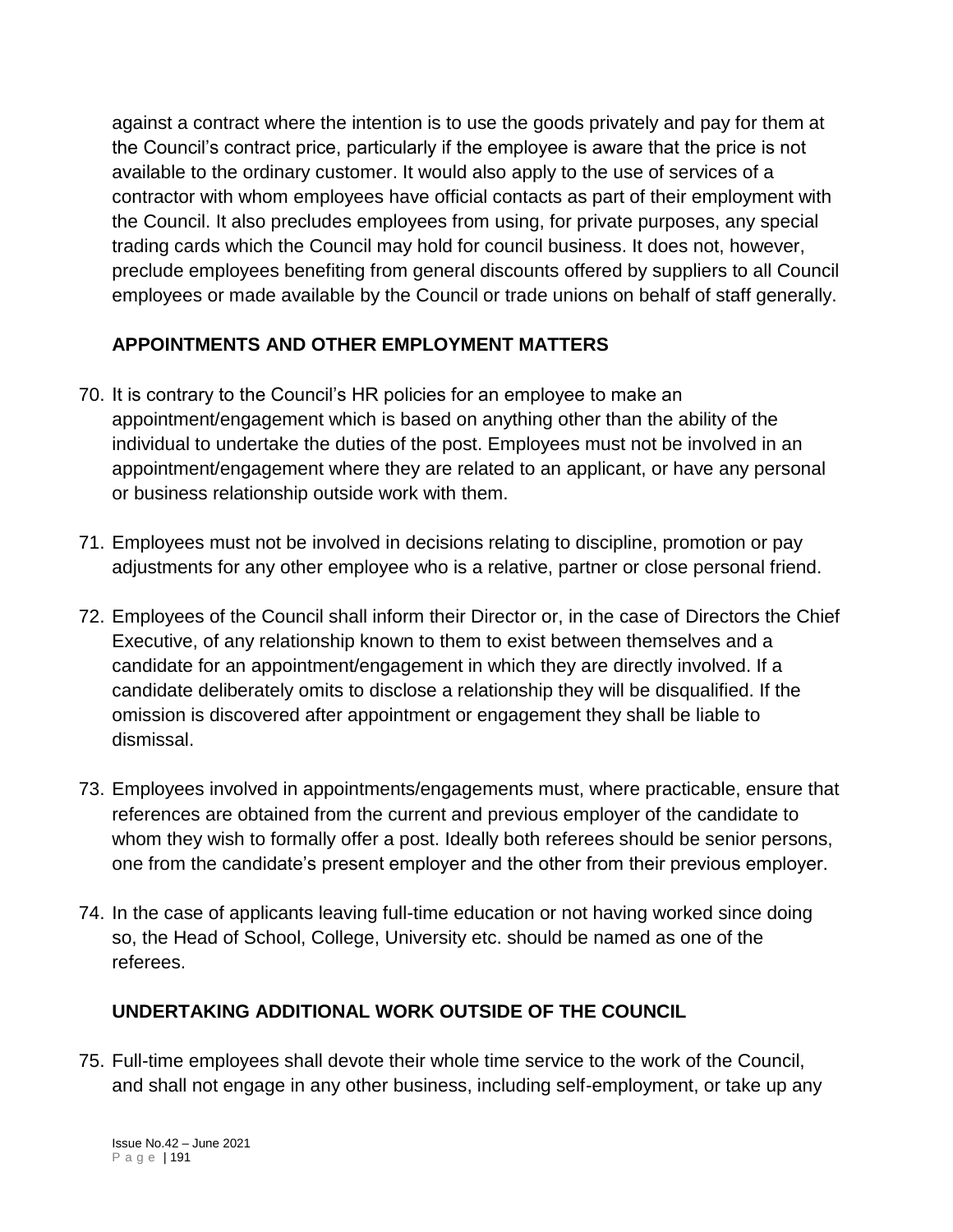other additional appointment without the express written prior consent of their Directors, and in the case of Directors, the Chief Executive. The Director or the Chief Executive reserves the right to withdraw such consent at any time.

- 76. All prospective employees shall, prior to appointment, provide details on the Council's standard application form of any other employment(s) in which they are engaged, giving full details of the employer, job title and the hours worked per week in each job. (This information will be examined to see whether any other existing employment(s) is in conflict with the employment being sought with the Council and whether, in overall terms, the total hours of all the employments exceed 48 per week - as per the Working Time Regulations 1998.) Also, part-time employees must declare any other employment to the Council in order that the latter can ensure that there is no conflict of interest between such employment and that there is adherence to the Working Time Regulations.
- 77. All employees full time or part-time must avoidsituations where an actual or apparent conflict between work and personal interests may arise and must inform their manager as soon as possible in the event that any such conflict may arise
- 78. Undertaking unpaid activities outside Council employment may, on occasions, be detrimental to or otherwise conflict with the Council's interests. Employees should be mindful of any potential conflict of interests in such situations.
- 79. No personal business activity or outside work of any sort may be undertaken by an employee during their working hours for the Council.

## **Consultancy, Lecturing, Fee Paying Work**

- 80. Where a request is received for any employee to make a presentation, speak at a seminar or lecture on a course, within their normal field of work and during their normal working hours, the work will be undertaken on behalf of the Council and any fee will be treated as income for the Council.
- 81. Where an employee is approached to undertake fee paying work, they must make sure they are authorised to express opinions on behalf of the Council and should avoid comments which could bring the Council into disrepute. The Council has determined that the fee is to be treated as income for the employee if all the work, including preparation, is undertaken outside normal work hours. In the case of activities which are prepared and/or take place partly during normal working hours, the Council has agreed that half the fee is to be treated as income for the employee, and the remainder paid to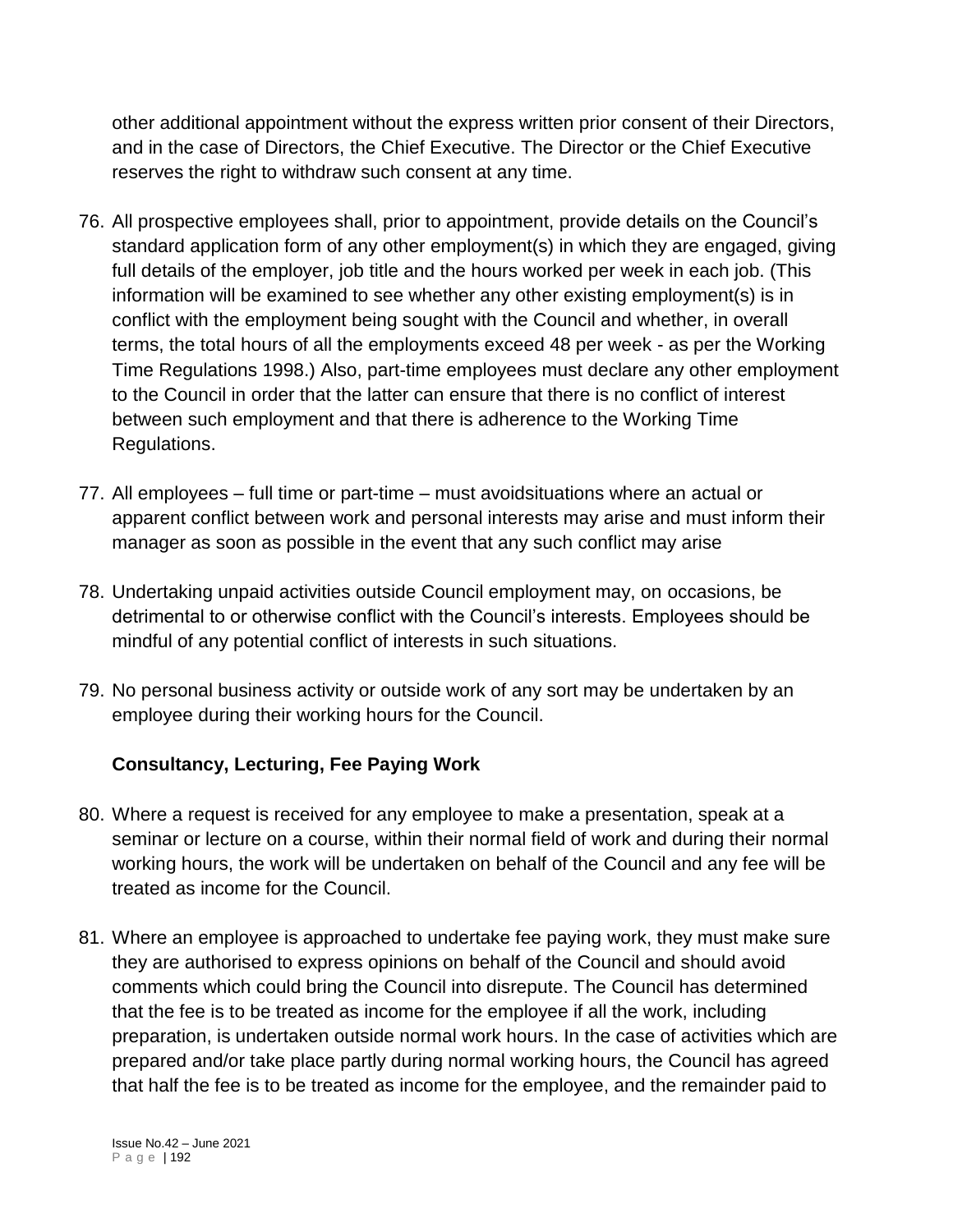the Council. All consultancy, lecturing and other fee paying work must be approved by the employee's Director or, in the case of Directors the Chief Executive.

## **Intellectual Property**

82. Intellectual property is a generic term that includes inventions, creative writings and drawings. If these items are created as part of an employee's normal course of employment then, as a general rule, they belong to the Council.

# **ARREST OR CONVICTION ON CIVIL OR CRIMINAL CHARGES**

83. You must, as soon as practicable inform your line manager, at each stage, if you are arrested, charged, cautioned, refused bail, required to attend court, convicted or sentenced for any criminal or civil offence. This does not apply to traffic offences unless this involves a situation relating to the transport of service users, or the possible penalty includes imprisonment or disqualification from driving or involves an official vehicle. Failure to inform will be considered an act of gross misconduct.

# **MEMBERSHIP OF CLUBS, SOCIETIES AND OTHER ORGANISATIONS WHICH ARE NOT OPEN TO THE PUBLIC AND/OR WHICH HAVE SECRECY ABOUT RULES, MEMBERSHIP, ETC.**

- 84. The intention of this Code and procedures is to ensure transparency and openness and that no reasonable person can question the integrity and motives in connection with your employment with the Council.
- 85. All employees must declare membership of any organisation which is not open to the public, where there is a commitment of allegiance, and /or which has secrecy about rules, membership or conduct. This declaration needs to be made through completing a form held by each Director.

# **CONFLICT OF INTEREST**

86. Staff are expected to conduct themselves with integrity, impartiality and honesty. Staff should avoid circumstances where private or personal interests have the potential to give rise to allegations or partiality or impropriety which could being the Council into disrepute.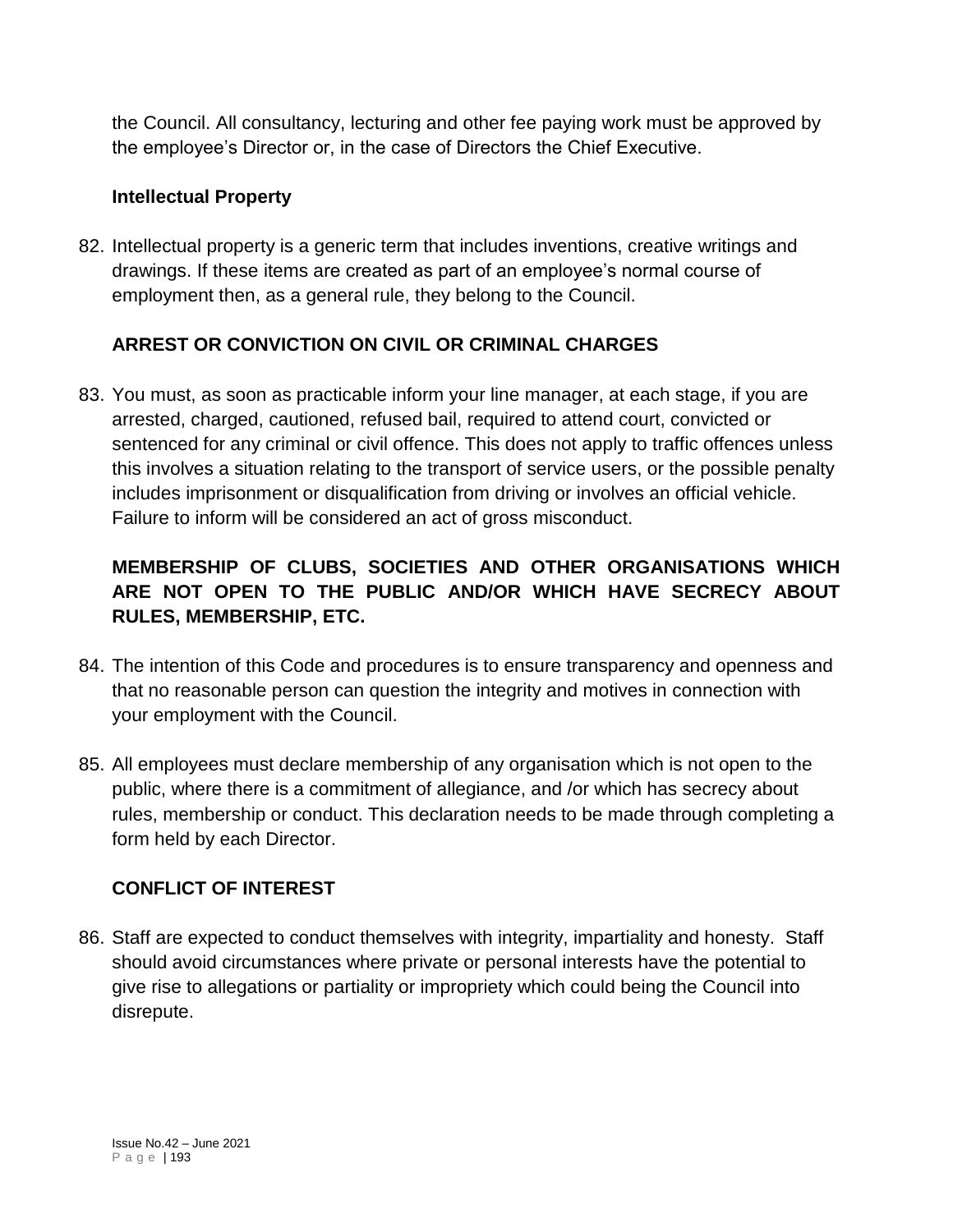- 87. Employees should not involve themselves in any decision or allocation of Council Services or resources from which they, their friends, their partners, persons to whom they are (or are owed) an obligation, or family might benefit.
- 88. Where employees belong to any club, society, charity or similar body and any person within it or the club, society or similar body itself may benefit from a decision or action employees may take in their work with the Council. All interests must be registered and discussed with their managers. A standard [form](https://staffnet.gloucestershire.gov.uk/media/218286/register_of_staff_interests-september-2017.docx) is [available](https://staffnet.gloucestershire.gov.uk/media/218286/register_of_staff_interests-september-2017.docx) via this link.

# **EQUALITY ISSUES**

89. All employees must comply with the Council's policies on equal opportunities in employment and with those relating to service delivery. Employees must also have due regard to any requirements under the Public Sector Equality Duty.

## **HEALTH AND SAFETY ISSUES**

- 90. Employees must receive and understand information to enable them to work safely and to ensure the health, safety and welfare of any others affected by their work. Employees have an obligation to follow local working practices so that workplace risks are mitigated.
- 91. No-one should be expected to work unsafely and managers have responsibilities to address workplace risks taking advice where appropriate.

# **BREACHES OF THE CODE OF CONDUCT**

- 92. Any suspected breach of this Code must be:
	- (a) immediately reported to the appropriate Director or, in the case of Directors, to the Chief Executive, OR
	- (b) be reported through the confidential reporting procedure ("whistle-blowing") for employees, detailed at Appendix 1.
- 93. Where a suspected breach has been reported, a formal investigation into that suspected breach will be undertaken.

## **CONFIDENTIAL REPORTING PROCEDURE FOR EMPLOYEES (WHISTLE-BLOWING)**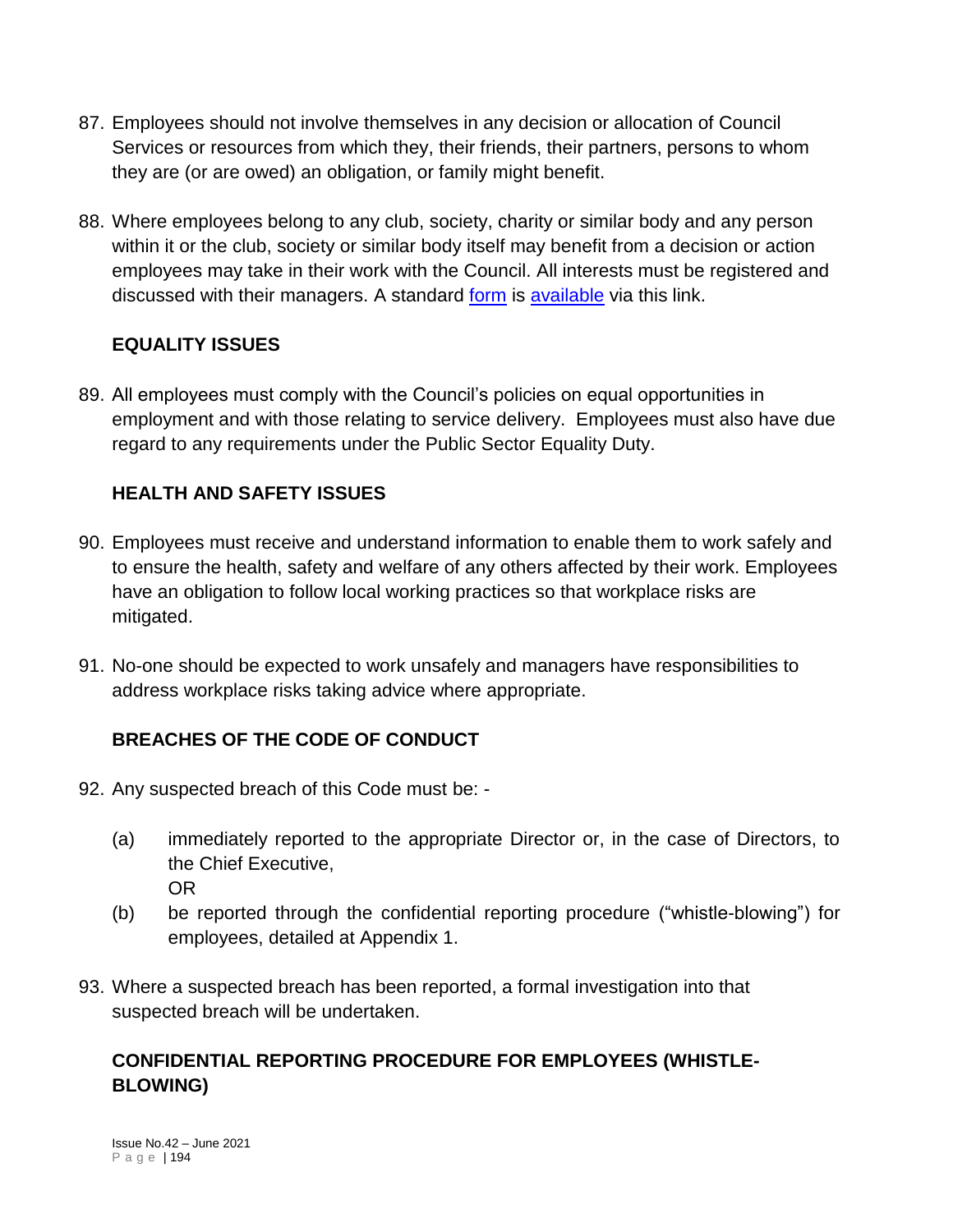- 94. Appendix 1 of this Code provides procedures for employees to follow who wish to report, in strict confidence, their serious concerns about any aspect of the Council's work or the behaviour or standard of conduct of other employees or anyone associated with the work and services provided by the Council.
- 95. Failure to comply with any of the standards detailed in this Code may result in formal disciplinary action, under the council's Disciplinary and Dismissals Procedure, including dismissal in serious cases.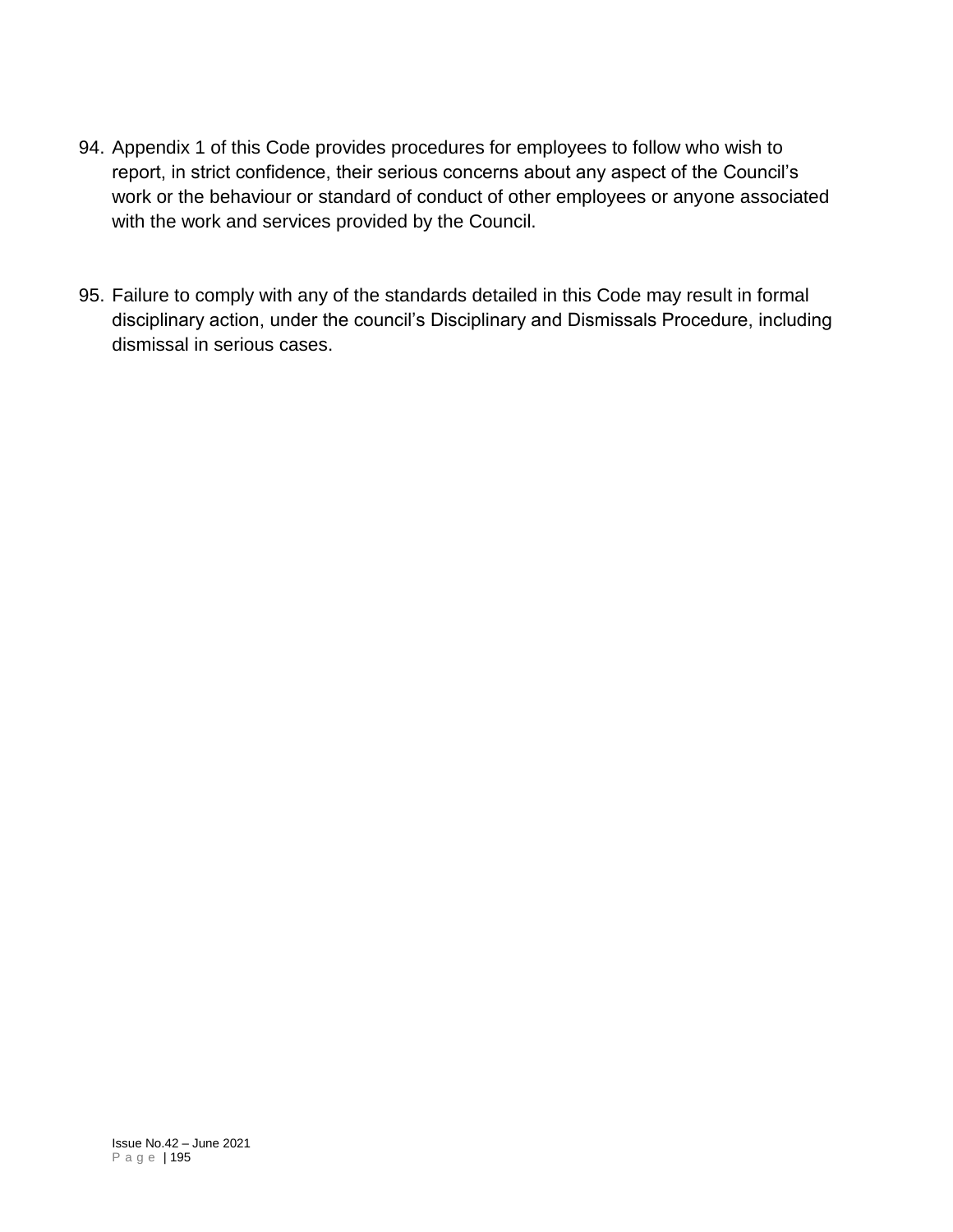### **APPENDIX 1**

# **Gloucestershire County Council**

# **WHISTLEBLOWING POLICY**

### **INTRODUCTION**

All of us at one time or another have a concern about what is happening at work. Usually these are easily resolved. However, when the concern feels serious because it is about a possible fraud, danger, corruption or malpractice or maladministration (the term used when the council has done something wrong which affects a member of the public) that might affect others or the Council itself, it can be difficult to know what to do.

You may be worried about raising such a concern and may think it best to keep it to yourself, perhaps feeling it's none of your business or that it's only a suspicion. You may feel that raising the matter would be disloyal to colleagues, managers or to the Council. You may decide to say something but find that you have spoken to the wrong person or raised the issue in the wrong way and are not sure what to do next.

Elected Members and senior managers of Gloucestershire County Council are committed to running the organisation in the best way possible and to do so we need your help. We have updated this policy to reassure you that it is safe and acceptable to speak up and to enable you to raise any concern you may have about malpractice at an early stage and in the right way. **Any reported concern will be taken seriously.** Rather than wait for proof, we would prefer you to raise the matter when it is still a concern.

This policy applies to all those who work for us and with us, including Gloucestershire Fire and Rescue Service, whether full-time or part-time, employed through an agency or as a volunteer. If you work in a school, each school will have its own whistleblowing policy and this can often be found within the 'Code of Conduct and Confidential Reporting Procedure (Whistle-Blowing) for School Employees in Maintained Schools'. However if you do not have access to this policy and cannot raise it with the school governors, you can contact the Head of Education (details on page 3).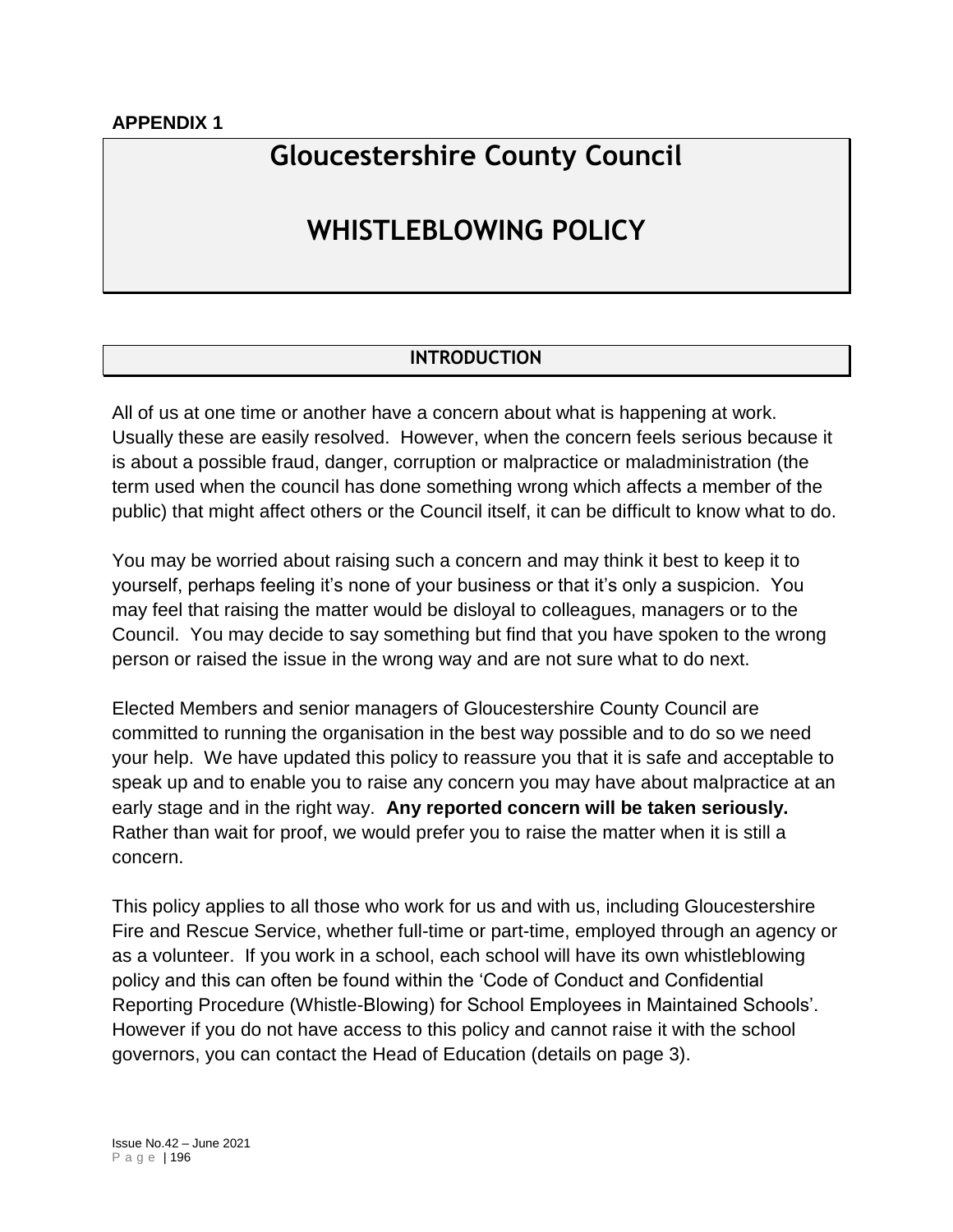The Whistleblowing Policy is primarily for concerns where you witness something which **affects other people** – groups of colleagues, service users, members of the public or the organisation itself.

If, you wish to make a complaint about **your own employment or how you personally have been treated**, please use the grievance procedure or the Dignity and Respect at Work (Anti-Bullying) Policy - which you can get from Staffnet *[\(links\)](https://staffnet.gloucestershire.gov.uk/employee-information-and-support/hr-and-employment-handbook/)* in the Employee Handbook or your manager or the HR Adviser on Contact Us (01452 425888).

If you have a concern about financial misconduct or fraud, you can contact Internal Audit.

If you have a concern about a health and safety issue that has not been resolved using the steps explained in this policy, you can contact the Safety, Health and Environment (SHE) Team. E-mail:**[she@gloucestershire.gov.uk](mailto:%20she@gloucestershire.gov.uk)** telephone:01452 425350.

If something is troubling you which you think we should know about or look into, if you are not sure which is the right route, or if you want to speak to someone in confidence, please read on.

# **If in doubt - raise it!**

# **OUR ASSURANCES TO YOU**

## Your safety

Elected Members and senior managers of Gloucestershire County Council are committed to this policy. Provided you are raising a genuine concern, it does not matter if you are mistaken. Of course we do not extend this assurance to someone who maliciously raises a matter they know is untrue.

If you raise a genuine concern under this policy, you will not be at risk of losing your job or suffering any form of reprisal as a result. We will not tolerate the harassment or victimisation of anyone raising a genuine concern and we consider it a disciplinary matter to victimise anyone who has raised a genuine concern.

### Your confidence

With these assurances, we hope you will raise your concern openly and at the first opportunity. However, we recognise that there may be circumstances when you would prefer to speak to someone confidentially first. If this is the case, please say so at the outset. If you ask us not to disclose your identity, we will not do so without your consent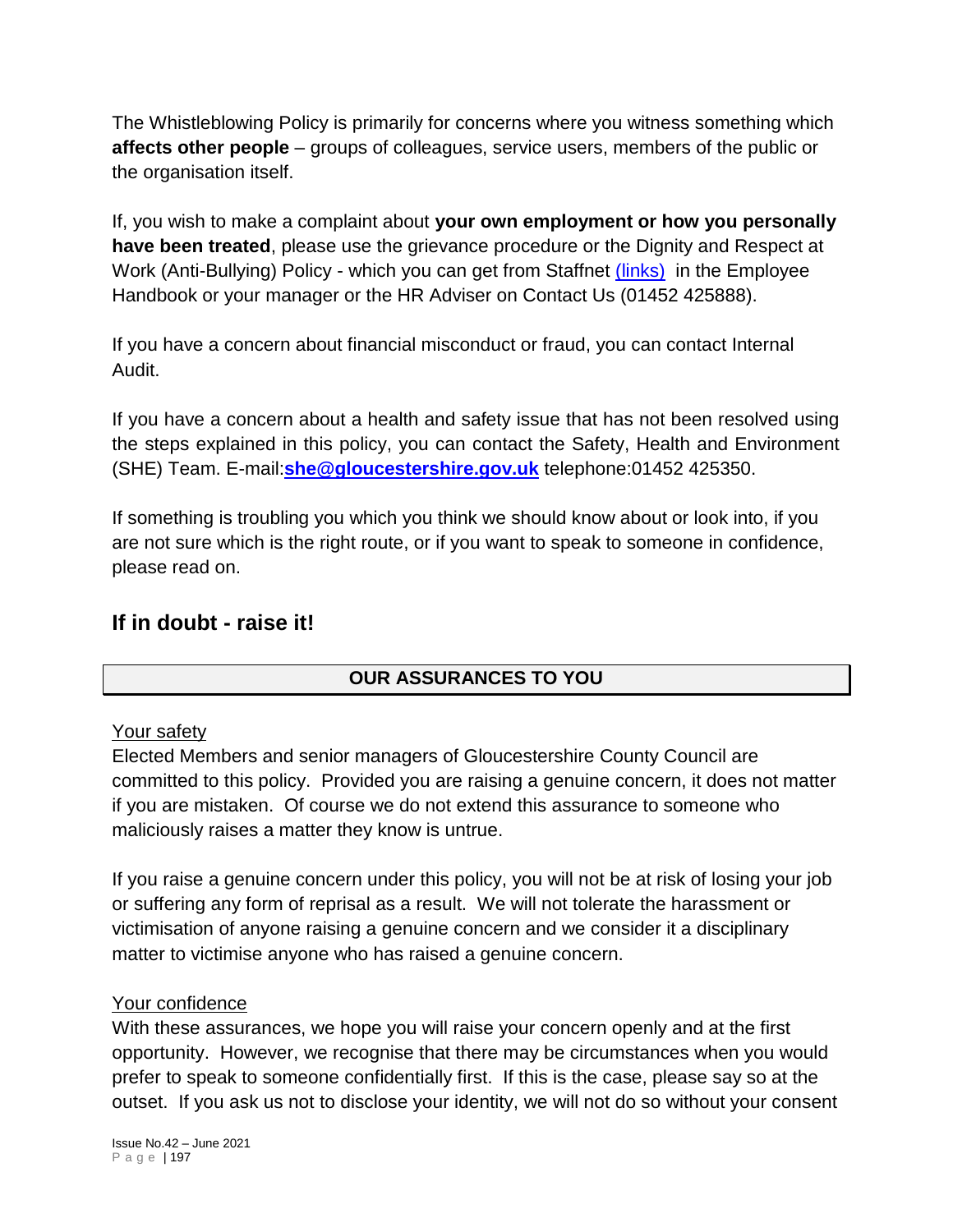unless required by law. You should understand that there may be times when we are unable to resolve a concern without revealing your identity, for example where your personal evidence is essential. In such cases, we will discuss with you whether and how the matter can best proceed.

Please remember that if you do not tell us who you are (and therefore you are raising a concern anonymously) it will be much more difficult for us to look into the matter. We will not be able to protect your position or to give you feedback. Accordingly you should not assume we can provide the assurances we offer in the same way if you report a concern anonymously.

If you are unsure about raising a concern you can get confidential independent advice from **Protect** (formerly **Public Concern at Work)** (see contact details under Independent Advice).

# **HOW TO RAISE A CONCERN INTERNALLY**

Please remember that you do not need to have firm evidence of wrong-doing before raising a concern. However we do ask that you explain as fully as you can the information or circumstances that gave rise to your concern.

### Step one

If you have a concern, we hope you will feel able to raise it first with your manager or team leader. This may be done verbally or in writing.

## Step two

If you feel unable to raise the matter with your manager, for whatever reason, please raise the matter with:

- Your own Head of Service, Assistant Director, or Director or Executive Director
- Piyush Fatania, Chief Internal Auditor or Carolyne Wignall, Principal Auditors
- Mandy Quayle, Director of People or Colin Parkin, Assistant Head of HR
- Gillian Parkinson, Assistant Director of Legal Services
- For Schools: Chris Spencer, Executive Director of Children's Services

These people have been given special responsibility and training in dealing with whistleblowing concerns.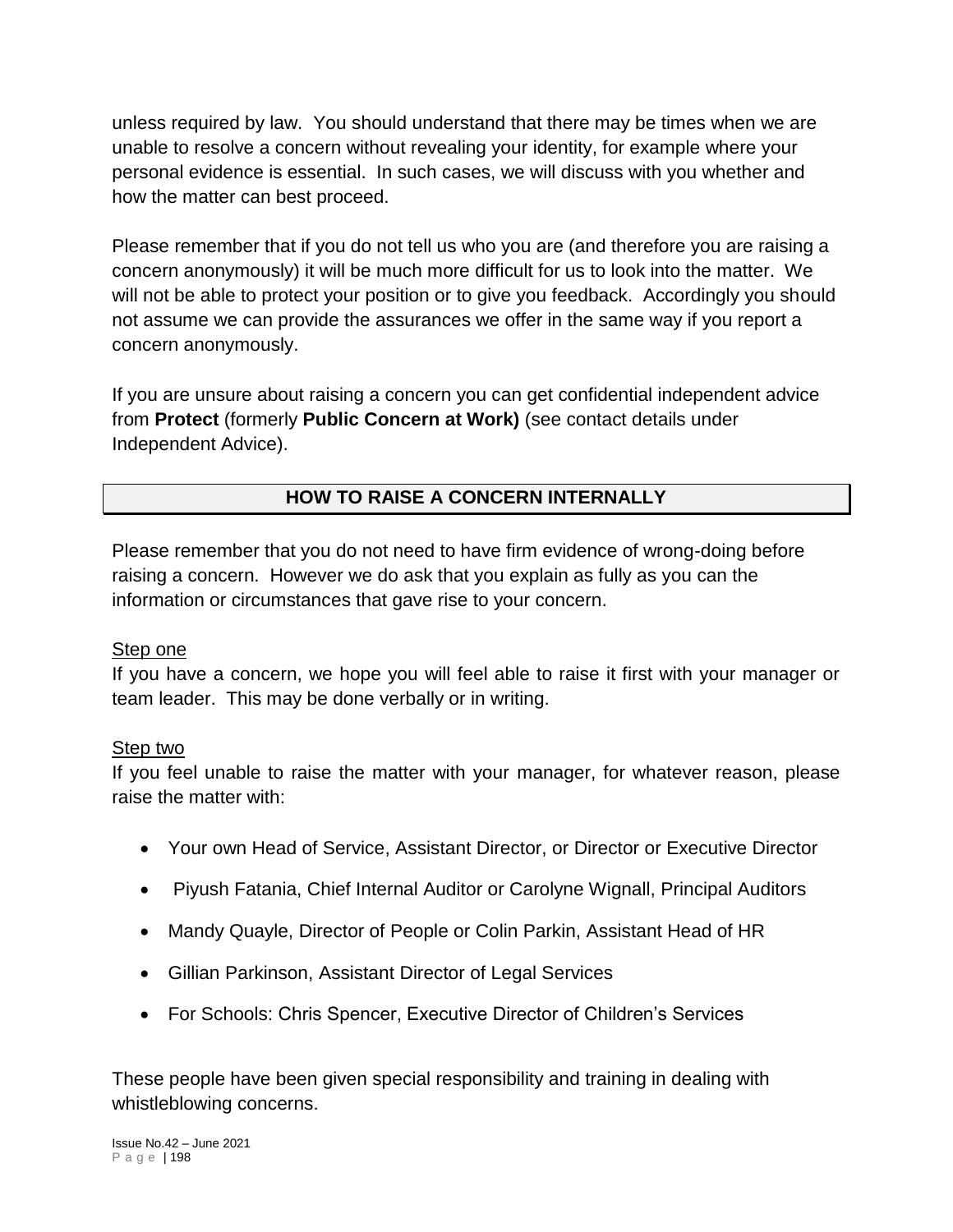If you want to raise the matter confidentially, please say so at the outset so that appropriate arrangements can be made.

### **Step three**

If these channels have been followed and you still have concerns, or if you feel that the matter is so serious that you cannot discuss it with any of the above, please contact:

Robert Ayliffe Assistant Director of Planning, Performance and Change and Monitoring Officer Gloucestershire County Council Shire Hall Gloucester GL1 2TZ Telephone 01452 328506 Email: [rob.ayliffe@gloucestershire.gov.uk](mailto:rob.ayliffe@gloucestershire.gov.uk)

The Monitoring Officer will refer all concerns in relation to possible financial impropriety or irregularity to the Chief Internal Auditor and/or the Chief Financial Officer.

You may wish to use our 24 hour "whistleblowing" answerphone service on 01452 427052 which is managed by Internal Audit or the on-line form [\(link\)](http://www.gloucestershire.gov.uk/council-and-democracy/complaints-and-feedback/whistleblowing/) which goes direct to the and Monitoring Officer.

## **INDEPENDENT ADVICE**

If you are unsure whether to use this policy or you want confidential advice at any stage, you may contact the independent charity Protect on **020 3117 2520** or via their website at<https://protect-advice.org.uk/level-3-subscriber-login/> (Password: Level3Protect). Their legal advisers can talk you through your options and help you raise a concern about malpractice at work.

If you are a member of a trade union, you can also contact them for advice (see page 9).

## **CONCERNS ABOUT SAFEGUARDING ADULTS AND CHILDREN**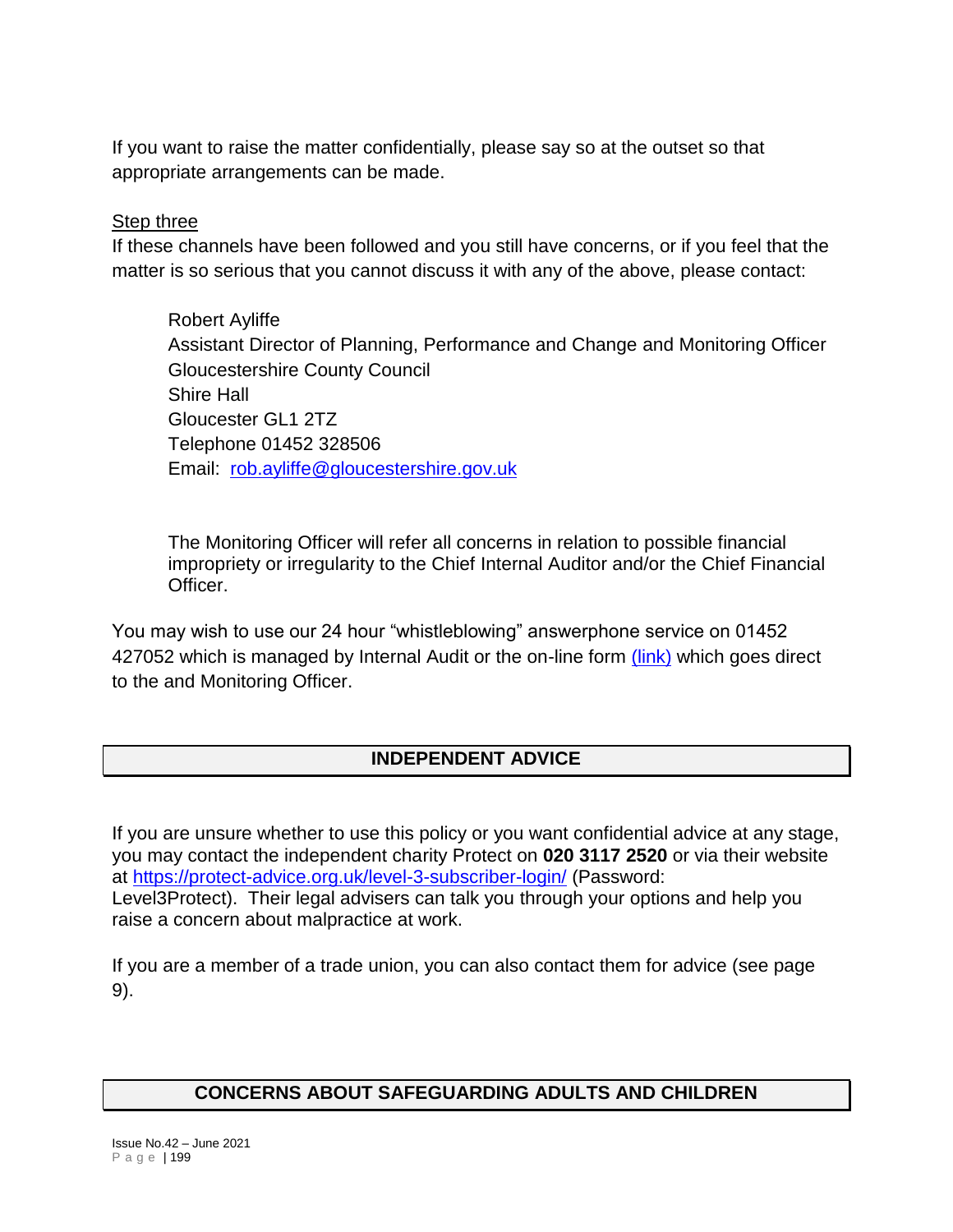The County Council is responsible for investigating concerns about safeguarding adults or children or child protection matters. These should be raised under separate procedures, details below:

If you think someone else is being abused, you must tell someone:

## *Call the Police*

- Telephone 101
- In an emergency telephone 999

## *For adults, you can contact the Adult Help Desk*

- Telephone 01452 426868
- Vou can also email: [socialcare.enq@gloucestershire.gov.uk](mailto:socialcare.enq@gloucestershire.gov.uk)

## *For children, you can contact the Children's Helpdesk*

- Telephone 01452 426565
- You can also email: [childrenshelpdesk@gloucestershire.gov.uk](mailto:childrenshelpdesk@gloucestershire.gov.uk)

If you are worried or concerned about anyone under 18 who you think is being abused or neglected or that a child and their family need help and support please call 01452 426565.

# **HOW WE WILL HANDLE THE MATTER**

We will acknowledge receipt of your concern within 10 working days. We will assess it and consider what action may be appropriate. This may involve an informal review, an internal inquiry or a more formal investigation. We will tell you who will be handling the matter, how you can contact them, and what further assistance we may need from you. We will write to you summarising your concern and setting out how we propose to handle it and provide a timetable for feedback. If we have misunderstood the concern or there is any information missing please let us know.

When you raise the concern it will be helpful to know how you think the matter might best be resolved. If you have any personal interest in the matter, we do ask that you tell us at the outset. If we think your concern falls more properly within our grievance, bullying and harassment or other relevant procedure, we will let you know.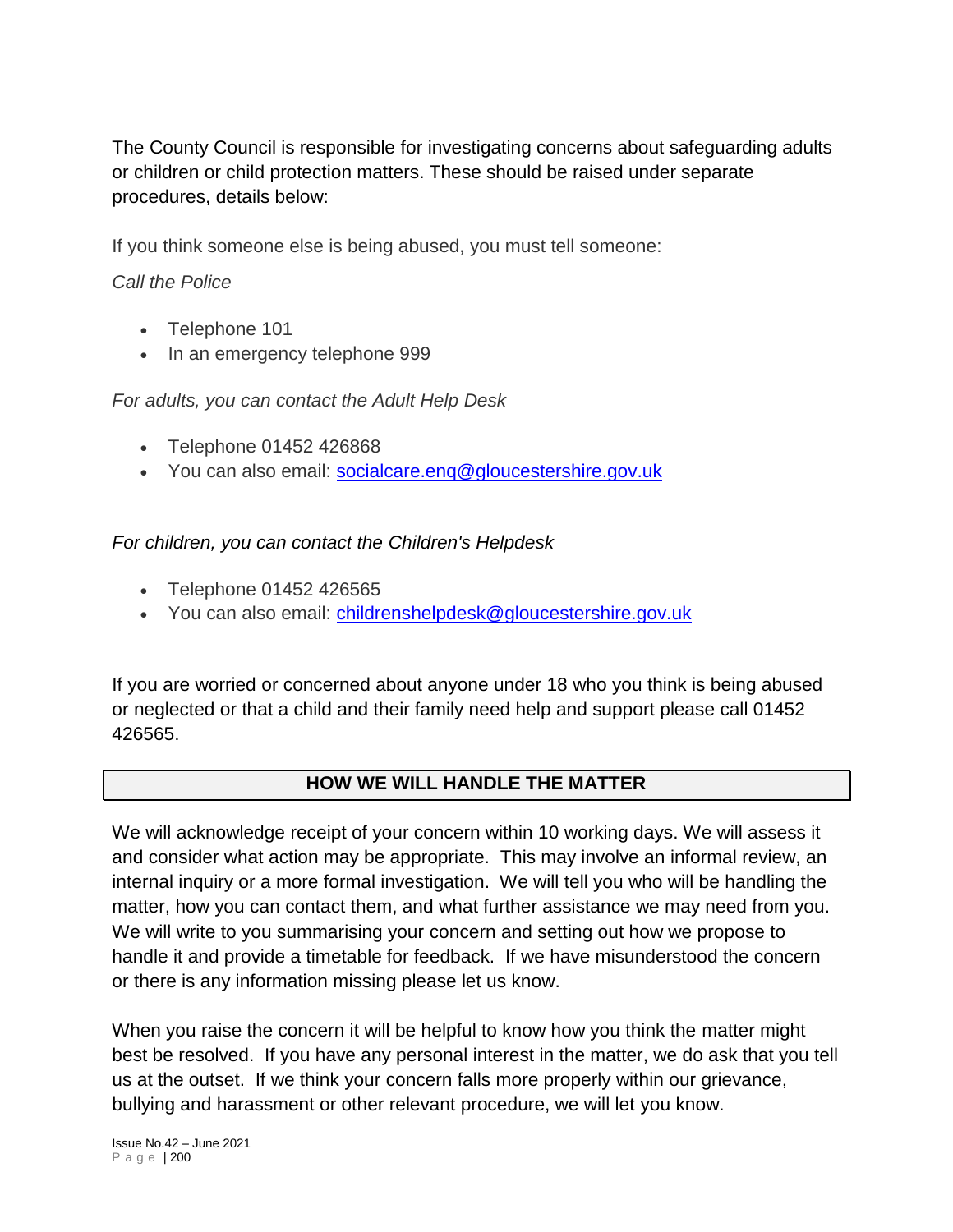Whenever possible, we will give you feedback on the outcome of any investigation. Please note, however, that we may not be able to tell you about the precise actions we take where this would infringe a duty of confidence we owe to another person. If you have raised a concern anonymously we will not be able to write to you.

While we cannot guarantee that we will respond to all matters in the way that you might wish, we will strive to handle the matter fairly and properly. By using this policy you will help us to achieve this.

If at any stage you experience reprisal, harassment or victimisation for raising a genuine concern please contact the HR Advice Line via Contact Us on 01452 425888. Choose the HR option which is staffed by HR professionals. You may also wish to contact your trade union representative (if you are a trade union member).

There is also the Dignity at Work network which is a group of officers who are one of the first points of contact for any employee who believes they are experiencing unacceptable behaviour. You can email them on [dignity@gloucestershire.gov.uk](mailto:dignity@gloucestershire.gov.uk) or an up to date list of officers can be found on the Dignity at Work network page on Staffnet [here.](https://staffnet.gloucestershire.gov.uk/internal-services/occupational-health/dignity-at-work-network/)

Alternatively you can contact any of the people named on page 3, Protect for independent and confidential advice, or your trade union representative, (see page 9)

# **EXTERNAL CONTACTS**

While we hope this policy gives you the reassurance you need to raise your concern internally with us, we recognise that there may be circumstances where you can properly report a concern to an outside body. In fact, we would rather you raised a matter with the appropriate regulator than not at all. The following organisations are possible contact points.

**Protect (formerly Public Concern at Work)** (*or, if applicable, your trade union*) will be able to advise you on such an option if you wish.

| <b>Organisation</b> | Role                             | Contact details                                        |  |
|---------------------|----------------------------------|--------------------------------------------------------|--|
| <b>Action Fraud</b> | Report fraud and<br>cyber crime. | Please refer to Internal Audit first.                  |  |
|                     |                                  | Tel: 0300 123 2040                                     |  |
|                     |                                  | Website: http://www.actionfraud.police.uk/report fraud |  |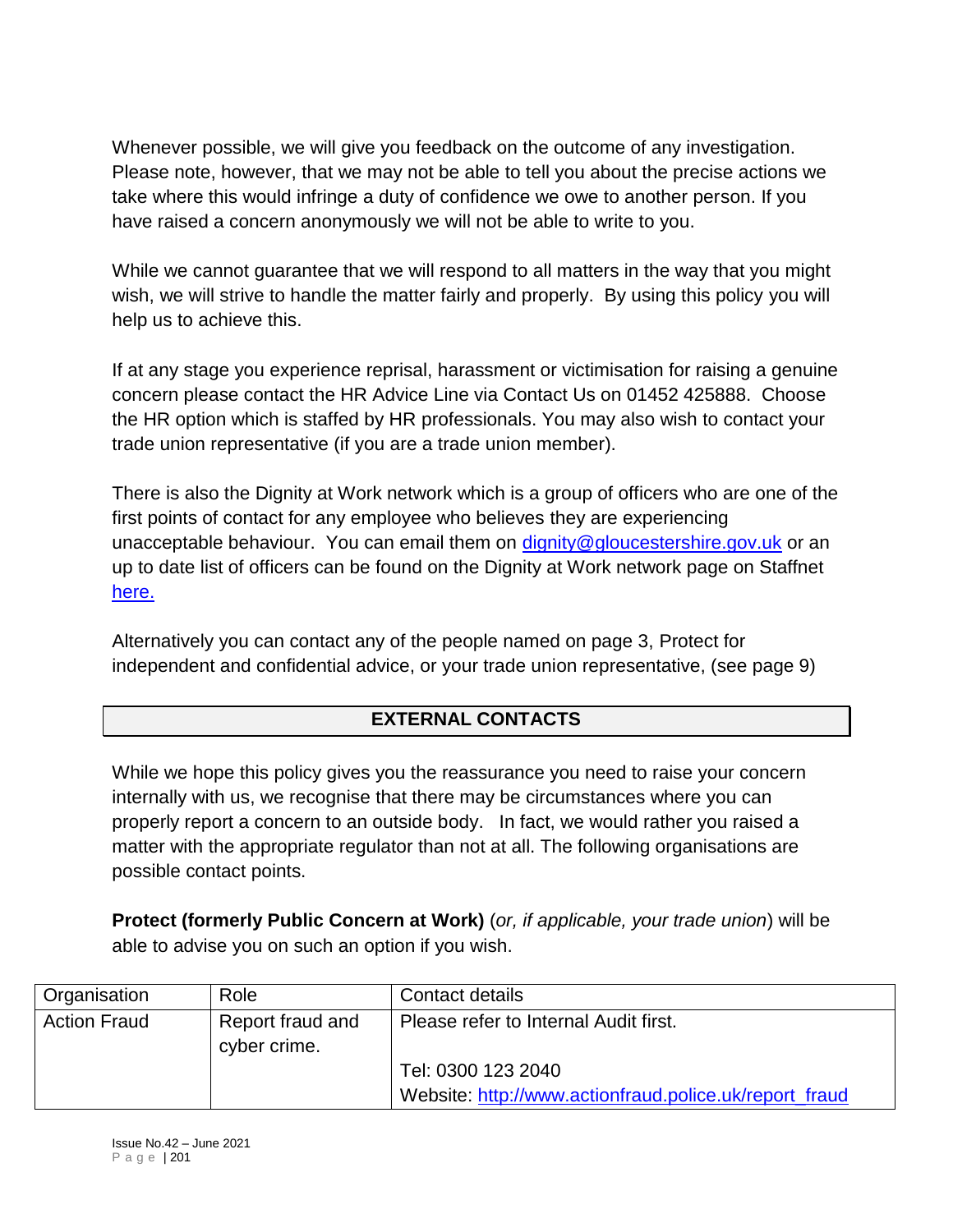| <b>Care Quality</b><br>Commission      | Contact them about<br>matters relating to<br>the provision of<br>health and social<br>care.                                                                                         | <b>CQC National Customer Service Centre</b><br>Citygate<br>Gallowgate<br>Newcastle upon Tyne<br>NE <sub>1</sub> 4PA<br>Tel: 03000 616161<br>Website: www.cqc.org.uk<br>cqc - contact us - Report a Concern                                                                                                                                                                              |
|----------------------------------------|-------------------------------------------------------------------------------------------------------------------------------------------------------------------------------------|-----------------------------------------------------------------------------------------------------------------------------------------------------------------------------------------------------------------------------------------------------------------------------------------------------------------------------------------------------------------------------------------|
| Charity<br>Commission                  | Contact them<br>about: the proper<br>administration of<br>charities in England<br>and Wales and of<br>funds given or held<br>for charitable<br>purposes in<br>England and<br>Wales. | Tel: 0300 066 9197<br>Email: whistleblowing@charitycommission.gsi.gov.uk<br>Website: www.gov.uk/charity-commission                                                                                                                                                                                                                                                                      |
| Department for<br>Work and<br>Pensions | Central government<br>department<br>responsible for<br>benefits and<br>pensions                                                                                                     | <b>National Benefit Fraud Hotline</b><br>Telephone: 0800 854 440 (English) Telephone: 0800 678<br>3722 (Welsh) Textphone: 0800 328 0512<br>Monday to Friday, 8am to 6pm<br><b>Find out about call charges</b><br>You can also report suspected benefit fraud online or by<br>post.<br><b>National Benefit Fraud Hotline</b><br>Mail Handling Site A<br>Wolverhampton<br><b>WV98 2BP</b> |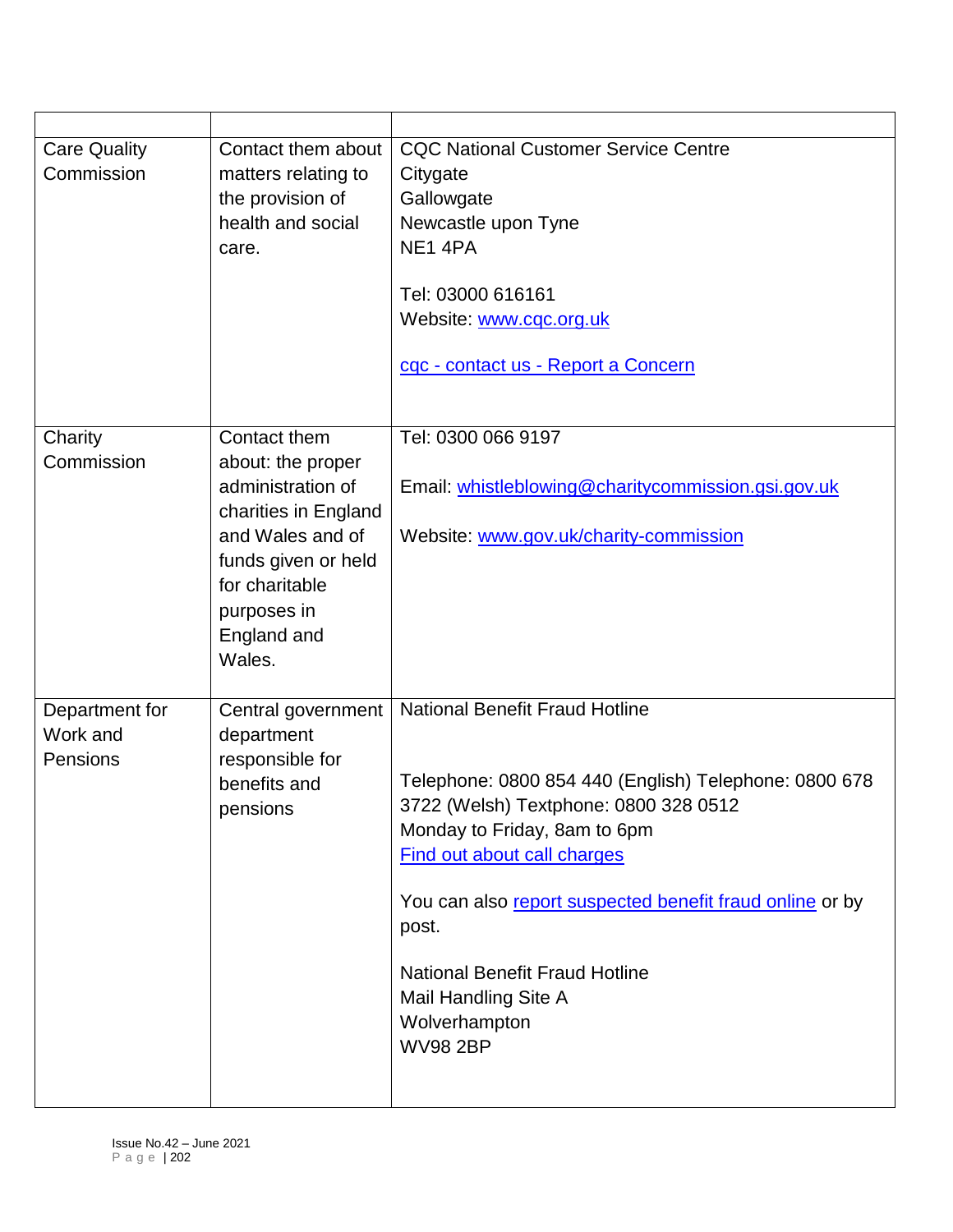| Environment  | Contact them           | <b>National Customer Contact Centre</b> |
|--------------|------------------------|-----------------------------------------|
| Agency       | about: acts and        | <b>PO Box 544</b>                       |
|              | omissions which        | Rotherham                               |
|              | have an actual or      | <b>S60 1BY</b>                          |
|              | potential effect on    |                                         |
|              | the environment or     | Tel: 03708 506 506                      |
|              | the management or      | Website: www.gov.uk/environment-agency  |
|              | regulation of the      |                                         |
|              | environment. This      |                                         |
|              | includes those         |                                         |
|              | relating to pollution, |                                         |
|              | abstraction of         |                                         |
|              | water, flooding, the   |                                         |
|              | flow in rivers, inland |                                         |
|              | fisheries and          |                                         |
|              | migratory salmon       |                                         |
|              | or trout.              |                                         |
|              |                        |                                         |
| Equality and | The Equality and       | http://www.equalityhumanrights.com/     |
| Human Rights | Human Rights           |                                         |
| Commission   | Commission             | Advice Line: 0808 800 0082              |
|              | (EHRC) monitors        |                                         |
|              | human rights,          |                                         |
|              | protecting equality    |                                         |
|              | across 9 grounds -     |                                         |
|              | age, disability,       |                                         |
|              | gender, race,          |                                         |
|              | religion and belief,   |                                         |
|              | pregnancy and          |                                         |
|              | maternity, marriage    |                                         |
|              | and civil              |                                         |
|              | partnership, sexual    |                                         |
|              | orientation and        |                                         |
|              | gender                 |                                         |
|              | reassignment.          |                                         |
|              | EHRC is an             |                                         |
|              | executive non-         |                                         |
|              |                        |                                         |
|              | departmental public    |                                         |
|              | body, sponsored by     |                                         |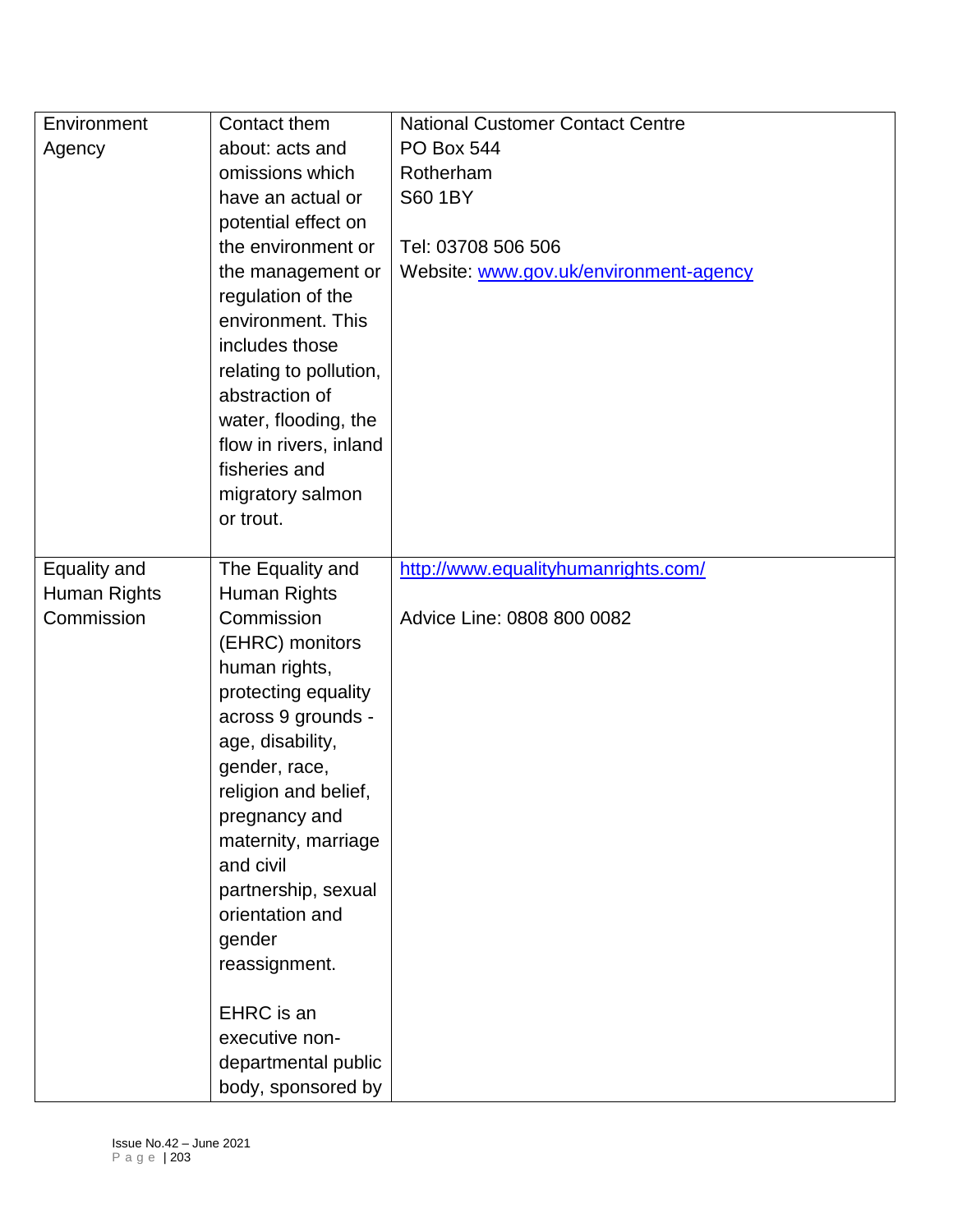|                                              | the Department for<br>Education.                                                                                                                                                                                                                                                                                                                                                                                            |                                                                                                                                                                                                                                                                                                                                      |
|----------------------------------------------|-----------------------------------------------------------------------------------------------------------------------------------------------------------------------------------------------------------------------------------------------------------------------------------------------------------------------------------------------------------------------------------------------------------------------------|--------------------------------------------------------------------------------------------------------------------------------------------------------------------------------------------------------------------------------------------------------------------------------------------------------------------------------------|
| <b>External Auditors</b><br>(Grant Thornton) | Objections to the<br>council's accounts.                                                                                                                                                                                                                                                                                                                                                                                    | A guide to your rights can be found at<br>https://www.nao.org.uk/code-audit-practice/wp-<br>content/uploads/sites/29/2015/03/Council-accounts-a-<br>guide-to-your-rights.pdf<br>Objections should be addressed to the auditor, Grant<br>Thornton UK LLP, The Canterbury Business Centre, 18<br>Ashchurch Road, Tewkesbury, GL20 8BT. |
| <b>Health and Safety</b><br>Executive        | Contact them<br>about:<br>•the industries and<br>work activities for<br>which the Health<br>and Safety<br>Executive is the<br>enforcing authority<br>under the Health<br>and Safety<br>(Enforcing<br>Authority)<br>Regulations 1998<br>•the health and<br>safety of individuals<br>at work, or the<br>health and safety of<br>the public arising<br>out of or in<br>connection with the<br>activities of persons<br>at work | Tel: 0300 003 1647<br>Online form: www.hse.gov.uk/contact/raising-your-<br>concern.htm<br>Or contact GCC's Safety, Health and Environment (SHE)<br>Team. E-mail:she@gloucestershire.gov.uk<br>Telephone: 01452 425350.                                                                                                               |
| <b>HM Revenue and</b><br>Customs             | Contact them<br>about:<br>•the administration<br>of UK taxes<br>•the administration                                                                                                                                                                                                                                                                                                                                         | <b>HMRC Fraud Hotline</b><br>Cardiff<br><b>CF14 5ZN</b><br>Tel: 0800 788 887                                                                                                                                                                                                                                                         |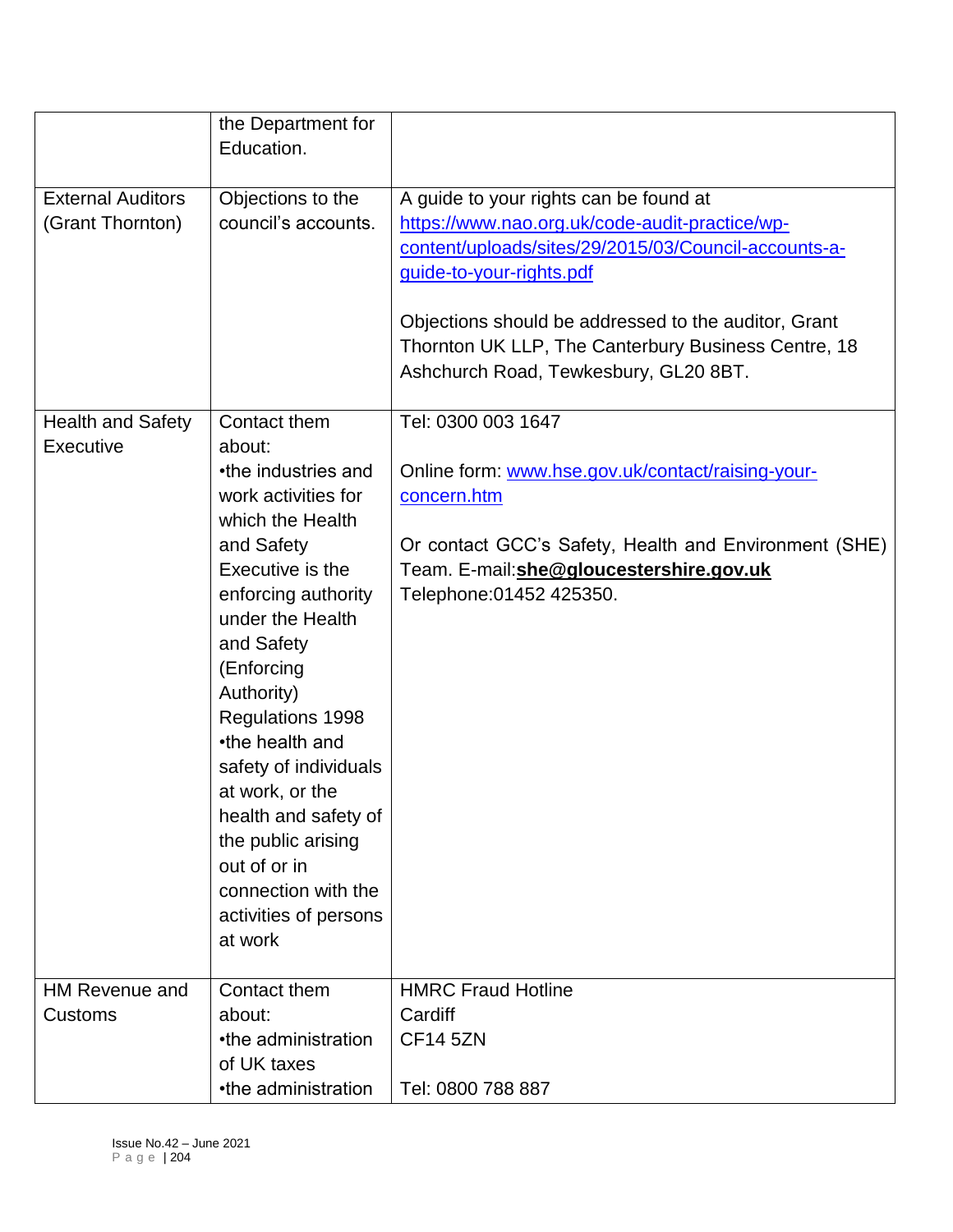|                 | of national                | Website: www.gov.uk/government/organisations/hm-        |
|-----------------|----------------------------|---------------------------------------------------------|
|                 | insurance and tax          | revenue-customs/contact/reporting-tax-evasion           |
|                 | credits systems            |                                                         |
|                 | •customs and               |                                                         |
|                 | border-related             |                                                         |
|                 | functions                  |                                                         |
|                 | •criminal                  |                                                         |
|                 | investigations             |                                                         |
|                 |                            |                                                         |
| Information     | Contact them               | The Information Commissioner's Office                   |
| Commissioner's  | about: compliance          | <b>Wycliffe House</b>                                   |
| Office          | with the                   | <b>Water Lane</b>                                       |
|                 | requirement of             | Wilmslow                                                |
|                 | legislation relating       | SK9 5AF                                                 |
|                 | to data protection         |                                                         |
|                 | and to freedom of          | Tel: 0303 123 1113                                      |
|                 | information.               | Email: casework@ico.org.uk                              |
|                 |                            | Website: www.ico.org.uk                                 |
|                 |                            |                                                         |
|                 |                            |                                                         |
| Gloucestershire |                            | <b>Gloucestershire MPs</b>                              |
| <b>MPs</b>      |                            |                                                         |
|                 |                            |                                                         |
| <b>Ofsted</b>   | Ofsted is the Office       | <b>Complaints about schools and childminders</b>        |
|                 | for Standards in           |                                                         |
|                 | Education,                 | Contact form https://www.gov.uk/com                     |
|                 | <b>Children's Services</b> |                                                         |
|                 | and Skills. We             | <b>Complaints about other providers Ofsted inspects</b> |
|                 | inspect and                | Contact form https://contact.ofsted                     |
|                 | regulate services          |                                                         |
|                 | that care for              | <b>General enquiries</b>                                |
|                 | children and young         |                                                         |
|                 | people, and                | Email enquiries@ofsted.gov.uk                           |
|                 | services providing         |                                                         |
|                 | education and skills       | Contact form https://contact.ofsted                     |
|                 | for learners of all        |                                                         |
|                 | ages.                      | General enquiries 0300 123 1231                         |
|                 |                            |                                                         |
|                 |                            | Our helpline is open from 8 am until 6 pm, Monday to    |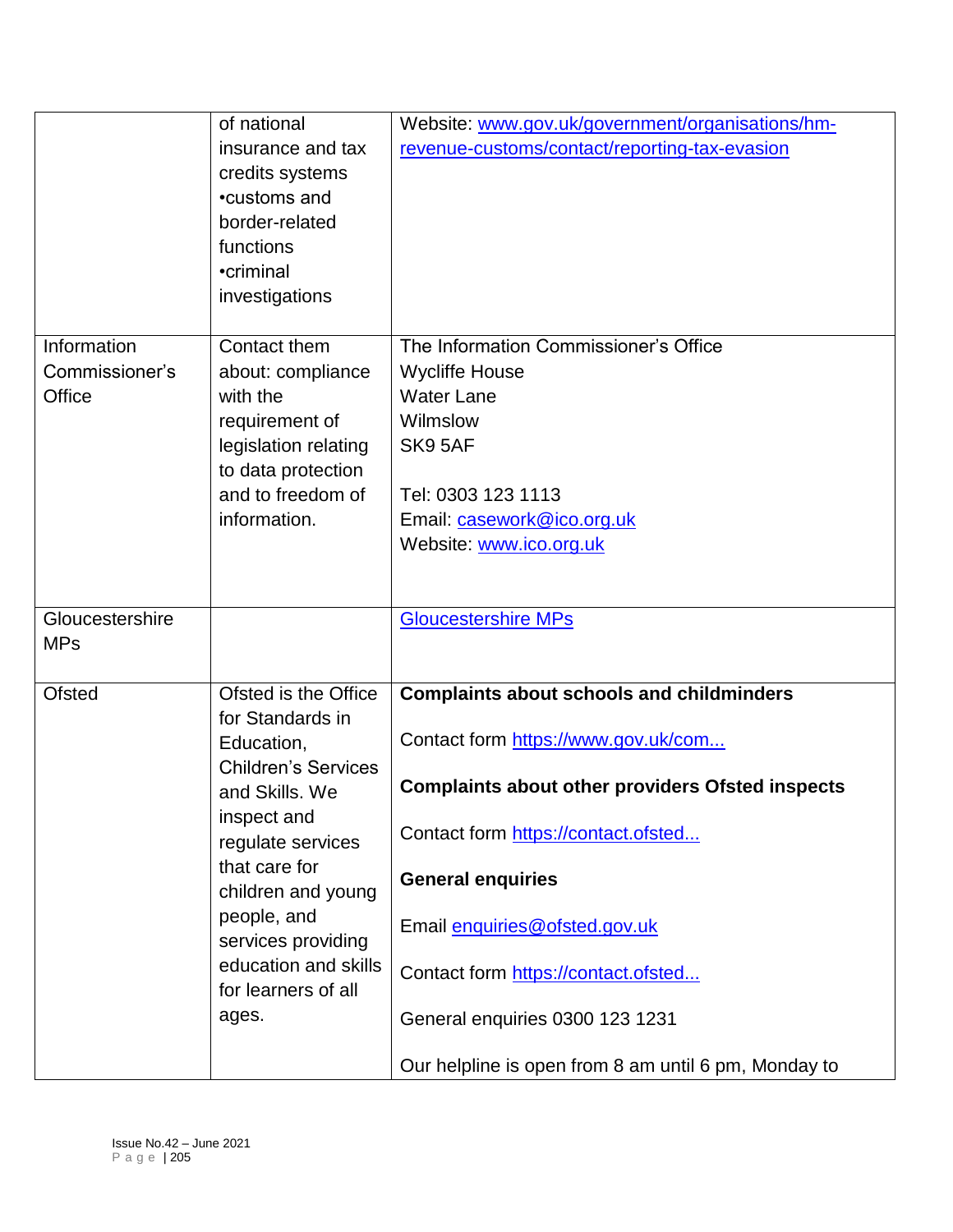|                      |                                       | Friday.                                                     |
|----------------------|---------------------------------------|-------------------------------------------------------------|
|                      |                                       | <b>Contact Ofsted about concerns</b>                        |
|                      |                                       | Email CIE@ofsted.gov.uk                                     |
|                      |                                       | Contact Ofsted about concerns 0300 123 4666                 |
| Police               | Gloucestershire                       | Telephone 101<br>$\bullet$                                  |
|                      | Constabulary<br><b>Waterwells HQ</b>  | In an emergency telephone 999                               |
| <b>Serious Fraud</b> | Contact them                          | Please refer to Internal Audit first.                       |
| Office               | about: serious or                     |                                                             |
|                      | complex fraud,                        | The Director of the Serious Fraud Office                    |
|                      | including bribery                     | 2-4 Cockspur Street                                         |
|                      | and corruption, in                    | London                                                      |
|                      | England, Wales or<br>Northern Ireland | SW1Y 5BS                                                    |
|                      | and civil recovery                    | Website: www.sfo.gov.uk/contact-us/reporting-serious-       |
|                      | of the proceeds of                    | fraud-bribery-corruption                                    |
|                      | unlawful conduct.                     |                                                             |
|                      |                                       |                                                             |
| <b>Trade Union</b>   | Formal staff                          | Gloucestershire County Council recognised list of Trade     |
|                      | representation.                       | Unions:                                                     |
|                      |                                       | https://staffnet.gloucestershire.gov.uk/media/217487/trade- |
|                      |                                       | unions-and-professional-associations-may-2017.pdf           |

# **MONITORING / OVERSIGHT**

The Monitoring Officer has overall responsibility for this policy and will review it annually with the Audit and Governance Committee. They will ensure that a record of concerns raised and the outcomes recorded is maintained in a form that does not breach confidentiality monitor the daily operation of the policy and if you have any comments or questions, please do not hesitate to let one of their team know.

## **APPENDIX 2**

## **PROTOCOL ON THE RELATIONSHIP BETWEEN OFFICERS AND**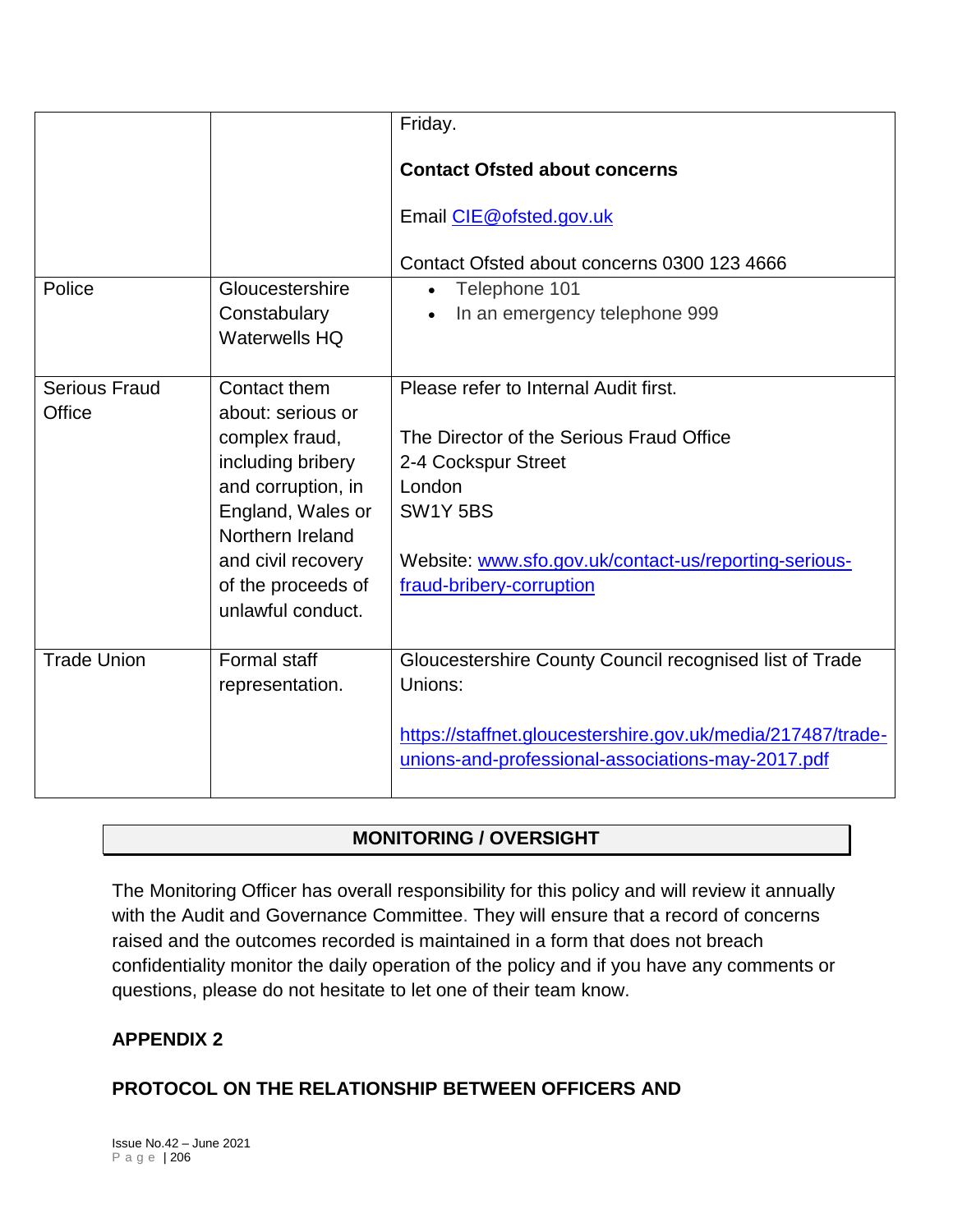# **MEMBERS OF GLOUCESTERSHIRE COUNTY COUNCIL**

## **Introduction**

- 1. The County Council will not function effectively unless elected Members of the Authority and its paid Officers are able to establish and maintain a businesslike and harmonious working relationship that is based on trust and on mutual respect for each other. This is not always easy. The business of the Council touches upon many sensitive and emotive issues. Modernisation has placed Officers and Members under increased scrutiny, demanded many changes to working practices and raised public expectations about the quality of the Council's services. These pressures inevitably create stresses and tensions between Officers and Members, which can undermine good working relationships. It is therefore important to minimise the risk of misunderstandings and to ensure that when difficulties do arise, a framework exists within which they may be resolved.
- 2. The purpose of this protocol is, therefore, to help foster a clear understanding of Officers' and Members' roles, and to lay down guidelines on what each may expect from the other. The protocol does not and indeed, cannot, cover every eventuality; the sheer variety of the Council's work makes that impossible. Instead, it is intended to strengthen existing good practice and address issues that arise most often. The guidance also provides advice on how to deal with difficulties that do arise, fairly and swiftly, so that the level of trust and mutual respect that is required to enable the Council to function effectively is maintained.

## **The role of elected Members**

### **The role of County Councillors as Members of full Council and Council bodies**

3. Members perform a wide variety of roles. The full Council of 53 elected Members is responsible for determining the Council's overall policy and budgetary framework. When acting in this capacity, they assume the role of trustees, which means they must ensure the Council's functions are discharged in a sound and businesslike manner. The introduction of executive arrangements has, however, conferred responsibility for the formulation and implementation of most detailed policies and proposals in the Cabinet. The Cabinet need not be politically balanced and it is therefore entitled to make decisions that reflect the ideology of the political groups who belong to it, since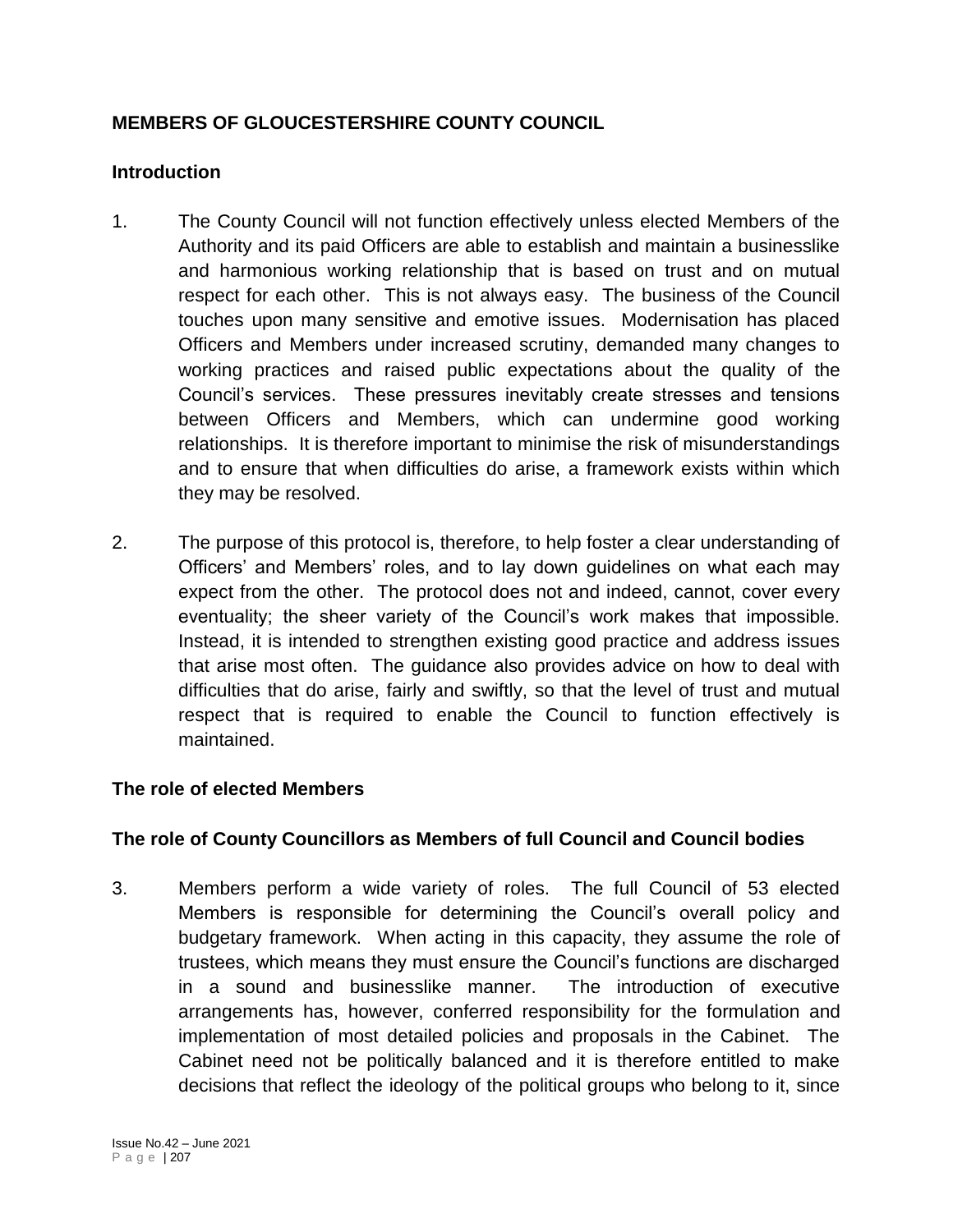ultimately, the Cabinet is answerable to the electorate. The legitimate expression of political ideology by the Cabinet will often give rise to equally legitimate objection by other political groups, who may quite properly regard themselves as a formal "opposition". Such opposition may be expressed in full Council or in Scrutiny Committees as constructive criticism that is reflective of political ideology.

## **The standing of County Councillors as individual Members of the Council**

4. By virtue of their membership of Council bodies, some County Councillors may be able to exert more influence over certain kinds of Council business than others but they can only do so through a decision made by the committee or committees that they belong to. By law, the Leader is entitled to delegate functions to its Members. The Leader has determined that Cabinet Members (but not other Members) have power to make decisions that would bind the Authority to a particular course of action. It follows that in law, Members without decision making powers acting in their individual capacity as County Councillors are equals, each having the same rights and responsibilities.

## **Other roles of County Councillors**

5. County Councillors' activities are confined to their involvement in full Council and Council bodies. Members represent the interests of the people who live within their electoral division and will often be asked to solve day-to-day problems connected with services that are provided by the Authority. County Councillors might have business or other private interests that are affected by the work of the Authority. Members are also part of the local community in their own right and thus receive Council services as consumers.

## **The role of Officers**

## **The role of Officers in the course of their employment**

6. The role of Officers in the course of their day-to-day duties as paid members of staff is to give effect to the Council's strategy and the policies and proposals of Council bodies, such as the Cabinet and thereby deliver services to the people of Gloucestershire. They do this by providing advice on the options that are available to Members, planning, managing and actually delivering services to the community in accordance with the decisions that the Council or another Council body makes.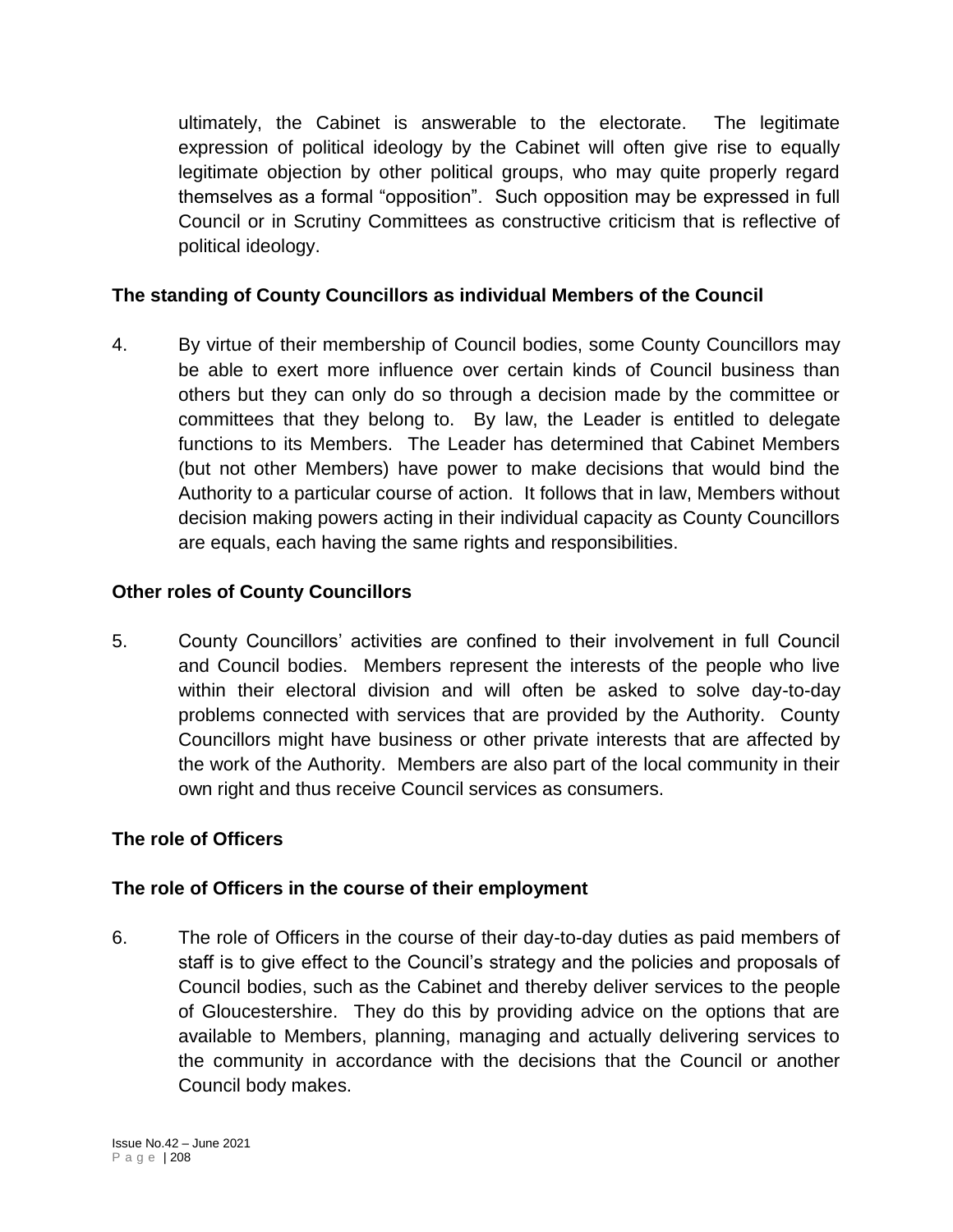7. Since Officers have a duty to serve the whole Council and to carry out its decisions and those of particular Council bodies, they should act impartially and always do their best to give them effect irrespective of whether they agree with them.

# **Contact between Officers and Members other than in the course of Officers' employment**

8. Officers may also come into contact with Members as constituents or in the course of consuming Council services. From time to time, Officers might also be consumers of services provided by County Councillors who are involved in business, voluntary or other activities. Members and Officers might also come into contact with each other socially, such as when they are members of the same club or some other interest group.

## **Sources of difficulty**

- 9. The range of Members' legitimate perspectives when discharging their different roles and responsibilities and the potential for contact between Officers and Members in a variety of circumstances, creates a variety of situations that have the potential to cause both groups difficulties. There are three principal sources of conflict:
	- (i) Actual or apparent failure by Officers to act in accordance with the principle of political neutrality;
	- (ii) Unreasonable pressure by Members on Officers;
	- (iii) Blurring of Officers' and Members' public and private roles.

### **Political neutrality**

### **Supporting the work of the Council**

10. Officers (except political assistants) must always exercise great care to ensure they do not and may not reasonably be said to appear to act in a manner that favours one political group over another. This does not mean that Officers (including political assistants) may not implement the policies and proposals of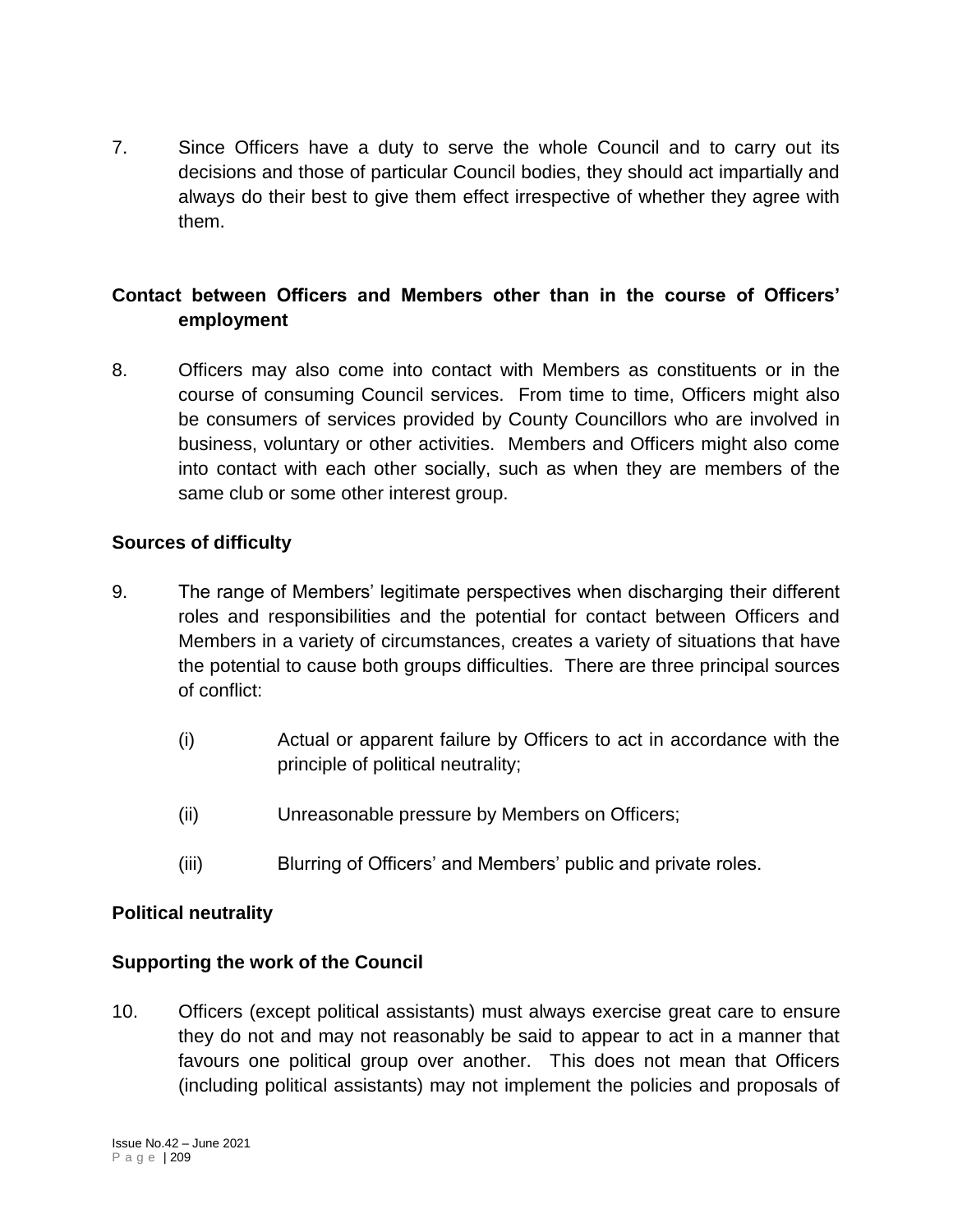the administration. To the contrary, under executive arrangements the Cabinet stands in the shoes of the Council for all "executive functions" and Officers are under a duty to do all they can to give effect to the Cabinet's agenda and specific decisions. It follows that Officers should not act in a way that is calculated to deliberately frustrate or undermine a policy or decision of the Council or a Council body although political assistants may do so if expressly instructed by the political party in whose work they are engaged.

## **Lobbying Members**

11. Sometimes, Officers may disagree with one another about how to deal with a particular matter. They should resolve such issues between themselves, consulting with their line managers, if necessary. Officers should *never* lobby Members privately to advance their own or their service's interest relative to the interests of another Officer, service or the Council as a whole.

## **Giving advice and providing information**

- 12. In recognising that individual Members and opposition groups have a legitimate right to scrutinise the work of the Authority, Officers should, however, provide *factual* advice to Members who wish to oppose particular policies or decisions. They should also provide any documentary information that is sought for this purpose in accordance with the Council's Access to Information Procedure Rules. Members should not, however, seek to elicit advice from an Officer about how to undermine the Council's or the Cabinet's policies or decisions and, in the event an Officer receives such a request, they should decline to give such assistance. An Officer should *never* provide unsolicited advice to a Member that is calculated to undermine any policy or decision of the Council or a Council body. This paragraph shall not apply to political assistants to the extent that they are expressly instructed by the political party in whose work they are engaged.
- 13. In circumstances when an Officer is asked to provide advice or information to a Member and it is proper that it should be supplied, the Officer must ensure the advice that is given is *full* and *accurate* and that it is provided *promptly*. Officers should also avoid withholding advice or information that is plainly relevant to and embraced by any request for assistance. In other words, Officers should always be *helpful* in the way they deal with any enquiry by a Member provided that in giving such help they comply with paragraphs 8 to 11 of this guidance. Officers must never fail to advise any Member about a risk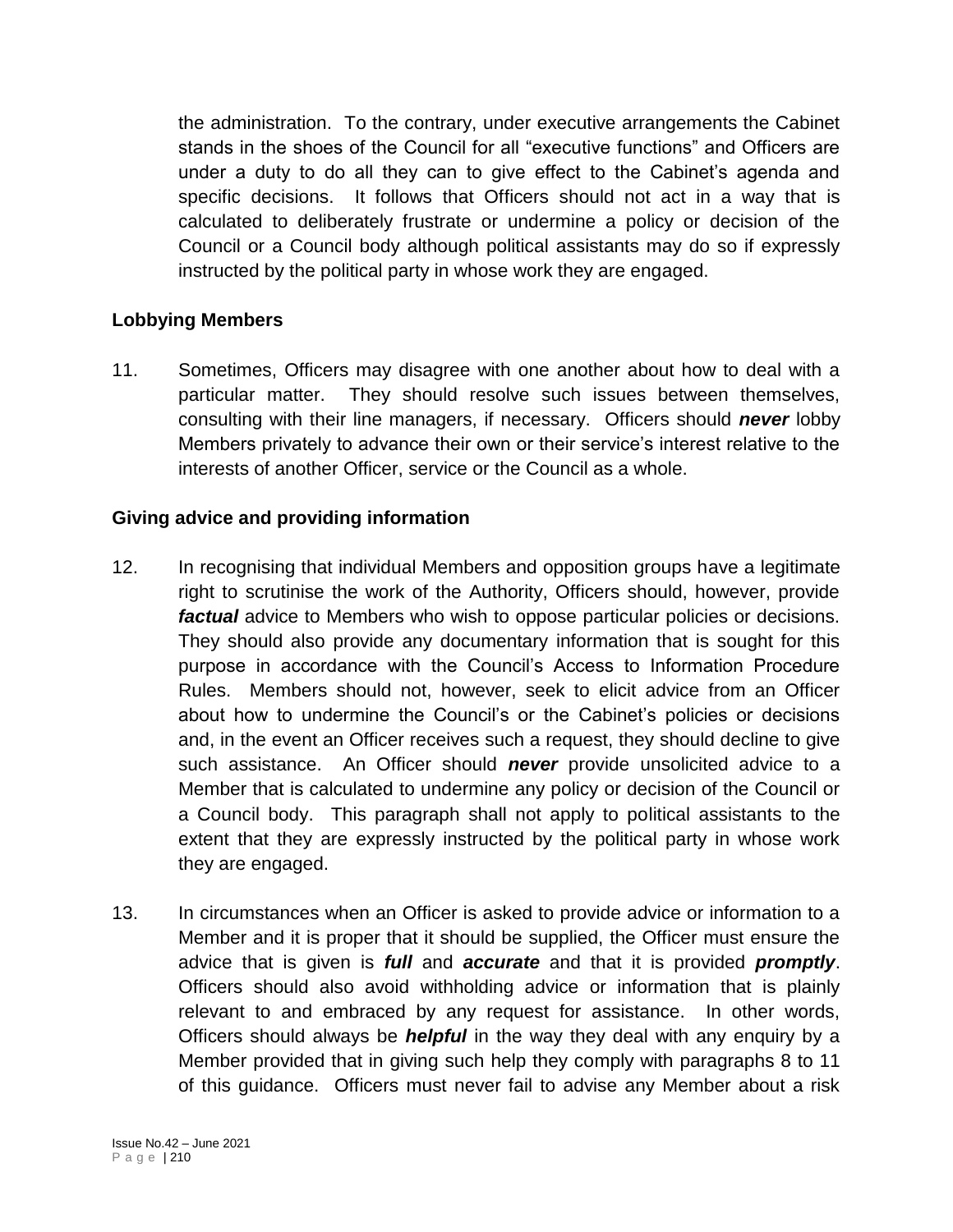that their conduct might break the law, breach Council policy, or be contrary to the budget if ever they become aware of such a risk.

# **Confidentiality**

- 14. Information and advice should normally be provided to Members in confidence and should not, therefore, be copied to any other Member unless disclosure has been expressly authorised. If, however, an Officer who is asked to provide information believes it would, if disclosed more widely, be of benefit to the Council as a whole, they may provide the information to others. Before they do so, they should, however, consult the County Councillor who asked for the information and their Director or Head of Service.
- 15. Members must give due regard to Officer's advice on the sensitivity of any information or advice that they receive by virtue of their position. They should take care not to release any such information inappropriately, without good reason. In no case should any information, which is confidential or exempt in law, be disclosed. If Officers have concern about a County Councillor's action in this regard, they should inform their Director or Head of Service who will discuss the issue with the relevant Group Leader and the Monitoring Officer. Members and Officers should be aware that unresolved breaches of this duty may be referred to the Audit and Governance Committee of the Council.

## **Dealing with the Press**

16 Particular care must be exercised in dealing with the media. Officers, including political assistants, must not criticise the policies of the County Council, any other Council body or a Member of the Council in the media in their capacity as employees of the Authority. Political assistants may prepare press releases on behalf of their groups that are critical of the County Council or any Council body or Member. All political group press releases must be issued in the name of the political group that produces the press release and include the name of the relevant County Councillor. The name and contact details of the political assistant may be included but only in order to obtain further information and it must be clear that the political assistant is not the author of the press release. If a press release is prepared by a political assistant, that Officer must ensure, so far as is reasonably practicable, that the information it contains is factually correct.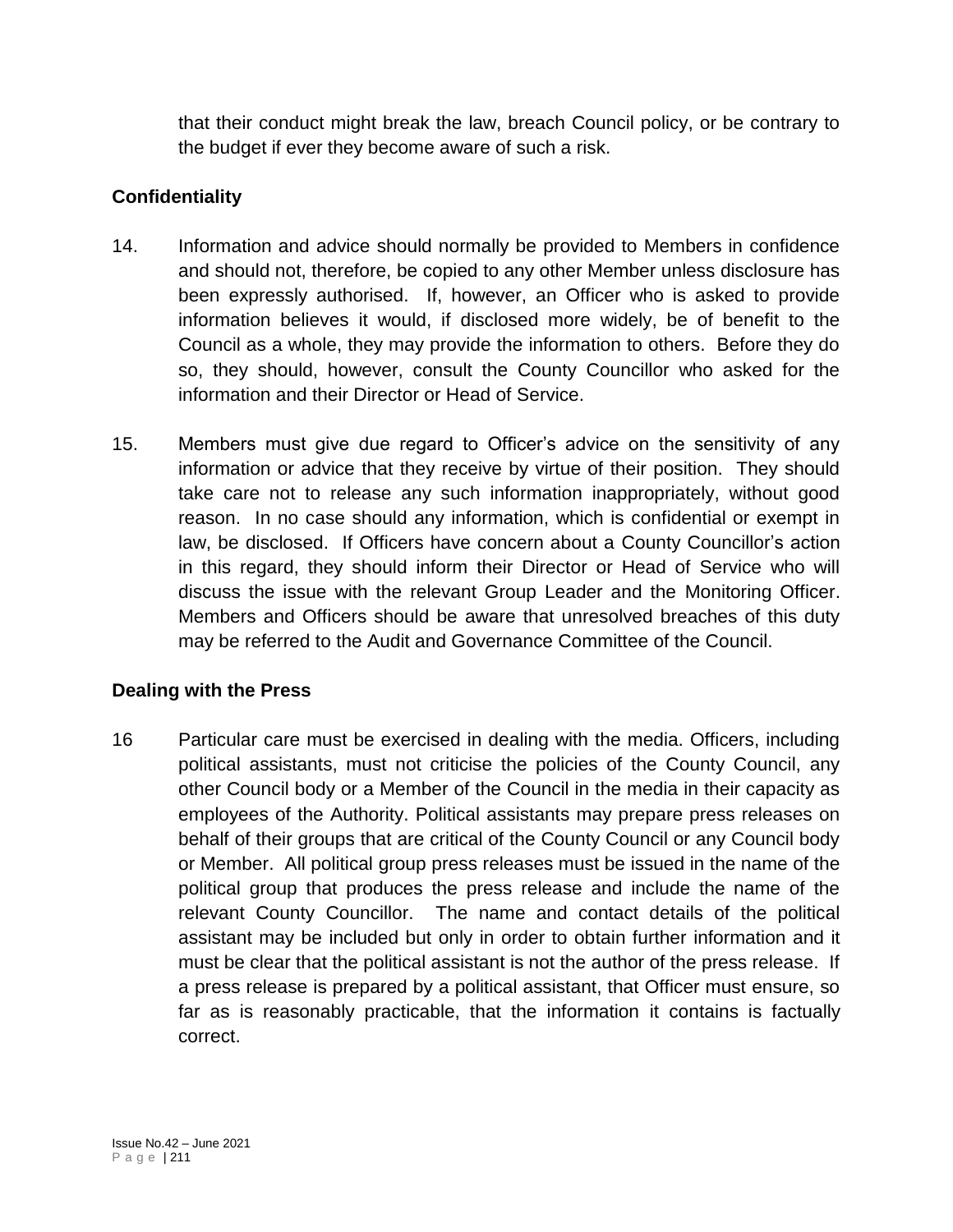#### **Member pressure on Officers**

- 17. Except in relation to political assistants, Members should respect Officers' political neutrality. They should not, therefore, ask an Officer (except political assistants) to act in any way that would cause an Officer to confer an improper advantage on their group or disadvantage another group or Member.
- 18. Members should also respect Officers' professional judgment. This does not mean Members are obliged to accept Officers' advice. Nor does it preclude Members' testing Officers' advice, robustly if necessary. If, however, an Officer does not share an opinion that is urged upon them by a Member, the Member should not insist or place an Officer under undue pressure to depart from their firmly held professional opinion.
- 19. Although Members are entitled to depart from Officers' advice, they should avoid criticising Officers or their advice in public. Complaints about the conduct of an Officer should be made privately to the Officer's Director of Service or another appropriate senior Officer.
- 20. Members should bear in mind that Officers are often obliged to balance very many tasks. They should, therefore, exercise reasonable restraint in making demands of Officers for advice or information. Thus, in responding to any request in accordance with paragraph 12 of this protocol, Officers should normally be allowed a reasonable period of time to provide advice and information. Members should also avoid, so far as is possible, making repeated or excessive requests for advice or information. If an Officer indicates that they can provide no further assistance in respect of a particular matter, that advice should normally be accepted or referred to the Officer's line manager. Particular care must be exercised when corresponding with Officers by email; excessive use of this tool can be extremely costly of both Members' and Officers' time.
- 21. In seeking information or advice, Members should take care to avoid placing undue pressure on junior or inexperienced Officers. Instead, the matter should be taken up with the Officer's Director of Service or another senior manager.

### **Blurring of Officers and Members public and private roles**

22. Some Officers have specialist professional, technical or other qualifications or skills. Their contract of employment, however, usually forbids any other paid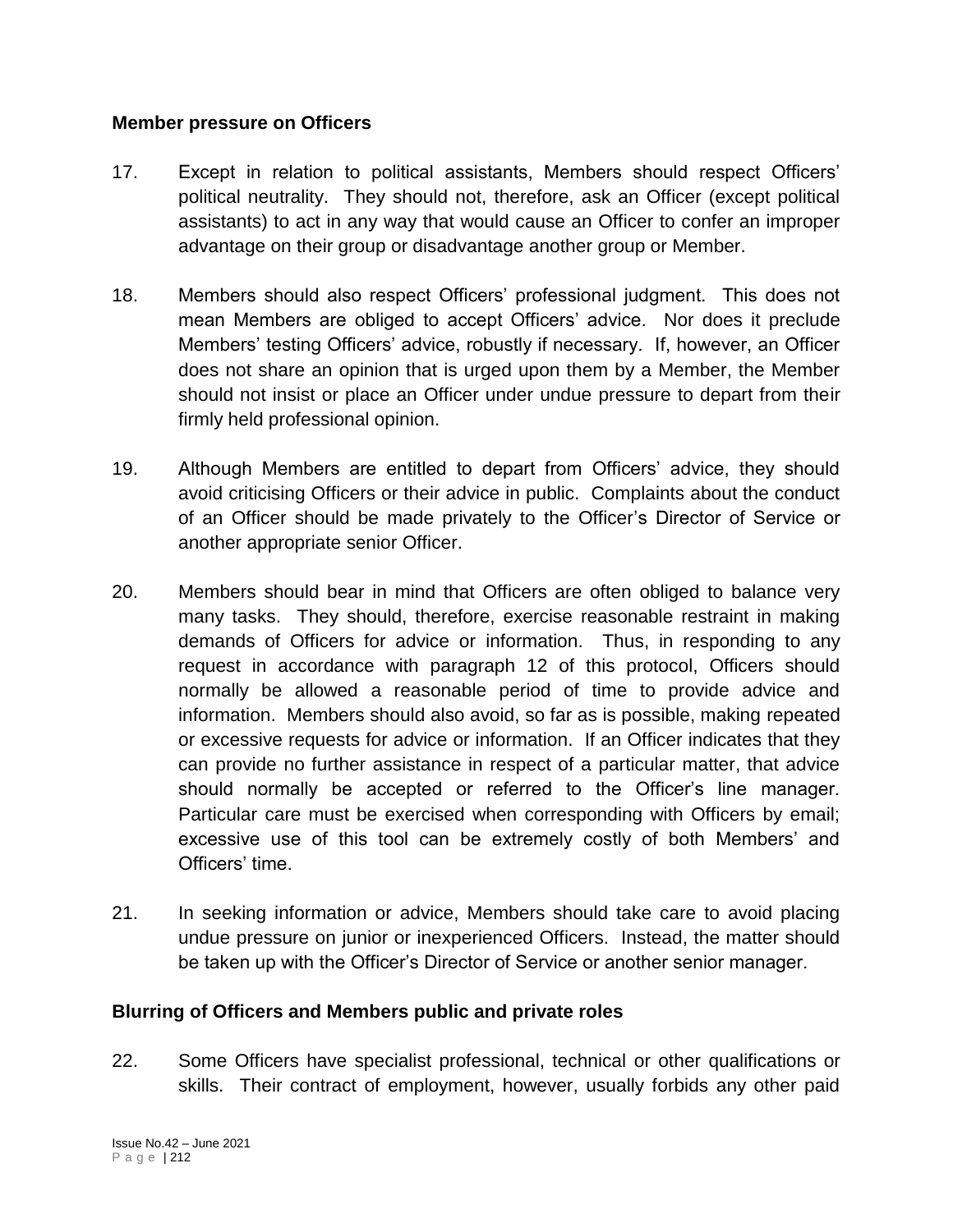employment save that carried out for and on behalf of the Authority. Moreover, if Officers are to be and appear to behave politically neutral, they should avoid doing anything that might appear to indicate too close a relationship with the Member of any political group. A Member should not, therefore, ask or encourage an Officer and an Officer should not offer or agree to provide any service to that Member, whether or not for reward, for any purpose that is unconnected with the business of the Council.

- 23. The need to maintain Officers' political neutrality means that it will normally be inappropriate for them to maintain close social or private business relationships with a Member.
- 24. Members whose business interests bring them into contact with Officers in the latter's capacity as employees of the County Council must take care to ensure that they comply with the Council's Code of Conduct for Members and the law. For their part, Officers must ensure they comply with the Council's Contract Standing Orders.
- 25. More generally, Officers and Members must not use any relationship they have formed with each other by virtue of their office to secure any kind of personal advantage. They must also take care not to give the impression or appearance that their formal relationship is or might be used for personal gain.

## **The role of Group Leaders and senior Officers**

26. Sometimes, issues will arise that do not fit comfortably within this guidance. At other times, an Officer or Member may feel aggrieved by what they perceive to be a breach of this protocol. In each case an Officer (including a political assistant) should normally consult their Director of Service or another senior manager for guidance on how best to act. For their part, Members should normally seek advice from their Group Leader or any other person that their Group Leader nominates to advise on relationships between Officers and Members.

## **Conclusion**

27. Although this protocol is not intended to lay down absolute or comprehensive guidance on the relationship between Members and Officers, it may be a relevant consideration in the determination of disciplinary action against an Officer under the Authority's disciplinary procedures. It may also be relevant to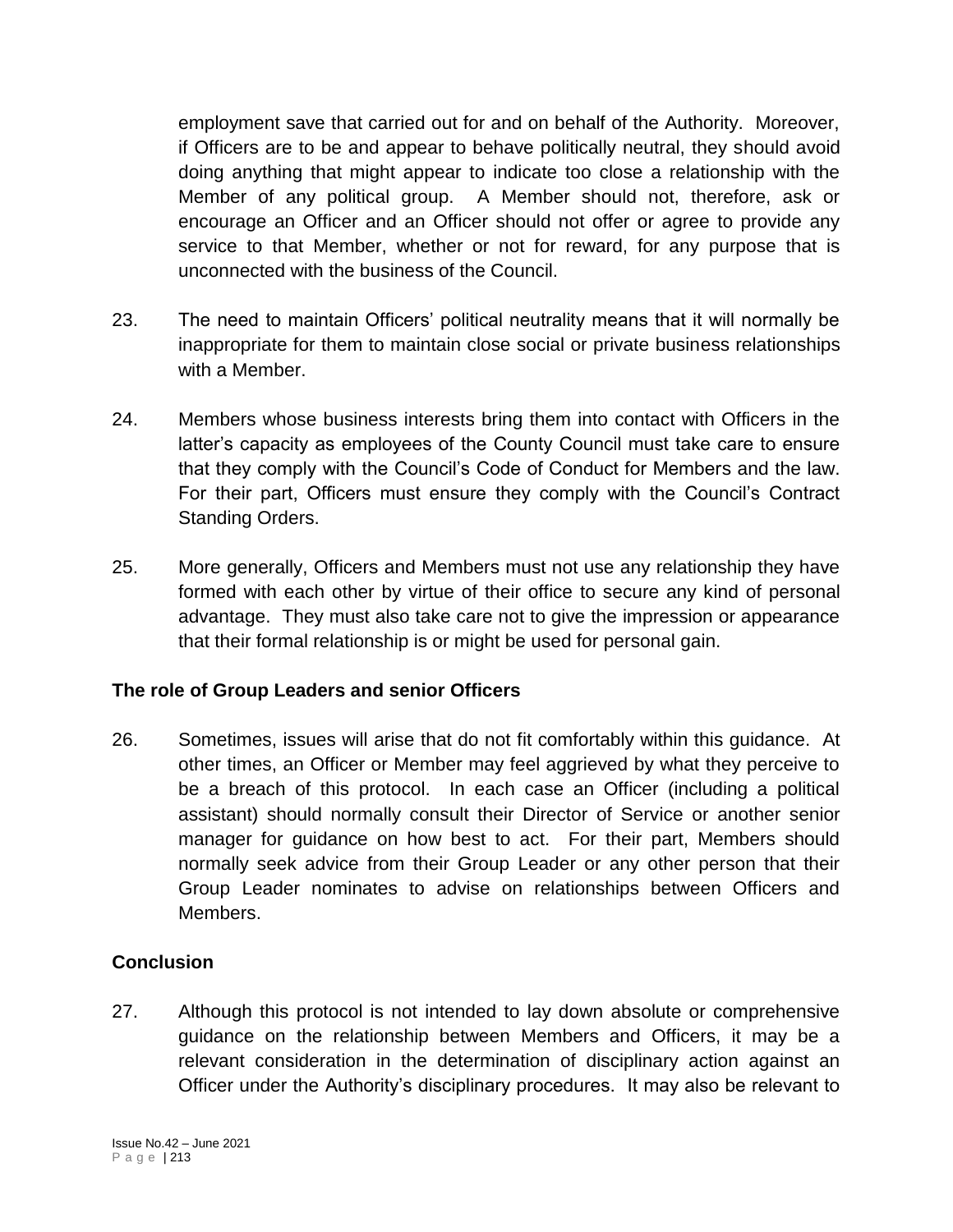the determination of a complaint against a Member referred to the Monitoring Officer and/or the Council's Audit and Governance Committee alleging a breach of the Code of Conduct for Members.

28. Finally, it should be borne in mind that the foundation of harmonious and businesslike working relations between Members and Officers is built upon notions of mutual trust, respect and an overriding commitment to the best interests of the people of Gloucestershire. Provided Members and Officers strive to uphold these principles the Council is likely to remain focused on its primary goal, which is to provide high quality and continually improving services for the benefit of local people.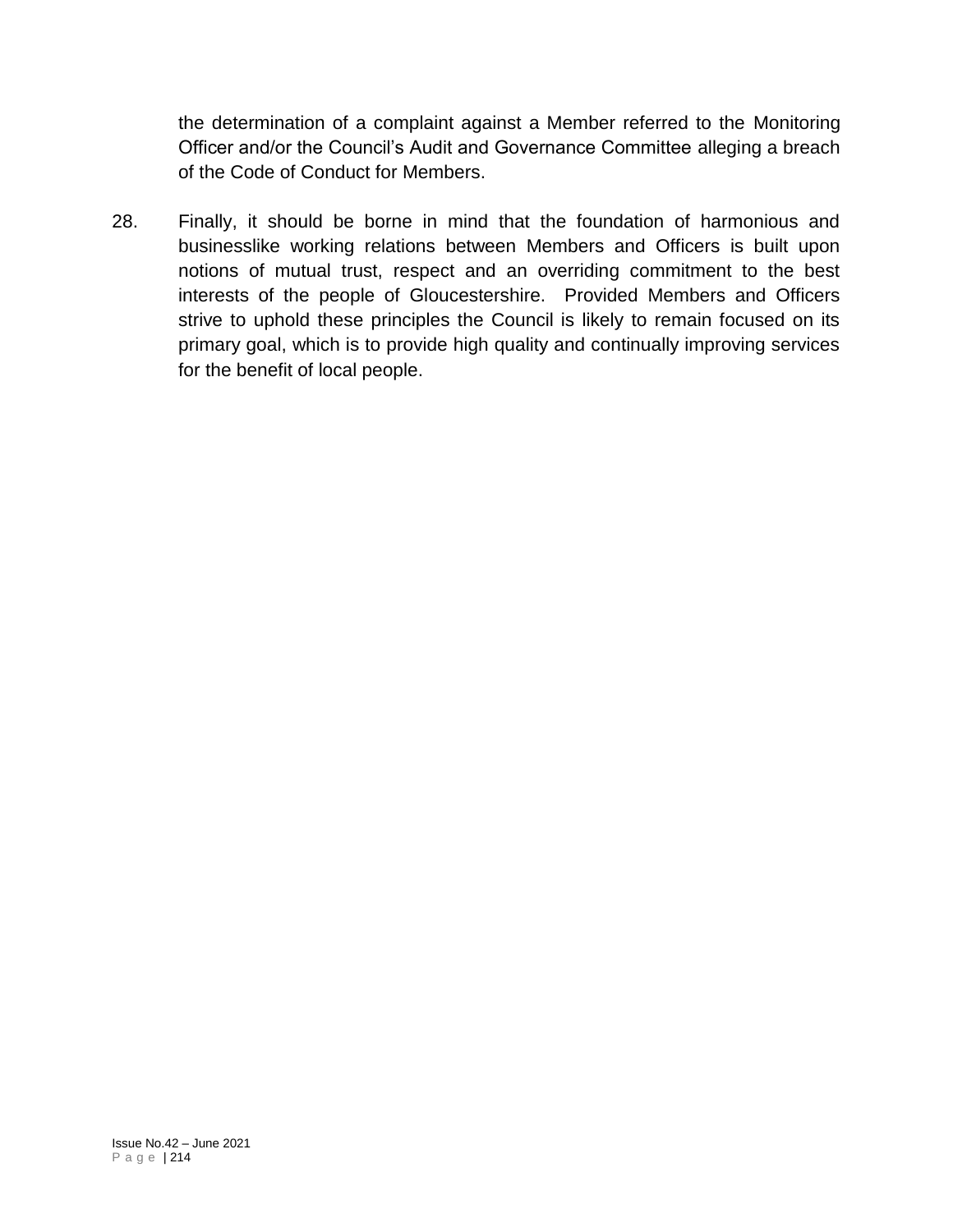#### **Members' Protocol on Gifts and Hospitality**

#### **1. Introduction**

- 1.1 The Members' Code of Conduct provides, by way of guidance to Members of Local Authorities, recommended standards of conduct in carrying out their duties and in their relationship with the Council and the Council's Officers.
- 1.2 In relation to gifts and hospitality, the Code requires you to register with the Monitoring Officer any gift and hospitality worth £25 or more you have received.
- 1.3 This protocol is written to provide all County Councillors with guidance on issues regarding gifts and hospitality and to set out the arrangements for recording offers which Members receive in a register.

#### **2. What types of gifts and hospitality should be registered.**

2.1 All County Councillors should remember that what may seem perfectly acceptable to them when receiving gifts and hospitality may be construed differently by the public or their fellow County Councillors. Members should be aware of the importance of the perception of others and guard against the suspicion of misconduct.

#### **2.2 Gifts**

- 2.2.1 County Councillors must not accept significant gifts such as holidays, expensive jewellery, televisions, etc. from contractors, suppliers or anyone who may be affected by decisions made by the Council in any circumstances. Such gifts must be politely but firmly declined. Significant gifts from members of the public must be treated similarly.
- 2.2.2 When it is impossible to refuse gifts, e.g. if a gift is delivered and cannot be returned, then it should be passed to the Chief Executive for official use or transmission to a local charity.
- 2.2.3 If you are in any doubt about accepting a gift the offer should be declined.
- 2.2.4 All gifts, whether they are accepted or rejected, other than those accepted under paragraph 2.2.3 above, must be notified to the Council's Monitoring Officer and recorded in the register kept for that purpose.
- 2.2.5 In all cases relating to the receipt of gifts, it is wise to err on the side of caution, if there is any shadow of doubt in your mind, the safest answer is always "No".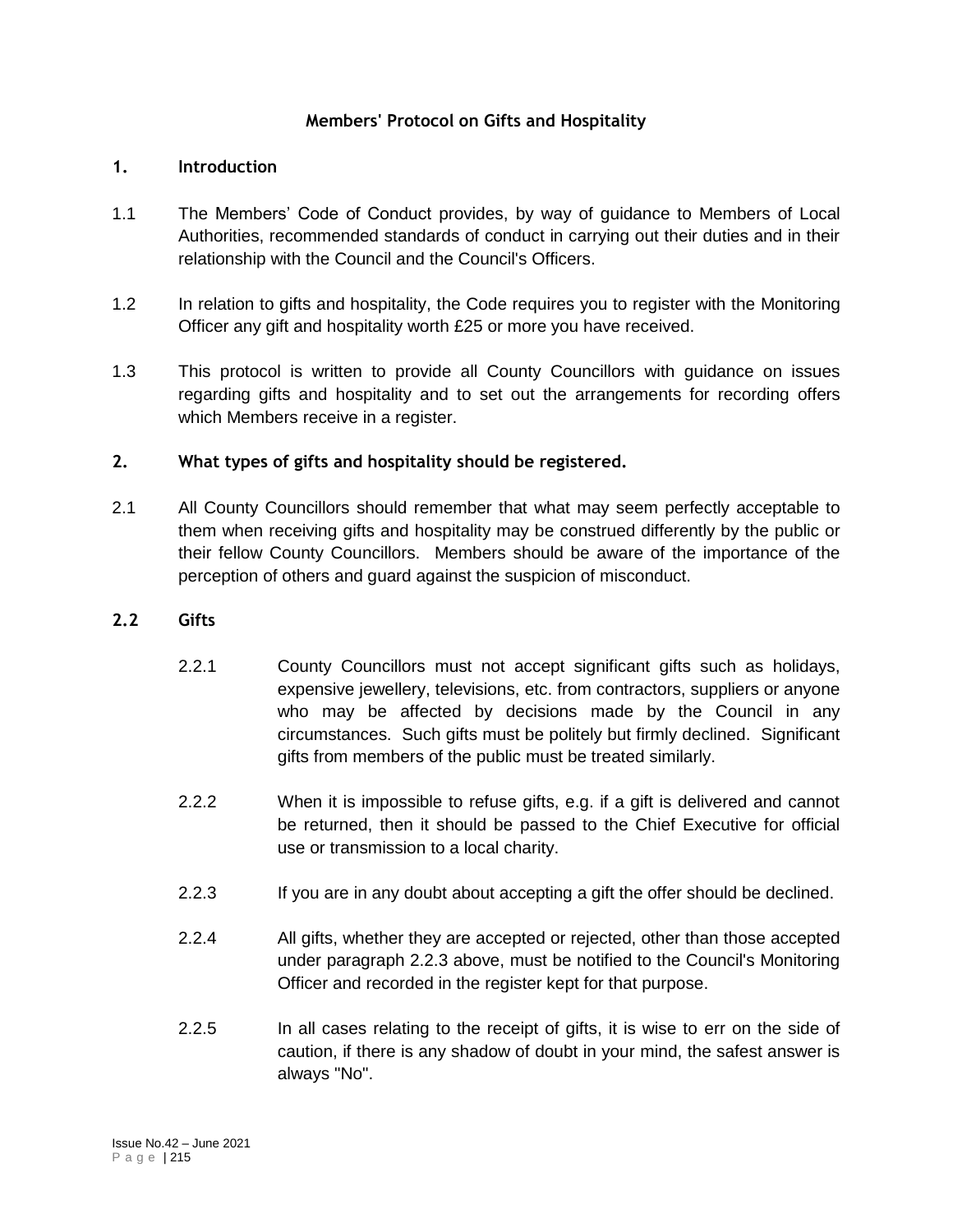- 2.2.6 It is recognised that there is the need to make exceptions for gifts of an insignificant nature which are given to County Councillors as a consequence of normal commercial practice.
- 2.2.7 It is arguable that small gifts, for instance advertisement material, calendars, diaries, pens and pencils, and other tokens sometimes given at Christmas, may be acceptable if they are part of a general distribution. Such items are those which are given to a wide range of people and are not personal only to the County Councillor. These may be accepted without the need for authority and recording. However, County Councillors must remember that they are responsible for determining whether a gift should be accepted and they may be called upon to justify their decision.

## **2.3 Hospitality**

- 2.3.1 It is probably more difficult to provide definitive quidelines on hospitality than it is for gifts. It can be argued that a reasonable amount of entertainment is a normal part of the courtesies of public life and extreme strictness can give unnecessary offence to people and organisations with whom the Council's relationships should be cordial.
- 2.3.2 Hospitality of a reasonable degree may therefore be accepted in reasonable circumstances, provided no extravagance is involved. However, if the person offering is seeking, or is likely to seek, to do business with the Council or to gain some advantage which the Council can give, then extreme care needs to be taken. It is essential to avoid any suggestion of improper influence.
- 2.3.3 Rigid definitions of what is acceptable are difficult to provide. County Councillors are expected to exercise common-sense and judgement. If there is any doubt an offer must be declined and referred to the Monitoring Officer for recording in the register.
- 2.3.4 The following are examples of hospitality and general guidance on acceptability:

| Conferences          | As a general rule, you should not accept offers of hospitality when       |  |  |
|----------------------|---------------------------------------------------------------------------|--|--|
|                      | these are specific to you or only a small number of colleagues, e.g.      |  |  |
|                      | whilst it would be acceptable to receive a free meal, which is offered to |  |  |
|                      | all delegates, it would not be acceptable for an individual to be wined   |  |  |
|                      | and dined by a company representative.                                    |  |  |
| Visits to suppliers  | Where visits to inspect products, equipment, etc. take place, then        |  |  |
| /potential suppliers | County Councillors should ensure that the Council meets the costs, to     |  |  |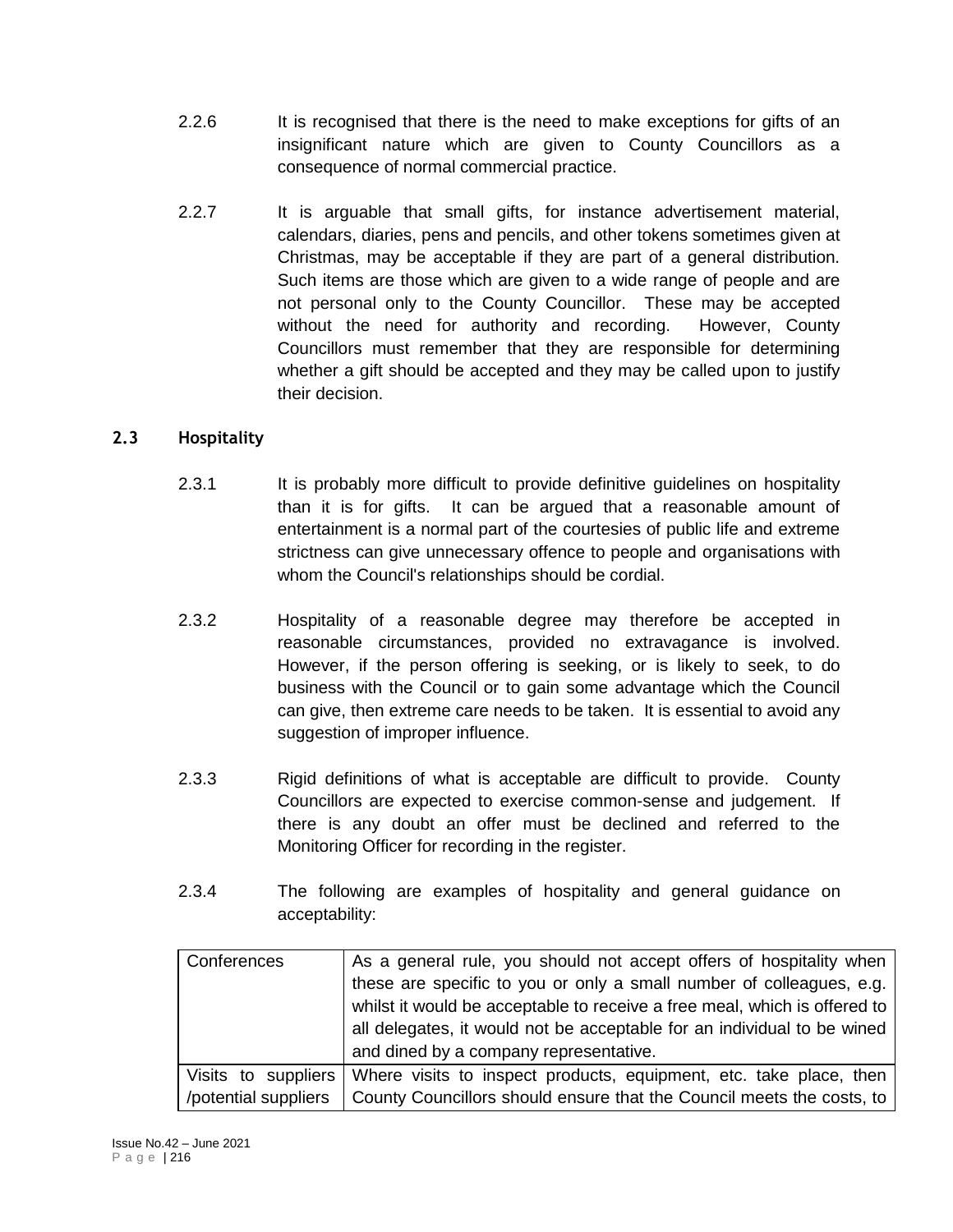|                               | avoid jeopardising the integrity of subsequent purchasing decisions.<br>Whilst a modest meal in such circumstances may be acceptable,<br>expensive meals should not be accepted.                                                                                                                                                                                                                                                                                                                                                                                                                                                                                                        |  |  |
|-------------------------------|-----------------------------------------------------------------------------------------------------------------------------------------------------------------------------------------------------------------------------------------------------------------------------------------------------------------------------------------------------------------------------------------------------------------------------------------------------------------------------------------------------------------------------------------------------------------------------------------------------------------------------------------------------------------------------------------|--|--|
| Travel                        | Free or discounted transport should not be accepted unless:                                                                                                                                                                                                                                                                                                                                                                                                                                                                                                                                                                                                                             |  |  |
|                               | the offer is of a corporate nature open to all County<br>1.<br>Councillors; or                                                                                                                                                                                                                                                                                                                                                                                                                                                                                                                                                                                                          |  |  |
|                               | it is travel which involves legitimate participation by the County<br>2.<br>Council in promotional events                                                                                                                                                                                                                                                                                                                                                                                                                                                                                                                                                                               |  |  |
| <b>Meals</b>                  | and, in either case, it has been approved on behalf of the Council.                                                                                                                                                                                                                                                                                                                                                                                                                                                                                                                                                                                                                     |  |  |
|                               | Where there is an ongoing working relationship between the County<br>Councillor and an outside organisation or individual and the<br>relationship occasionally involves hospitality such as working lunches,<br>a working lunch to allow parties to discuss business would normally be<br>acceptable if the hospitality is secondary to a specific working<br>arrangement.                                                                                                                                                                                                                                                                                                              |  |  |
| Sporting and social<br>events | Sporting and social functions should only be accepted if they are part<br>of the life of the local community and/or where the Council should be<br>seen to be represented. Examples include: competitions involving<br>local teams; representative gatherings of community interest groups;<br>meetings of public organisations; and events organised to celebrate<br>achievement affecting the County of Gloucestershire. Invitations to<br>major sporting and social events, such as international or national<br>sporting fixtures, golf days, theatre visits, social gatherings as a guest<br>of a contractor/prospective contractor or other commercial body, must<br>be declined. |  |  |

2.3.5 When considering offers of hospitality, County Councillors should always remember that they should be in a position to readily acknowledge and justify acceptance in public. At the end of the day, it is important to remember that there is very little a local government County Councillor can properly accept in the way of gifts or hospitality.

#### **3. The Register of Gifts and Hospitality**

- 3.1 A register is to be maintained by the Council's Monitoring Officer detailing every offer of a gift or hospitality (other than those exemptions identified above) offered to all County Councillors.
- 3.2 The following information will be recorded and will be available for inspection:
	- $\triangleright$  The Member to whom the offer was made;
	- $\triangleright$  The person or body making the offer;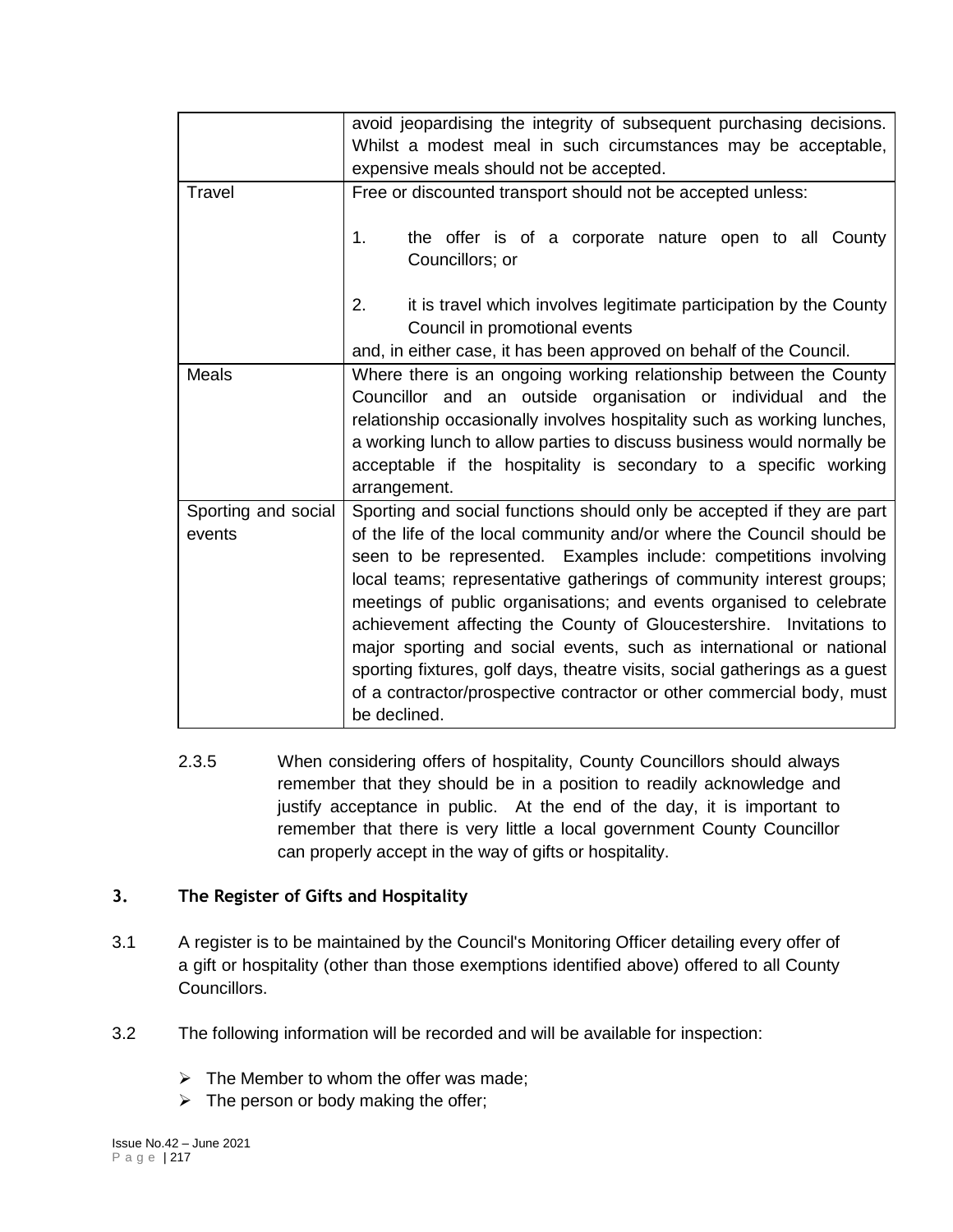- $\triangleright$  The gift or hospitality offered;
- $\triangleright$  The circumstances of the offer;
- $\triangleright$  The action taken by the Member concerned.

### **4. Breach of Gifts and Hospitality Procedure**

A breach of the Members' Code of Conduct may be regarded by the Local Government Ombudsman as incompatible with good administration and they may make a finding of maladministration against the Council in these circumstances.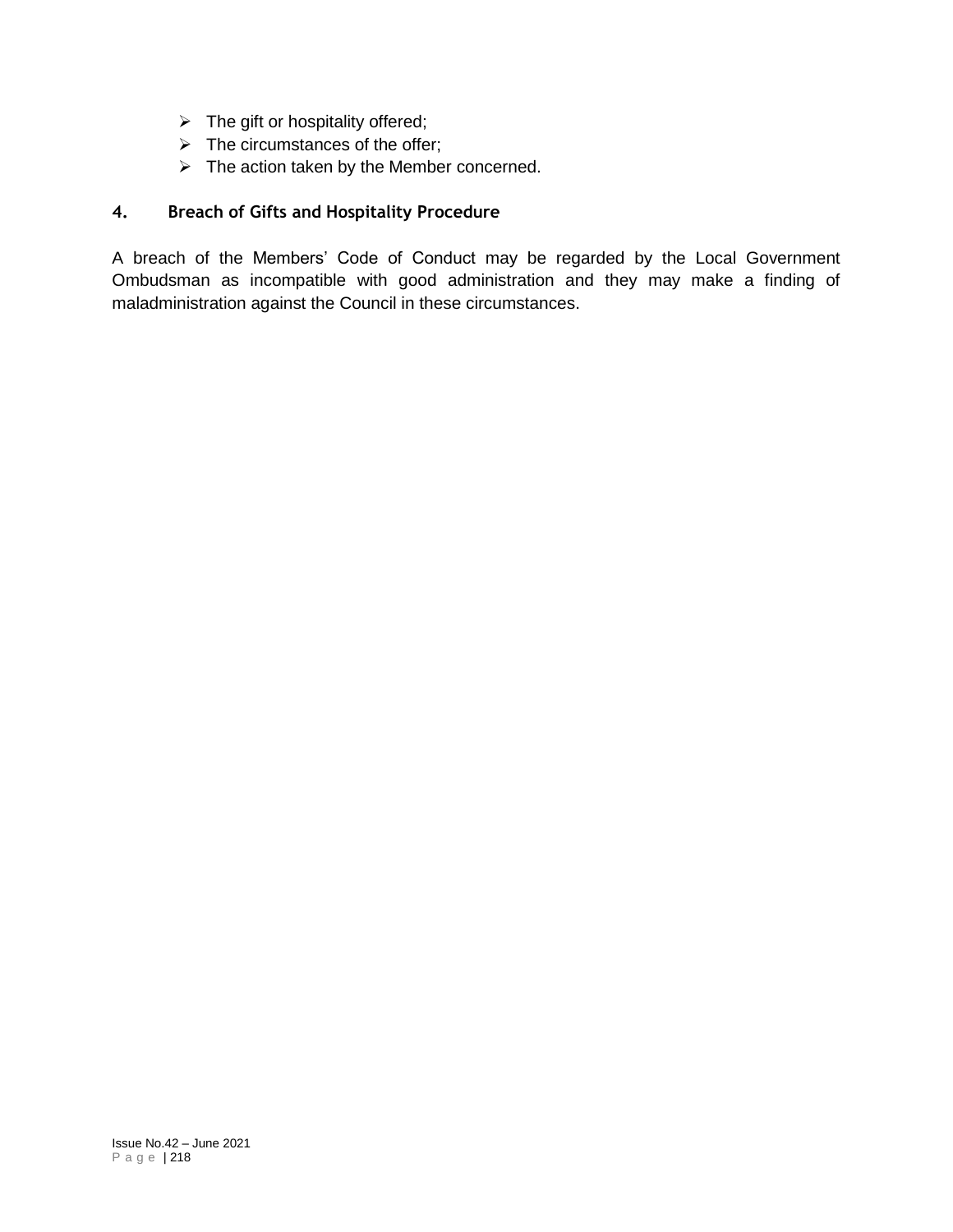#### **Members Allowances Scheme 2020/21**

The structure of the County Council's Members Allowances Scheme has been developed by a Panel independent of the County Council.

#### **1. BASIC ALLOWANCE**

All Members of the County Council are entitled to a Basic Allowance. The Allowance is intended to recognise the community representative role that all Members undertake which embraces:

- Being accessible and available to all individuals resident in the Electoral Division;
- Ensuring local views within the Division are fed into the decision-making structure of the Council;
- Undertaking individual case work;
- Representing the interests of the whole Council area;
- Attending meetings of any body of the County Council.

#### **The Basic Allowance for 2020/21 is:**

#### **£10,500 per member**

### **2. SPECIAL RESPONSIBILITY ALLOWANCES**

The Special Responsibility Allowances were approved by full Council on the 24 June 2020 and will be back dated to come into effect from the 1 April 2020 onwards.

The distribution of responsibilities and allowances for 2020/21 are as follows:

**(a) Leader of the County Council:**

**Allowance: £ 34,170**

**(b) Group Leader (provided five or more group members):**

**Allowance: £6,360 each**

### **(c) Group Leader of a group consisting of less than five members**

**Allowance: A proportion of £6,360 depending on whether the group has 2, 3 or 4 members**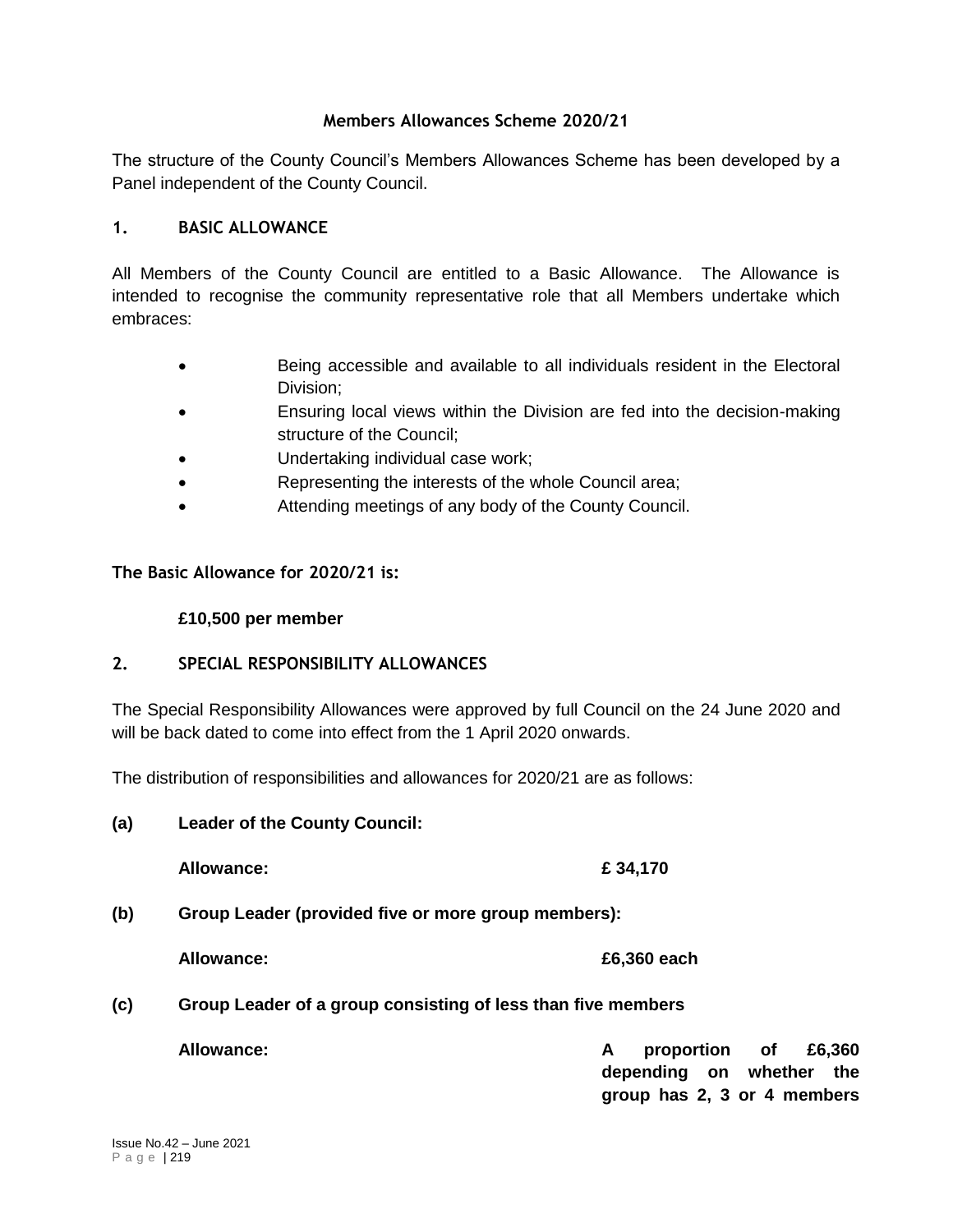**(e.g. a leader of a group with 3 members would receive 3/5 of £6,360 resulting in an allowance of £3,816)**

| (d) | <b>Cabinet Member:</b>                          |              |
|-----|-------------------------------------------------|--------------|
|     | <b>Allowance:</b>                               | £19,130 each |
| (e) | <b>Chair of Scrutiny Committee:</b>             |              |
|     | <b>Allowance:</b>                               | £6,360 each  |
| (f) | <b>Chair of Planning Committee:</b>             |              |
|     | <b>Allowance:</b>                               | £6,360       |
| (g) | <b>Chair of Audit and Governance Committee:</b> |              |
|     | <b>Allowance:</b>                               | £6,360       |
| (h) | <b>Chair of Pensions Committee:</b>             |              |
|     | <b>Allowance:</b>                               | £6,360       |
| (i) | <b>Chair of the Council:</b>                    |              |
|     | <b>Allowance:</b>                               | £9,570       |
| (k) | <b>Vice-Chair of the Council:</b>               |              |
|     | <b>Allowance:</b>                               | £2,860       |
| (1) | <b>Member of Fostering Panel:</b>               |              |
|     | <b>Allowance:</b>                               | £5,730       |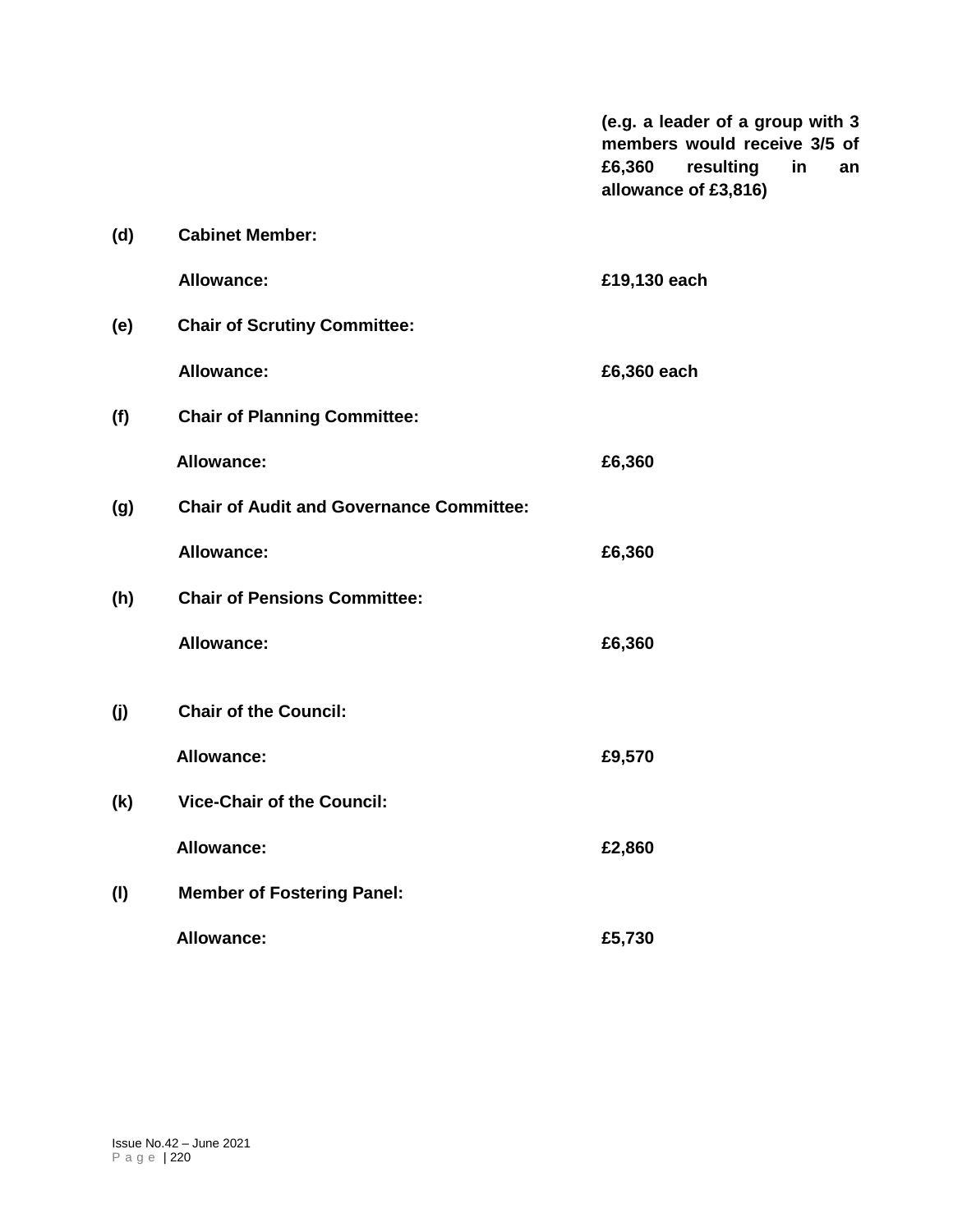### **3. OTHER ALLOWANCES PAYABLE BY THE COUNTY COUNCIL FOR PERFORMING APPROVED DUTIES:**

- [**Note 1:** Regulation 8 of the Local Authorities (Members' Allowances) (England) Regulations 2003 states that payment of travel and subsistence can only be made for attendance at meetings within one or more of the following categories:
	- (a) The attendance at a meeting of the Authority or of any committee or sub-committee of the Authority, or of any other body to which the Authority makes appointments or nominations, or of any committee or sub-committee of such a body;
	- (b) The attendance at any other meeting, the holding of which is authorised by the Authority, or a committee or sub-committee of the authority, or a joint committee of the Authority and one or more Local Authority within the meaning of Section 270(1) of the Local Government Act 1972, or a sub-committee of such a joint committee provided that:
		- (i) Where the Authority is divided into two or more political groups it is a meeting to which Members of at least two such groups have been invited; or
		- (ii) If the Authority is not so divided, it is a meeting to which at least two Members of the Authority have been invited;
	- (c) The attendance at a meeting of any association of authorities of which the Authority is a member;
	- (d) The attendance at a meeting of the executive or a meeting of any of its committees, where the Authority is operating executive arrangements;
	- (e) The performance of any duty in pursuance of any Standing Order made under Section 135 of the Local Government Act 1972 requiring a Member or Members to be present while tender documents are opened;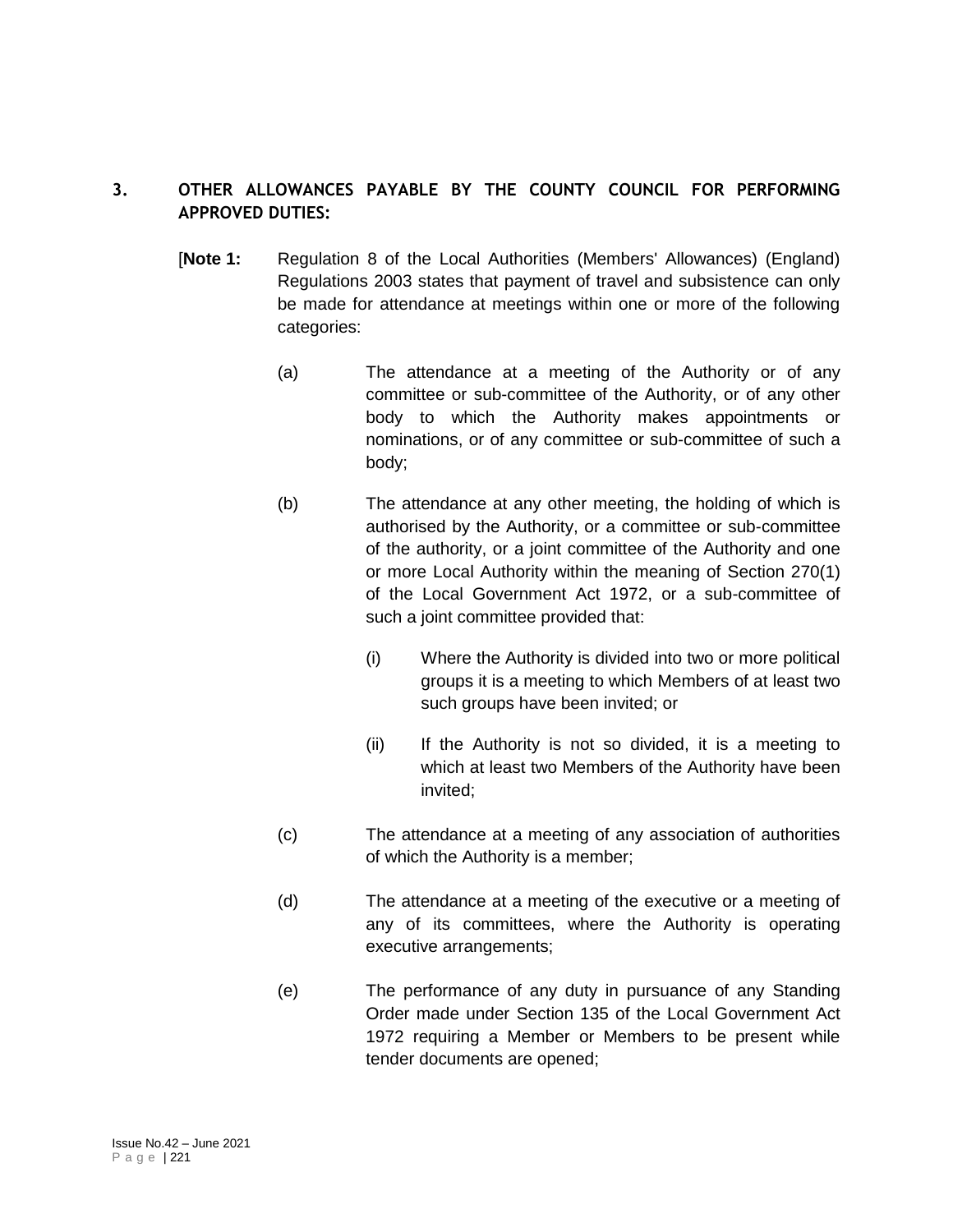- (f) The performance of any duty in connection with the discharge of any function of the Authority conferred by or under any enactment and empowering or requiring the Authority to inspect or authorize the inspection of premises;
- (g) The performance of any duty in connection with arrangements made by the Authority for the attendance of pupils at any school approved for the purposes of Section 342 (approval of non-maintained special schools) of the Education Act 1996; and
- (h) The carrying out of any other duty approved by the Authority, or the Chief Executive acting under delegated powers, for the purpose of, or in connection with, the discharge of the functions of the Authority or of any of its committees or subcommittees."
- **Note 2**: Members' homes are regarded as their work base for the purpose of claims and a specified number of visits to Shire Hall each year for "contact" purposes should be regarded as an "approved duty" for the purposes of travel claims. Further advice will be issued from time to time listing activities for which travel and subsistence may be claimed.
- **Note 3**: County Council has resolved that a travel allowance may be payable to County Councillors on journeys to and from parish and town council meetings within their division. This should apply to full town or parish council meetings only and the County Councillor should not be a member of that particular parish or town council.

### **(a) Travelling**

### **1.1 By Public Transport Services**

The actual fares paid supported by receipts. Members should be reimbursed for the actual cost of a rail ticket up to the cost of an open standard return. Train tickets can be arranged through Democratic Services.

Actual expenditure (receipts should be provided) incurred on:

- (a) Reservation of seats;
- (b) Porterage of baggage;
- (c) Sleeping accommodation on an overnight journey.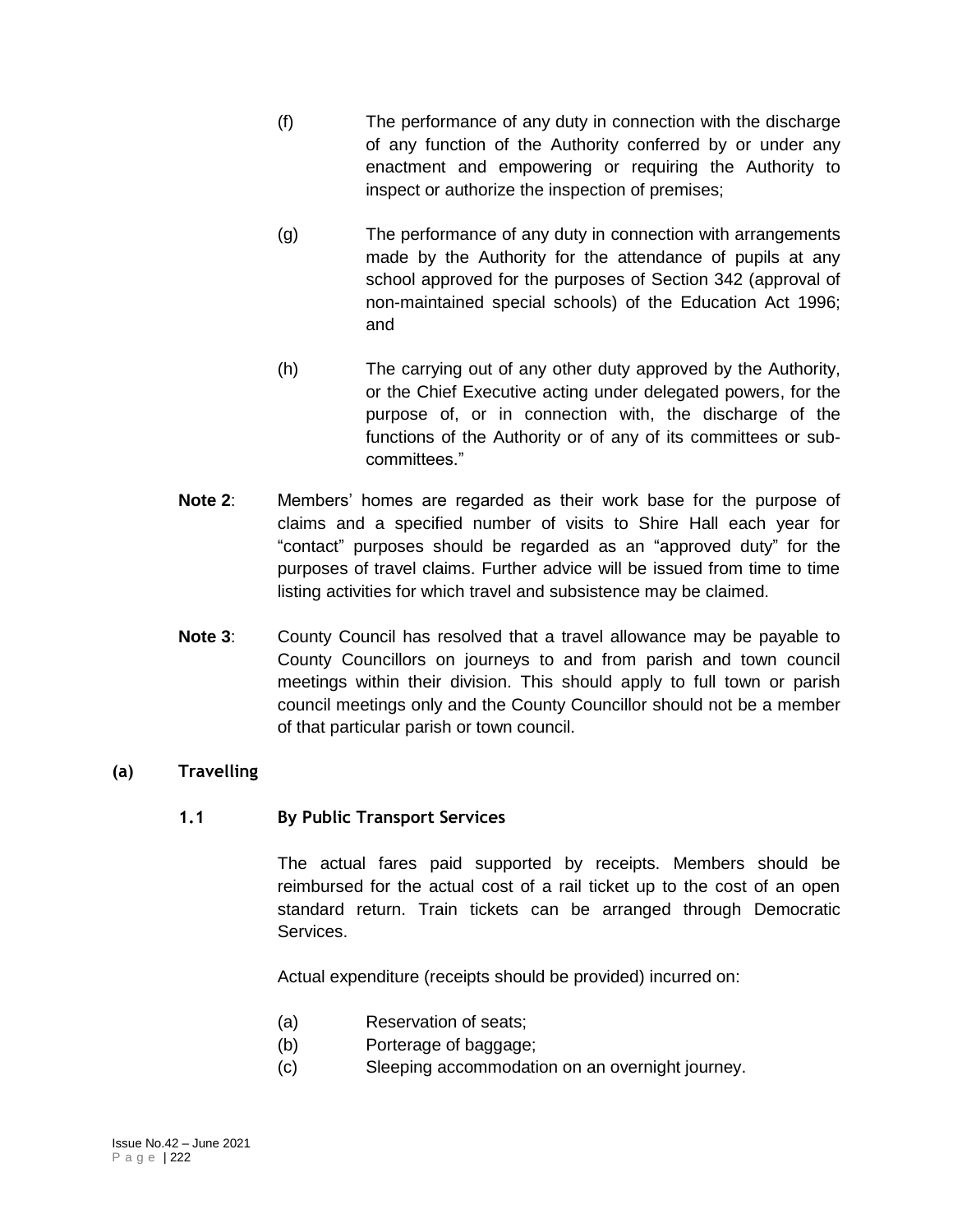#### **1.2 Taxi-cabs**

Taxi-cab fares (including a reasonable gratuity) may be paid in cases of urgency or when no public service is reasonably available. Receipts should be provided.

#### **1.3 Member's Private Motor Vehicles**

The rates of allowance shall be in accordance with the HMRC authorised mileage allowance rate.

#### **1.4 Bicycles**

An allowance of 20p per mile (all mileage) is payable on condition the bicycle is roadworthy, the rider wears protective headgear, appropriate high visibility clothing and has third party insurance.

### **1.5 Motor Cycles**

24p per mile (all mileage)

#### **1.6 Hired Cars**

The rate for travel by a hired motor car vehicle other than a taxi cab shall not exceed the rate which would have been applicable had the vehicle belonged to the Member who hired it, provided that where the County Council so approves the rate may be increased to an amount not exceeding the actual cost of hiring.

#### **1.7 Miscellaneous expenses**

Actual expenditure on tolls, ferries and parking fees Where possible, receipts should be obtained

#### **(b) Subsistence Allowances**

When attending meetings of the Council or of other bodies, for which Members are entitled to claim travel and subsistence costs, reasonable subsistence costs will be reimbursed (on presentation of receipts) if the meeting started or finished between 12.30 and 14.30 and no food was provided.

No subsistence costs will be reimbursed in relation to attendance at meetings within the Shire Hall complex.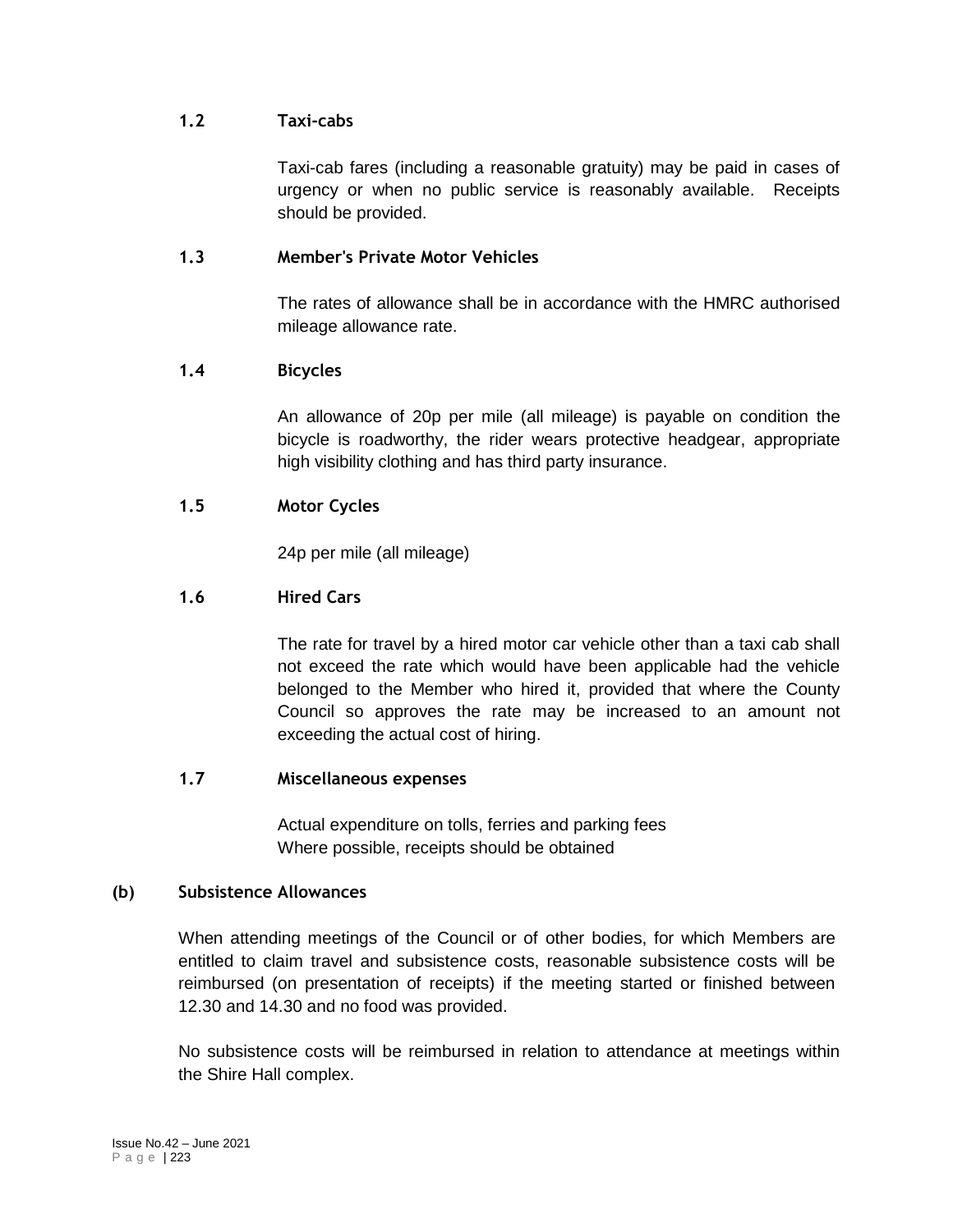### **(c) Carers' Allowance**

A Member may claim a carer's allowance where they have incurred expenditure on engaging a carer for a dependant in order to attend a 'designated' meeting and/or carry out approved duties, subject to the following:

- For an allowance to be payable the dependant being cared for needs to be in one of the following groups:
- A child under 14 years of age;
- An elderly person;
- A person with a physical or mental disability;
- A person with a learning disability;
- and live with the Member as part of the Members family and is unable to be left unsupervised.
- A carer (i.e., the person being paid to act as carer while the Member is carrying out their County Council duties) is defined as someone who does not normally live with the Member as part of the Members family and is not part of the extended family.
- Subject to the above, Carers Allowance claims can be made for the actual cost of providing dependent care, with no maximum amount, subject to appropriate auditing procedures being carried out.
- The claim should be included on the standard County Councillors claim form, with a receipt from the carer attached (see Section 4 below).

The Inland Revenue view the payment of carers' costs as a taxable benefit, so any payments will be subject to tax.

### **LOCAL GOVERNMENT ASSOCIATION (LGA)**

County Councillors who are appointed to serve on the LGA or any of its Committees can claim for mileage/subsistence/fares for attending meetings of those forums.

### **4. HOW DO I CLAIM?**

There is no need to claim basic and special responsibility allowances; these will be paid automatically each month.

Claims for travelling and subsistence expenses should be made monthly with all receipts attached. There is a three month time limit on expense claims being presented, with any claims submitted outside of that time limit, not being paid unless agreed by the Chief Executive that the delay was for good reason**.**

Claim forms in respect of the allowances payable under Section 3 above are available from Democratic Services.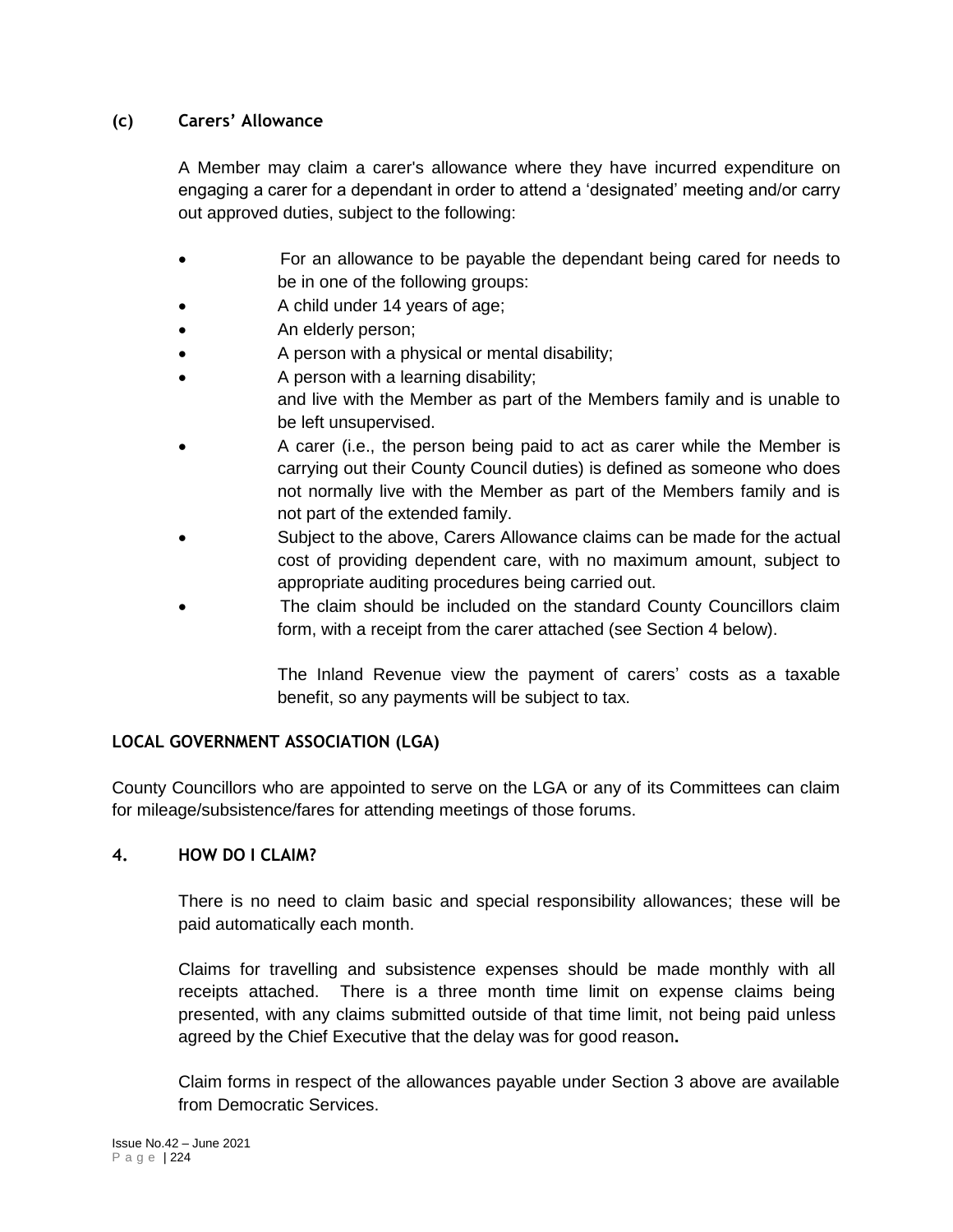Claims should be submitted promptly after the end of each month otherwise payment may be delayed. Information on payroll deadlines is available from Democratic **Services** 

#### **(a) RECOVERY OF VAT ON SOME COUNTY COUNCILLORS' EXPENSES**

HM Revenue & Customs have advised us that the VAT element of some types of County Councillors' expenses can now be recovered by the County Council. VAT can be reclaimed where the full cost of expenses are being reimbursed.

The following is a list of the most likely types of expenses where VAT could be reclaimed:

- Hotel accommodation and sundries;
- Full cost of meals, e.g. on trains;
- Car parking and tolls;
- Taxi fares (if driver is VAT registered).

To enable the County Council to recover the VAT, please obtain a VAT receipt/invoice, either made out to GCC or in your name and attach it to your monthly expenses claim form.

#### **(b) INCOME TAX**

At the end of the tax year, the Executive Director of Corporate Resources has to notify the Inspector of Taxes of the amounts paid during the tax year and a form P60 will be issued to each Member showing details of the information given to the Inspector. When a Member ceases to hold office, a form P45 is issued to the Member, a copy of which is sent to the Inspector.

As part of the Self Assessment arrangements for income tax the Inland Revenue do expect individuals to keep records of pay/allowances received and receipts for expenses, which should be obtained wherever possible.

### **(c) NATIONAL INSURANCE CONTRIBUTIONS**

- 1. Irrespective of any involvement in other employment or office, contributions will be payable at the appropriate current rate.
- 2. Contributions are to be calculated by reference to the total gross earnings used for tax purposes paid in each pay period, irrespective of the period in which they are earned or relate. The pay period for this purpose will be one calendar month.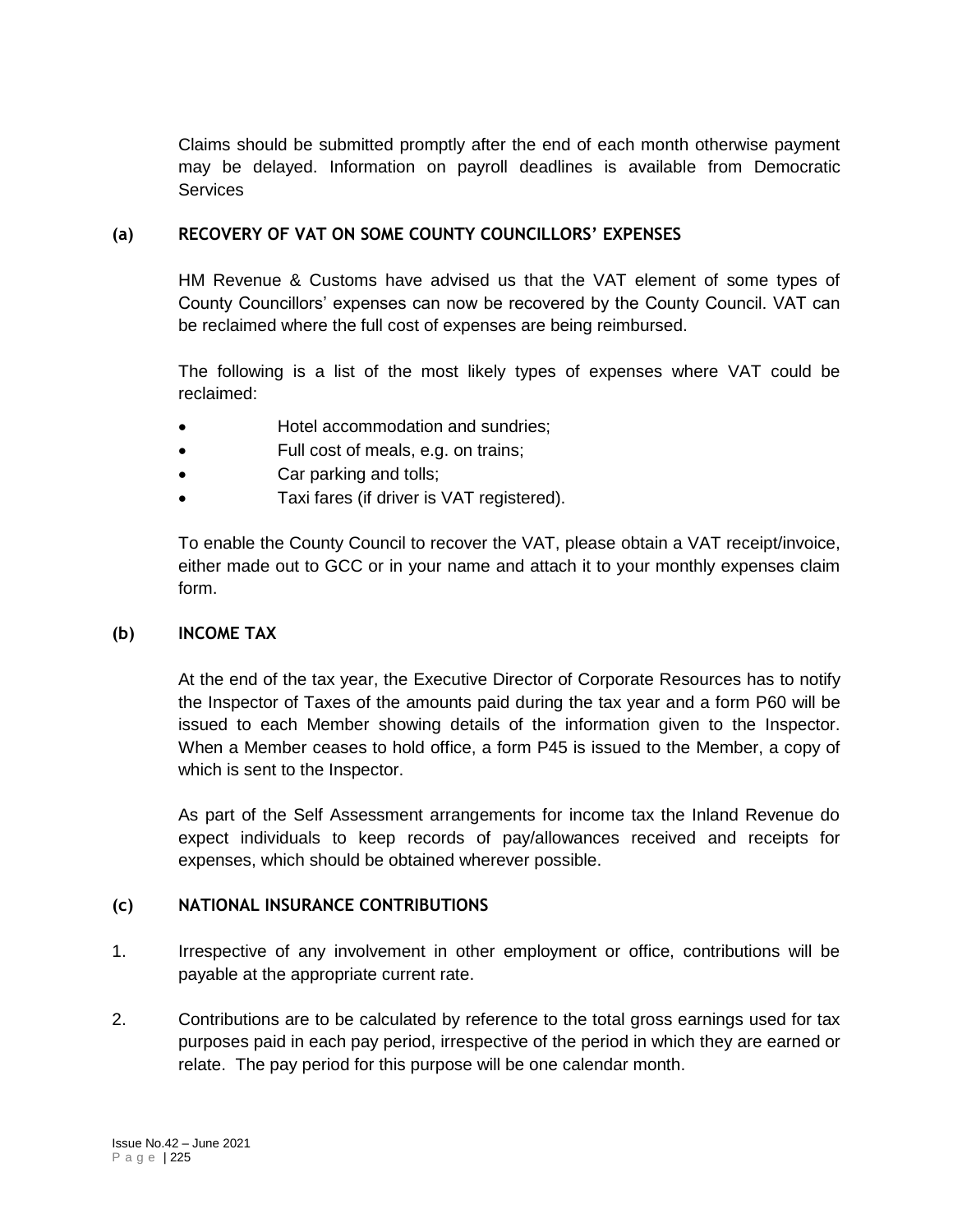- 3. Members that are over State Pension age, currently 60 for women and 65 for men, do not have to pay employee's contributions. In order for the County Council not to deduct National Insurance, from the Members Allowance, the Member must provide a Certificate of Age Exception. This certificate can be obtained by applying to the National Insurance Contributions Office, a department of HM Revenue & Customs.
- 5. At the end of the tax year the Executive Director of Corporate Resources has to notify HM Revenue & Customs of the amounts of National Insurance deducted during the year. This will be reported along with the income tax deducted (see 4b above). It will also be included on form P60, with the deductions of tax that will be issued to each Member.

#### **(d) SOCIAL SECURITY BENEFITS**

H M Revenue & Customs will regard "Member allowances" as a gain from employment. It is important, therefore, that a Member in receipt of any State Benefits (e.g. Job Seekers Allowance or Disability Working Allowance) should inform the payer of the benefits irrespective of whether or not they claim the allowances payable by the County Council.

#### **5. RENUNCIATION AND WITHHOLDING ALLOWANCES**

5.1 A Member who is a County Councillor may by notice in writing to the Executive Director of Corporate Resources elect to forego all or any part of their entitlement to a basic or special responsibility allowance.

The election may be for an amount, which the Member can then require to be paid to a charity (or charities) under the "give as you earn" scheme. There is now no maximum limit which can be paid to charity.

### **6. REIMBURSING EXPENSES FOR NON-ELECTED REPRESENTAIVES**

Non-elected representatives who are co-opted onto Council committees may claim travel subsistence and carers' allowances in the same way as elected members of the County Council. This includes but is not restricted to members of the Independent Remuneration Panel (IRP), the Gloucestershire Police and Crime Panel and Independent Persons (Standards).

In light of the time commitment required of the members of the IRP, the following payments will be made on an annual basis: Chair of the IRP - £1000 Members of the IRP - £250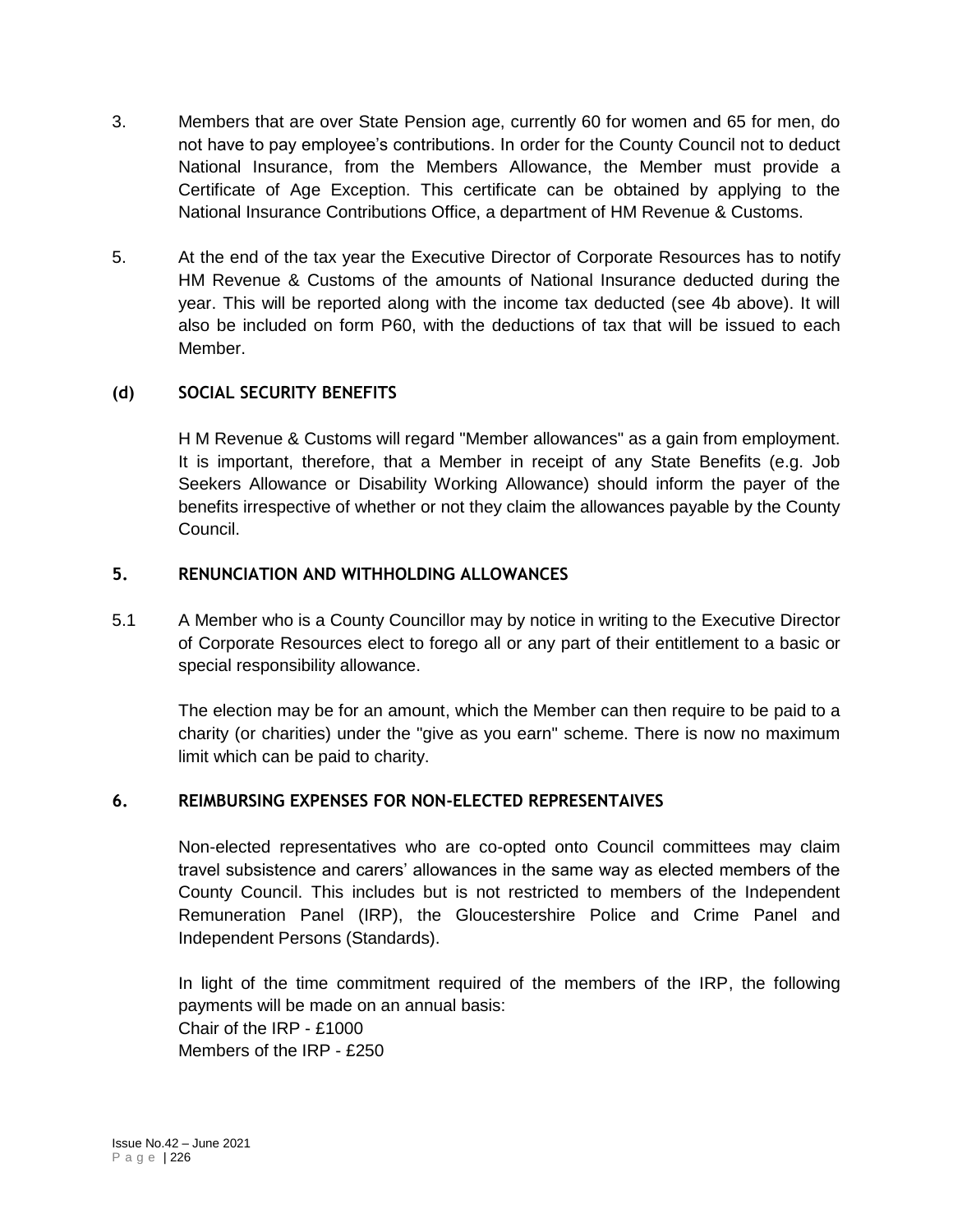#### **7. FURTHER INFORMATION**

Please contact Democratic Services at Shire Hall.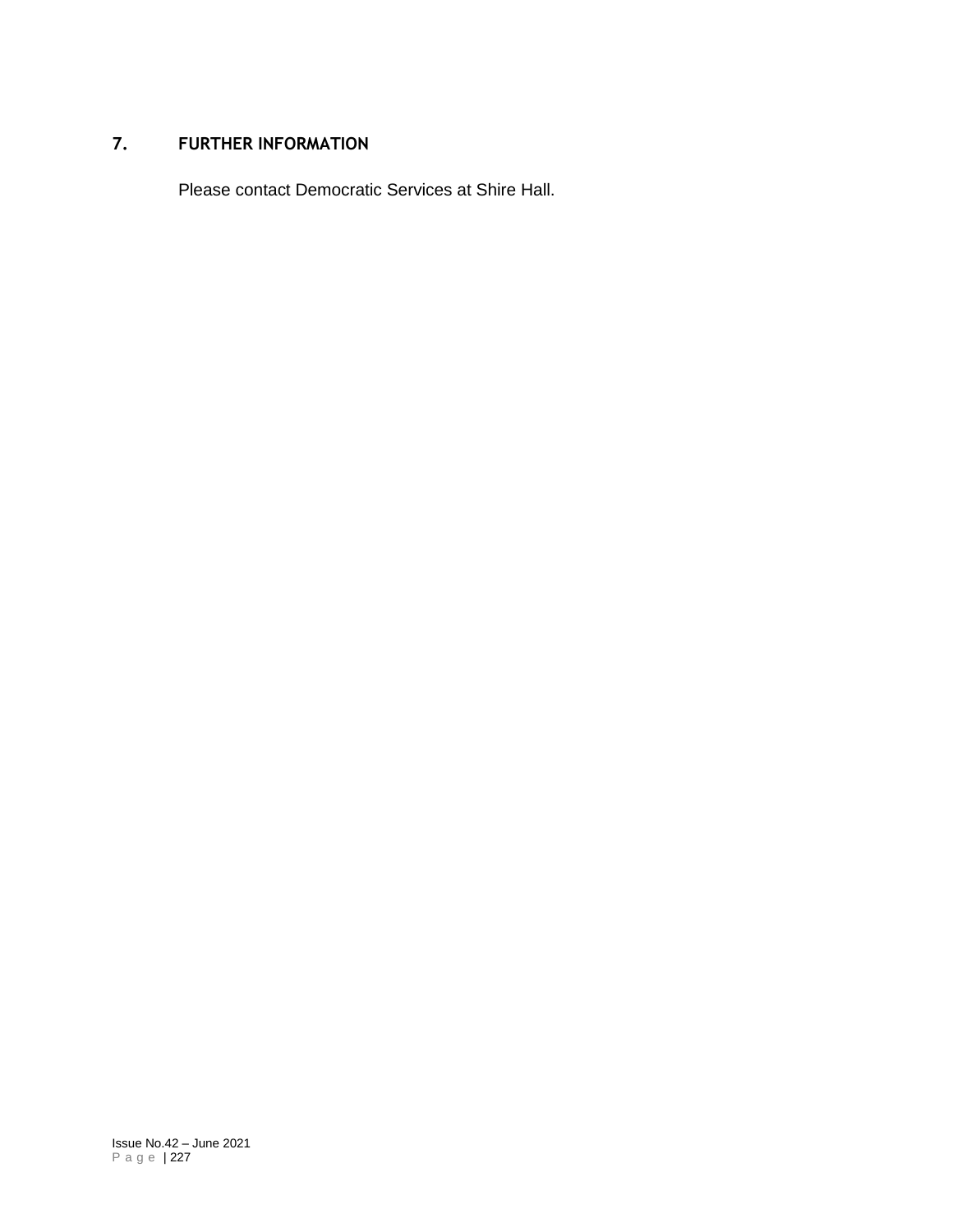# **Members' Parental Leave Scheme**

### 1 **INTRODUCTION**

- 1.1 This policy sets out members' entitlement to maternity and adoption leave allowances.
- 1.2 The objective of the policy is to ensure that members are able to take appropriate leave at the time of the child's birth or adoption, both parents are able to take leave, and that reasonable and adequate arrangements are in place to provide cover for portfolio-holders and others in receipt of Special Responsibility Allowances (SRA) during any period of leave.
- 1.3 Improved provision for new parents will contribute towards increasing the diversity of experience, age and background of councillors. It will also assist with retaining experienced councillors, particularly women, and making public office more accessible to individuals who might otherwise feel excluded.

## 2 **LEAVE PERIODS**

- 2.1 Members giving birth are entitled to up to six months' maternity leave from the due date, with the option to extend up to 52 weeks by agreement with the relevant Group Leader or, where a member is a Group Leader or is not a member of a political group, the Chair of Council in consultation with the Monitoring Officer.
- 2.2 Members are entitled to take two weeks' paternity leave if they are the biological father or nominated carer of their partner/spouse following birth.
- 2.3 A member who adopts a child through an approved adoption agency shall be entitled to take up to six months' adoption leave from the date of placement, with the option to extend up to 52 weeks by agreement with the relevant Group Leader or, where a member is a Group Leader or is not a member of a political group, the Chair of Council in consultation with the Monitoring Officer.
- 2.4 Any member who takes leave retains their legal duty under the Local Government Act 1972 to attend a meeting of the Council within a six month period unless Council agrees to an extended leave of absence prior to the expiration of that six month period. The normal expectation is that Council will approve an absence period of more than six months.
- 2.5 Any member intending to take leave will be responsible for ensuring that they comply with the relevant notice requirements of the Council, both in terms of the point at which the leave starts and the point at which they return.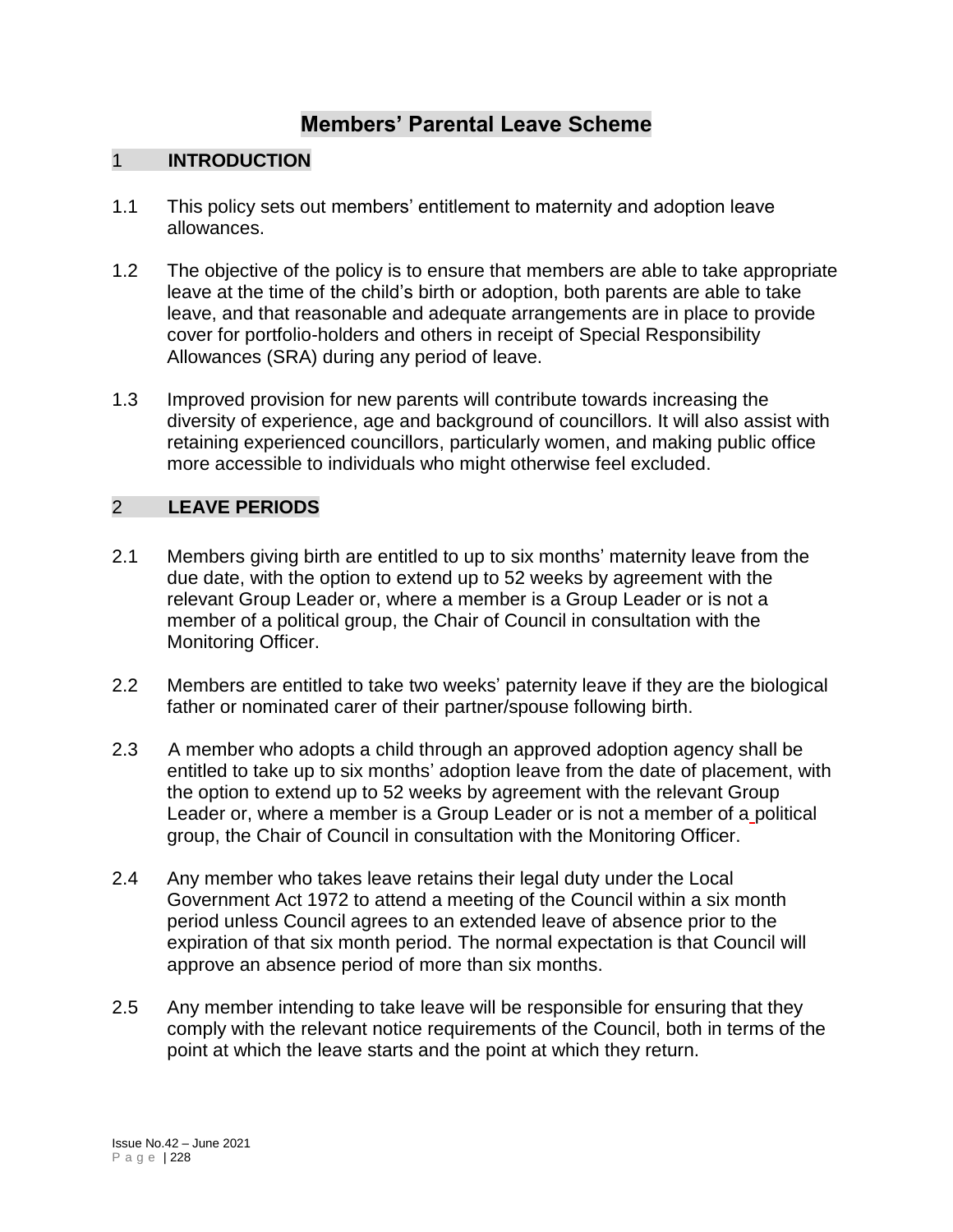2.6 Any member taking leave should ensure that they respond to reasonable requests for information as promptly as possible, and they keep officers and colleagues informed and updated in relation to intended dates of return and requests for extension of leave.

## 3 **BASIC ALLOWANCE**

3.1 All Members shall continue to receive their Basic Allowance in full whilst on leave.

## 4 **SPECIAL RESPONSIBILITY ALLOWANCES**

- 4.1 In line with the GCC staff scheme, members entitled to a Special Responsibility Allowance (SRA) shall receive the following:
	- $\bullet$  Weeks 1 to  $6 90\%$  of SRA
	- $\bullet$  Weeks 7 to 18 50% of SRA
	- Weeks 19 to 52 no payment but retain the right to return to same position or an alternative position with equivalent status and remuneration.
- 4.2 SRA for up to two weeks' paternity leave will be paid at the full rate.
- 4.3 In the event of the political control of the Council changing and a member no longer holds the same position, the member's leave will end at that time.
- 4.4 Where a replacement is appointed to cover the period of absence that member shall receive an SRA for the period of the temporary appointment.

### 5 **RESIGNING FROM OFFICE AND ELECTIONS**

- 5.1 If a member decides not to return at the end of their leave they must notify the Council at the earliest opportunity. All allowances will cease from the effective resignation date.
- 5.2 If an election is held during the member's leave and they are not re-elected, or decide not to stand for re-election, their Basic Allowance and SRA if appropriate will cease from the Monday after the election date when they would have left office.

## 6 **REPRESENTATIVE ROLE**

- 6.1 Wherever possible, political groups will put arrangements in place to help with casework and related issues.
- 6.2 Democratic Services will provide help and advice where appropriate, and arrange for officers in service areas to respond to enquiries. For example, highways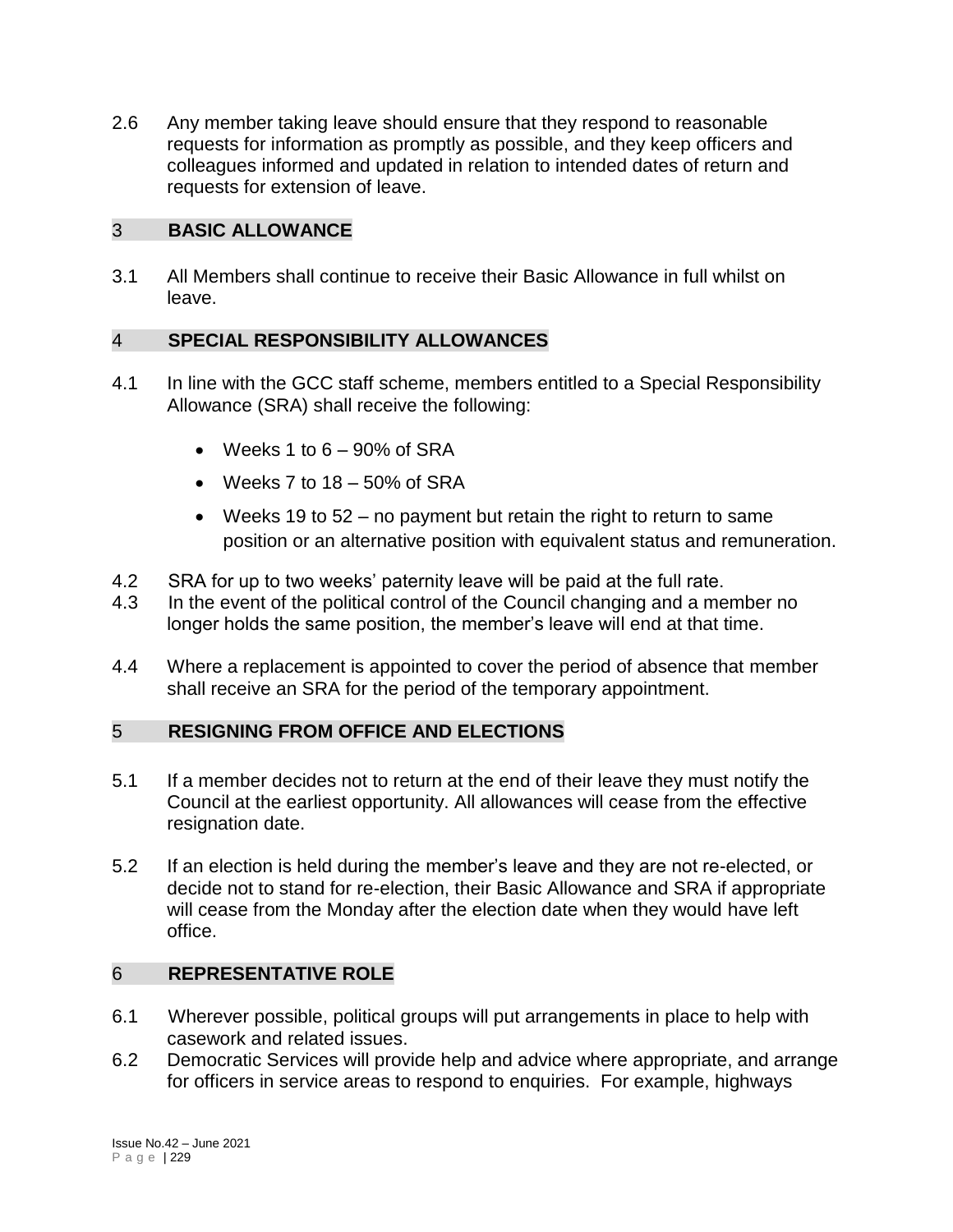officers will be able to deal with enquiries relating to the condition of local roads or safety concerns.

## 7 **REVIEW**

- 7.1 This policy will be reviewed to ensure that it continues to reflect the provisions in the relevant policies for Council staff.
- 7.2 Should any dispute arise over the interpretation of this policy, reference will be to the relevant GCC staff policies and the Monitoring Officer, in consultation with the Section151 Chief Finance Officer, will determine the position.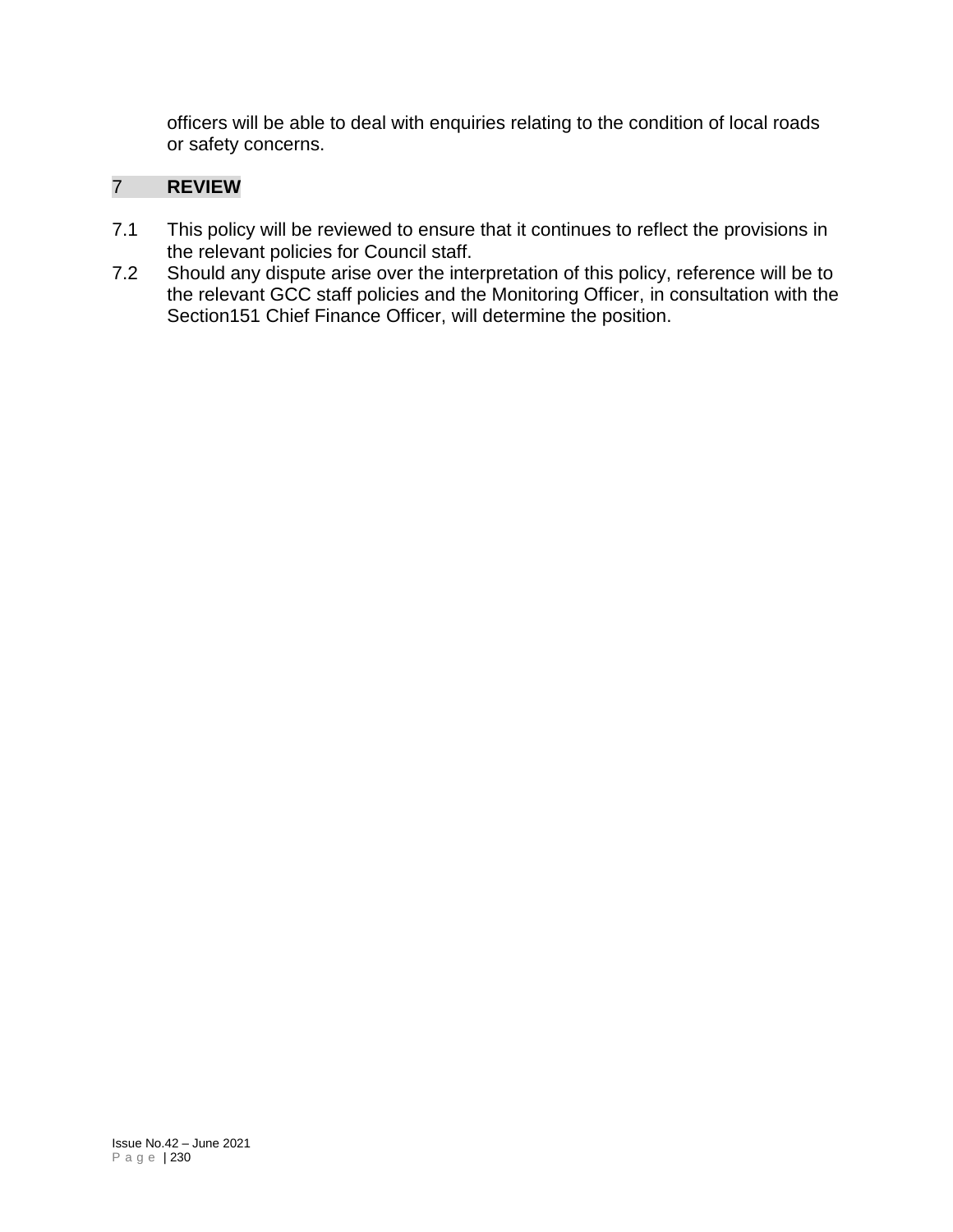#### **PROTOCOL ON DECISIONS TO BE TAKEN BY EXECUTIVE MEMBERS**

#### **1. INTRODUCTION**

- 1.1 This Protocol provides a framework within which Executive Members personally will take decisions. The authority for them to do this is in the Scheme of Delegation set out in Part 3, Section 5 of the Council's Constitution.
- 1.2 It forms part of the Council's Constitution and therefore must be followed. Failure to comply with the Council's Constitution or this Protocol would undermine good corporate governance and the legality of decisions.

#### **2. CONTEXT**

- 2.1 The Rules on Access to Information about the County Council's Formal Business and the Call-in Procedure Rules set out in Part 4 of the Council's Constitution and the law require publication of information
	- 2.1.1 Before and after the Cabinet takes any decisions;
	- 2.1.2 Before and after any key decisions are taken by Executive Members or Officers;
	- 2.1.3 After non-key decisions are taken by Executive Members.
- 2.2 In addition to these publication requirements, information will normally be published in relation to non-key decisions before they are taken by Executive Members.
- 2.3 Key decisions are explained in the Rules on Access to Information about the County Council's Formal Business set out in Part 4 of the Council's Constitution

#### **3. DECISION MAKING FRAMEWORK**

#### 3.1 **Publication of information before decisions are taken by Executive Members**

- 3.1.1 Where any decision is to be made by an Executive Member, the Chief Executive, Director or Head of Service will prepare a report about that decision. The information, which must, as a minimum, be included in the report, is specified in the Scheme of Delegation set out in Part 3, Section 5 of the Council's Constitution.
- 3.1.2 A copy of the report shall be sent to the Head of Democratic Services at the same time as it is sent to the Executive Member. Subject to the Rules on Access to Information about the County Council's Formal Business,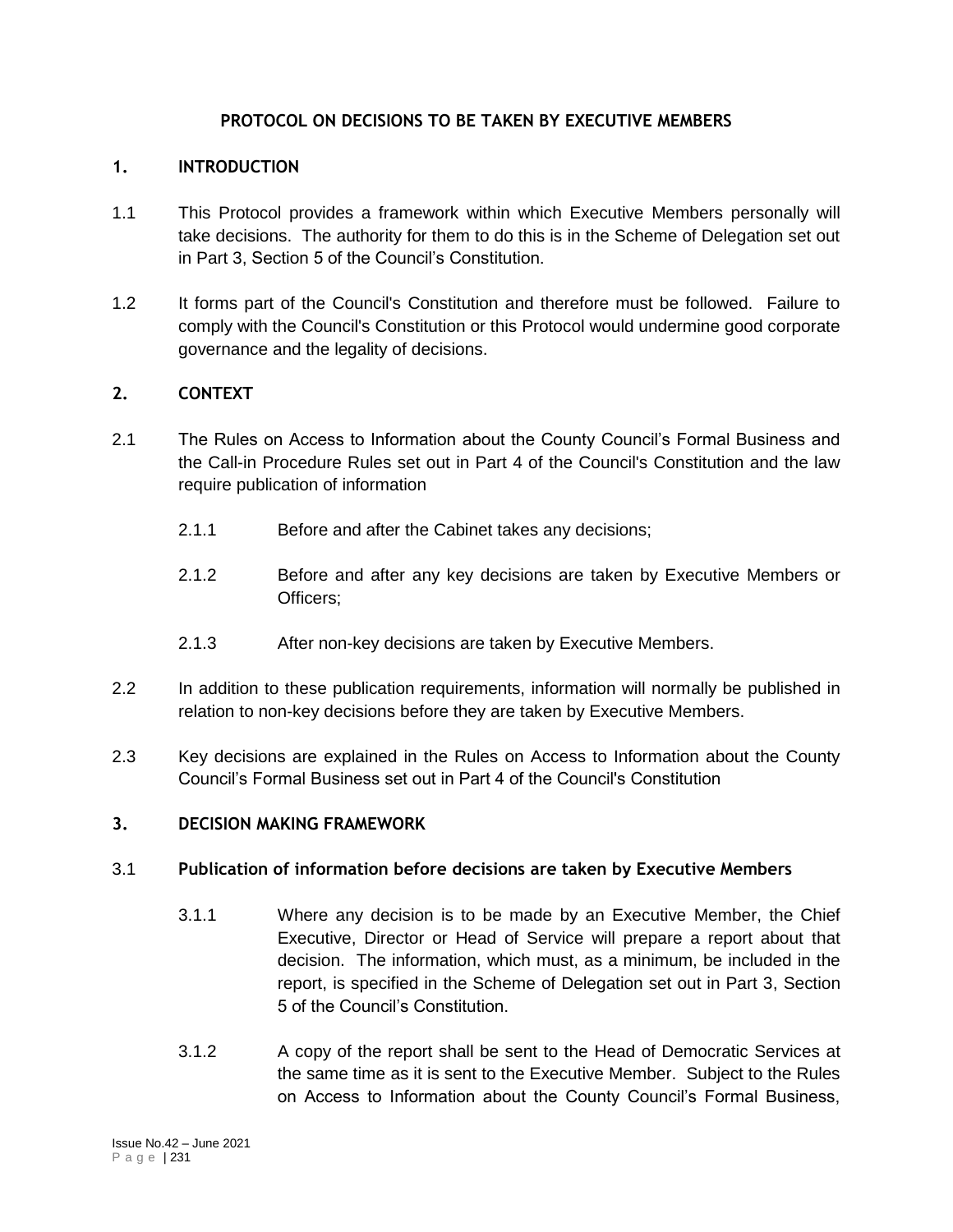the Head of Democratic Services will publish the report as a "decision to be taken" by sending it to

- (a) Group Leaders;
- (b) Chairs of the relevant Scrutiny Committees;
- (c) Relevant Local Member(s);
- (d) The Chief Executive and all Directors;
- (e) Press;
- (f) County Council's web site;
- (g) Remaining Members of the Council by email;
- (h) Political Assistants by email.
- 3.1.3 Unless the Rules on Access to Information about the County Council's Formal Business set out in Part 4 of the Council's Constitution have been complied with, key decisions by Executive Members will not be taken until at least five days have elapsed after the report has been published by the Head of Democratic Services.
- 3.1.4 Non-key decisions by Executive Members will not normally be taken until at least five days have elapsed after the report has been published by the Head of Democratic Services. The Chief Executive will decide whether a decision may be taken before five days have elapsed. If it is, that fact and the reason for it, will be published with the report
- 3.1.5 Publication will normally take place on each Friday afternoon.
- 3.1.6 In taking the decision, the Executive Member will take into account any representations received since the "decision to be taken" was published.

#### 3.2 **Publication of information after decisions are taken by Executive Members**

- 3.2.1 The report about a decision will form the formal decision record and an original signed by the Executive Member will be sent by the relevant Officer to the Head of Democratic Services immediately a decision is taken.
- 3.2.2 The Head of Democratic Services will, on a weekly basis, publish as a "decision taken", a list of all decisions taken by Executive Members since the last list was published.
- 3.2.3 Publication will normally take place on each Friday afternoon and will be undertaken in the same way as publication of the report.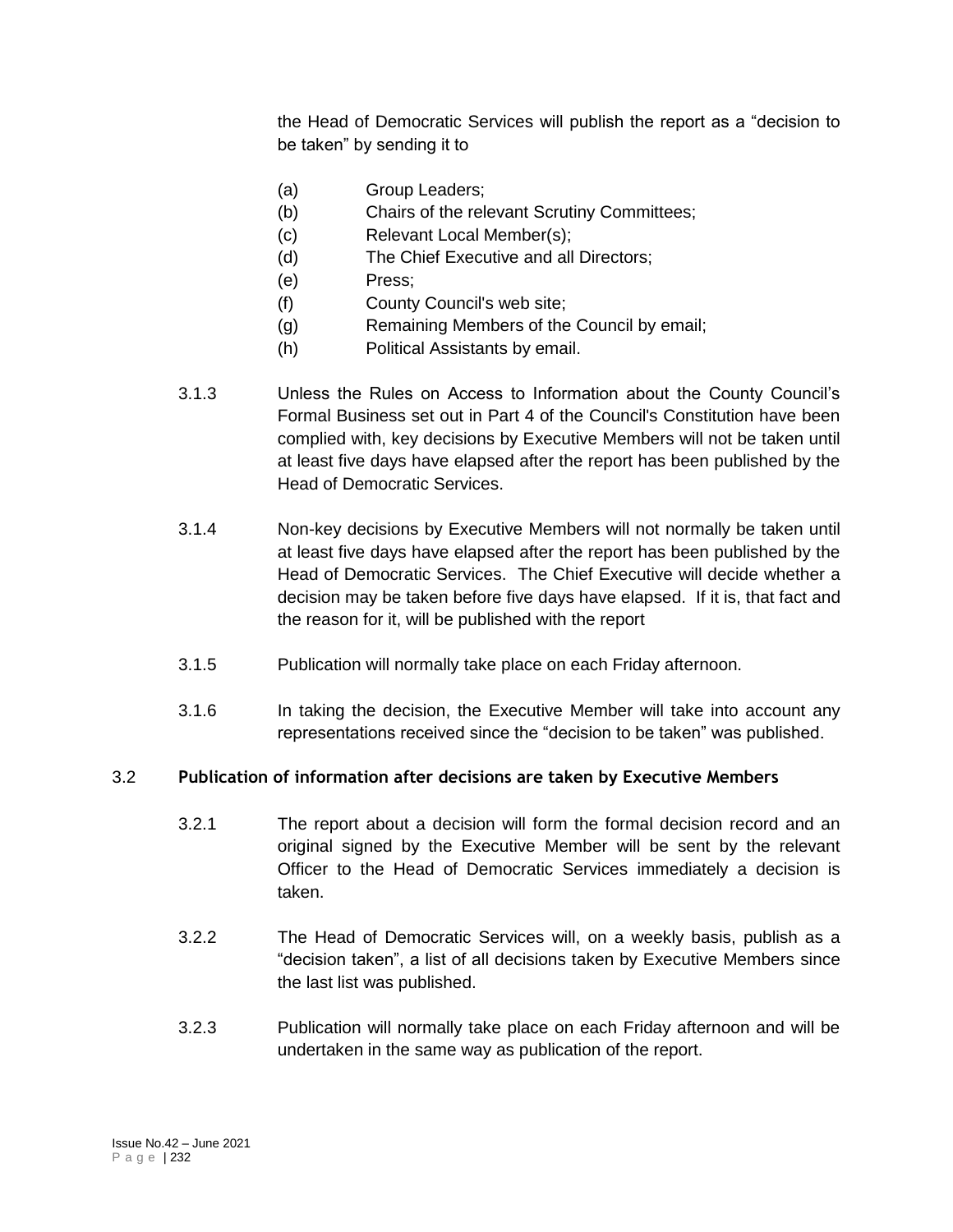3.2.4 Decisions taken by a Cabinet Member shall be reported to the next ordinary meeting of full Council.

#### 3.3 **Calling in executive decisions**

The Call-in Procedure Rules set out in Part 4 of the Council's Constitution apply to all decisions taken by Executive Members. The call-in process starts from when the "decision to be taken" report is published.

#### 3.4 **Proformas**

All stages of the Executive Member decisions process will be supported by standard proformas.

#### 3.5 **Confidential and Exempt Information**

In accordance with the Rules on Access to Information about the County Council's Formal Business set out in Part 4 of the Council's Constitution confidential and exempt information will not be published

#### **4. REVIEW**

This Protocol will be reviewed from time to time by the Constitution Committee which will consider changes to reflect best practice and the highest standards of good governance.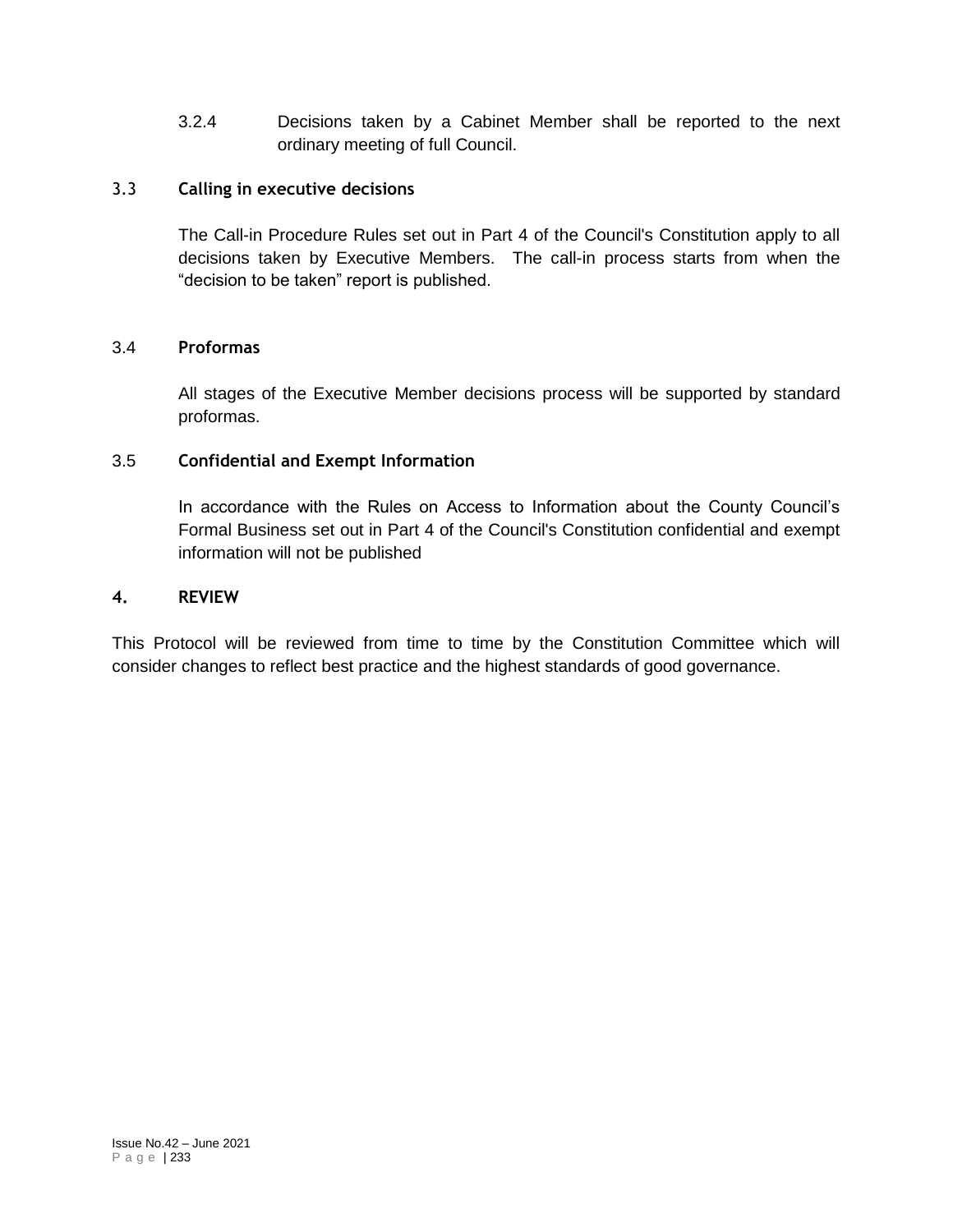#### **Gloucestershire County Council Petition Scheme**

The Council welcomes petitions and recognises that petitions are one way in which people can let us know their concerns. In the first instance you should always try to speak to an officer in the relevant department or your local county councillor to discuss your particular concerns.

Anyone wishing to organise a petition should contact Democratic Services (Tel: Simon Harper 01452 324202, email [simon.harper@gloucestershire.gov.uk\)](mailto:simon.harper@gloucestershire.gov.uk) who will provide advice on the procedures that apply. It may be that in some instances it is more appropriate for issues to be raised in other ways – for example through your local councillor or the complaints process.

All petitions sent or presented to the Council will receive an acknowledgement from the Council within 5 working days of receipt, and within 20 working days of receipt of the petition, we will set out what we plan to do with the petition.

Paper petitions can be sent to the address below or be created, signed and submitted online.

Gloucestershire County Council c/o Democratic Services Shire Hall **Gloucester** GL1 2TG

You can also request that your local county councillor presents a petition at a full Council meeting. Dates and times can be found here [\(https://glostext.gloucestershire.gov.uk/ieListMeetings.aspx?CId=333&Year=0\)](https://glostext.gloucestershire.gov.uk/ieListMeetings.aspx?CId=333&Year=0).

Please contact Democratic Services (tel: Simon Harper 01452 324202, email [simon.harper@gloucestershire.gov.uk\)](mailto:simon.harper@gloucestershire.gov.uk) at least 10 clear working days before the meeting and they will talk you through the process.

To come within the scheme and trigger a response a petition needs a minimum of 25 signatures from people who live, work or study in Gloucestershire. Petitions with fewer signatures can still be submitted but they will not be treated in accordance with this scheme.

If your petition has received 5,000 signatures or more it will be scheduled for a Council debate and, if this is the case, we will let you know when this will take place.

#### **What are the guidelines for submitting a petition?**

Petitions submitted to the Council should relate to a matter which is a function of the Council or relate to the economic, social or environmental well being of Gloucestershire. They should have at least 25 signatures and must include: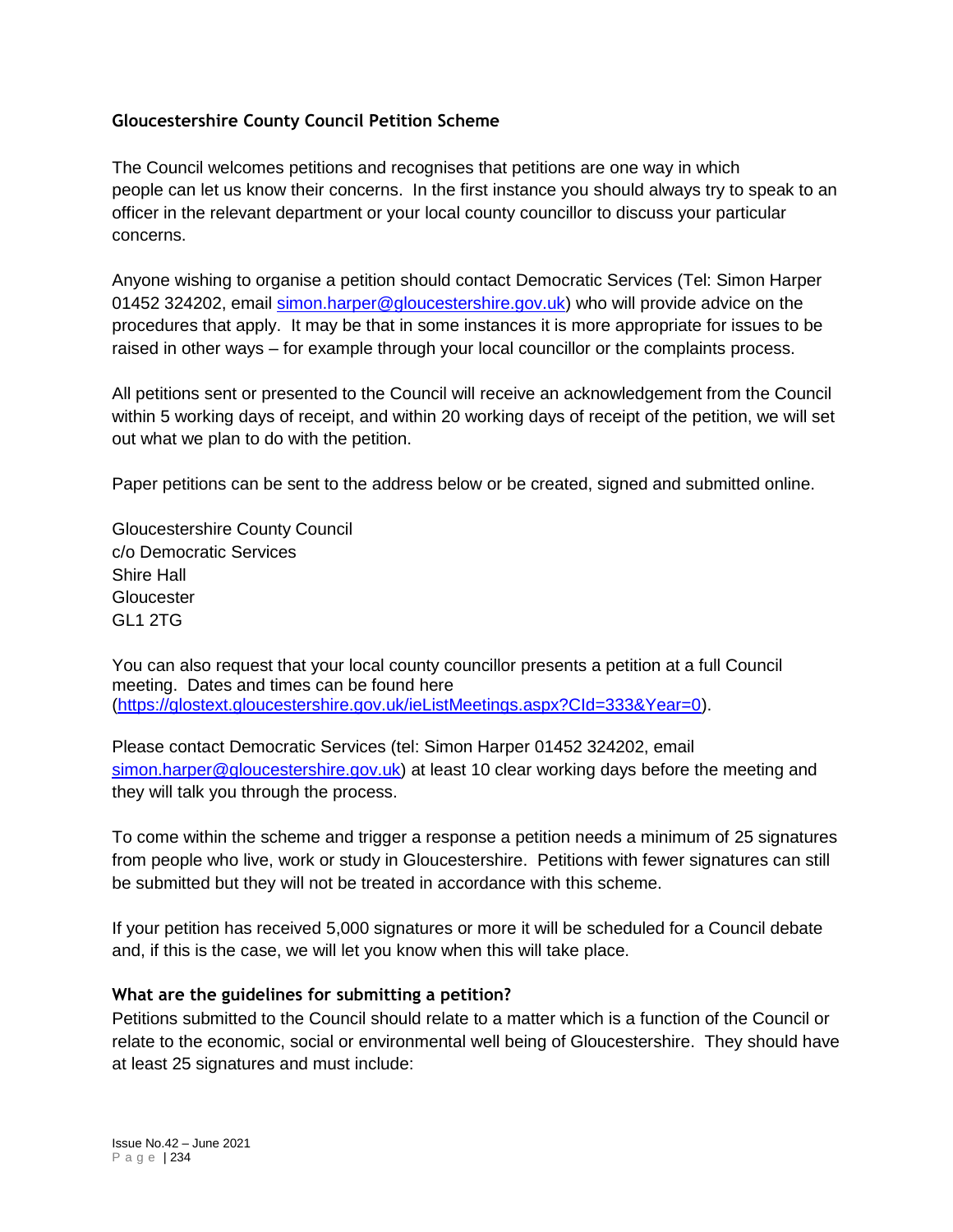- A clear and concise statement covering the subject of the petition and include details of what action the petitioners wish the Council to take.
- The name, the address in Gloucestershire where they live work or study and signature of any person supporting the petition.

Petitions should be accompanied by contact details, including an address for the petition organiser. This is the person we will contact to explain how we will respond to the petition. The contact details of the petition organiser will not be placed on the website. If the petition does not identify a petition organiser, we will contact signatories to the petition to agree who should act as the petition organiser.

Petitions which are considered to be vexatious, abusive or otherwise inappropriate will not be accepted. In the period immediately before an election or referendum we may need to deal with your petition differently – if this is the case we will explain the reasons and discuss the revised timescale which will apply. If a petition does not follow the guidelines set out above, the Council may decide not to do anything further with it. In that case, we will write to you to explain the reasons. The Council's statutory officers (Head of Paid Service, Chief Financial Officer or Monitoring Officer) will be responsible for determining the validity of a petition. In addition, the Monitoring Officer can accept signatures from people living, working or studying outside the county border where, for example, there is an issue which is relevant to Gloucestershire and also to an area that borders the county.

#### **What will the Council do when it receives my petition?**

An acknowledgement will be sent to the petition organiser within five working days of receiving the petition. Within 20 working days we will provide a written response to the petition organiser.

If the petition affects a particular area the county councillors covering that area will be informed that a petition has been received.

If the petition has enough signatures to trigger a Council debate, then the acknowledgment will confirm this and tell you when and where the meeting will take place.

If the petition applies to a planning or licensing application, is a statutory petition (for example requesting a referendum on having an elected mayor), or on a matter where there is already an existing right of appeal, such as a school admission appeal, other procedures apply.

If your petition is about something over which the Council has no direct control (for example the local railway or hospital) we will refer the petition to the relevant body and ask that they provide a response to you.

#### **Full Council debates**

If a petition contains more than 5,000 signatures it will be debated by the full Council. This means that the issue raised in the petition will be discussed at a meeting which all councillors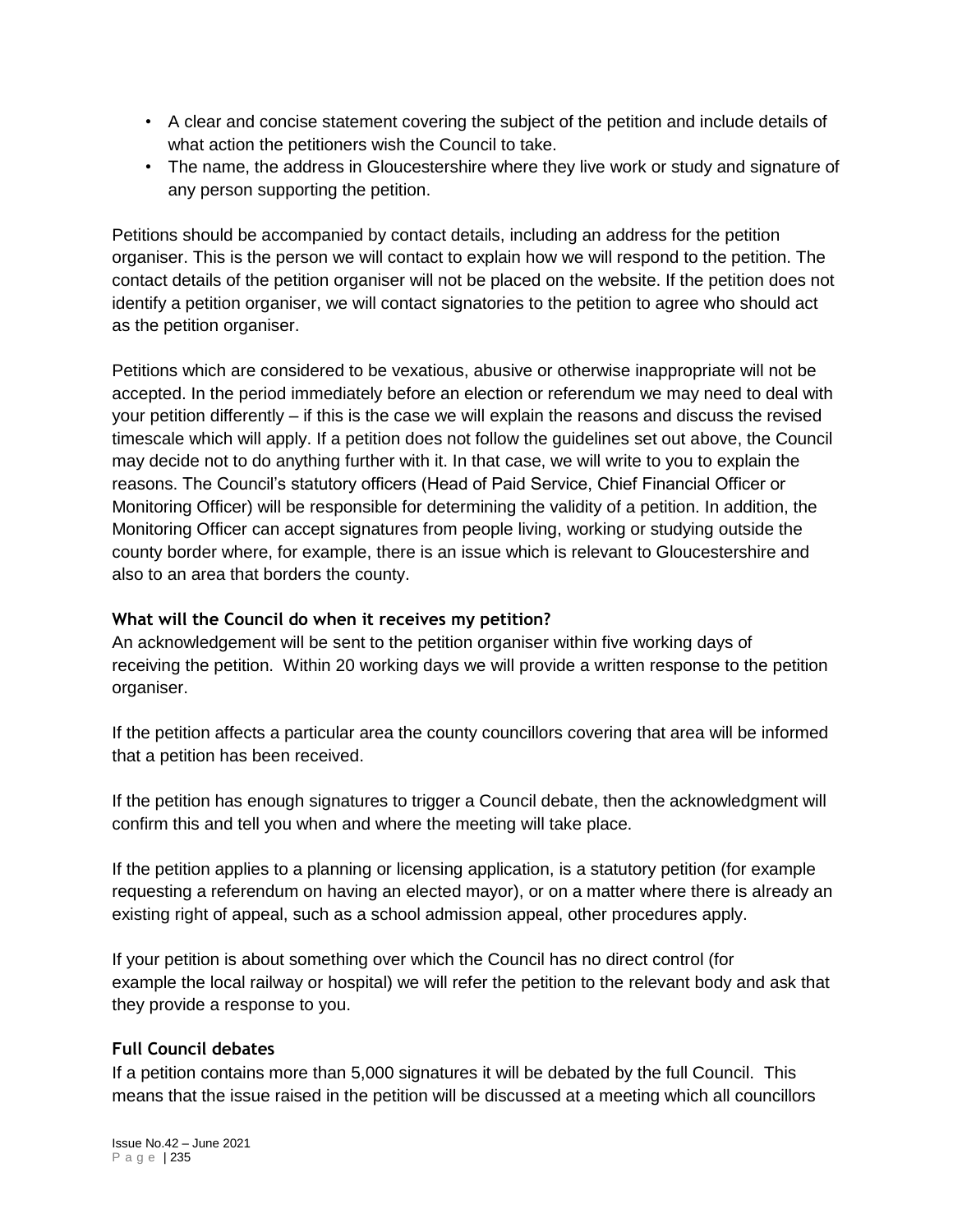can attend. The Council will endeavour to consider the petition at its next meeting, although on some occasions this may not be possible and consideration will then take place at the following meeting. Petitions must be received by Democratic Services at least 10 clear working days ahead of the meeting.

The petition organiser will be given five minutes to present the petition at the meeting and the petition will then be discussed by councillors for 15 minutes. This may be extended at the discretion of the Chair of Council up to a maximum of 30 minutes.

The options open to the Council are limited. The Council may simply decide to note the petition. Where the issue is one on which the Council executive is required to make the final decision, the Council will decide whether to make recommendations to inform that decision.

## **E-petitions**

The Council welcomes e-petitions which are created and submitted through our website. Epetitions must follow the same guidelines as paper petitions. The petition organiser will need to provide us with their name, postal address and email address. You will also need to decide how long you would like your petition to be open for signatures.

If we feel we cannot publish your petition for some reason, we will contact you within this time to explain. You will be able to change and resubmit your petition if you wish. When an e-petition has closed for signature, it will automatically be submitted to Democratic Services. In the same way as a paper petition, you will receive an acknowledgement within five working days and a formal response within 20 working days.

A petition acknowledgement and response will be emailed to everyone who has signed the epetition and elected to receive this information.

E-petitions may be combined at the request of the petition organiser with paper petitions. The wording of both petitions must be the same if the petitions are being brought together to reach the 5,000 signatures required for a debate at full Council.

### **How do I sign an e-petition?**

You can see all the e-petitions currently available for signature on the Council's website. When you sign an e-petition you will be asked to provide your name, the address in Gloucestershire where you live work and study and a valid email address. When you have submitted this information you will be sent an email to the email address you have provided. This email will include a link which you must click on in order to confirm the email address is valid. Once this step is complete your 'signature' will be added to the petition. People visiting the e-petition will be able to see your name in the list of those who have signed it but your contact details will not be visible.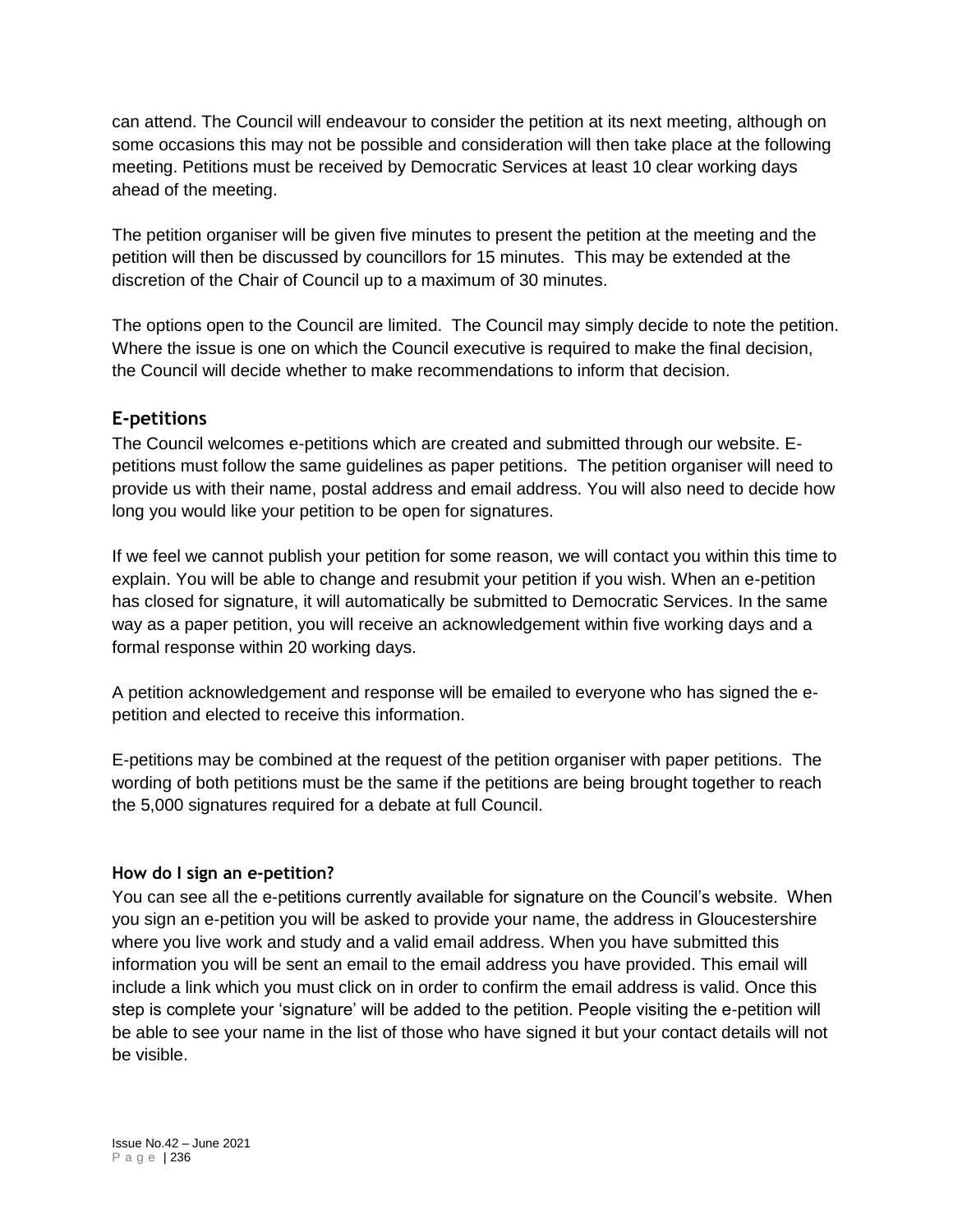